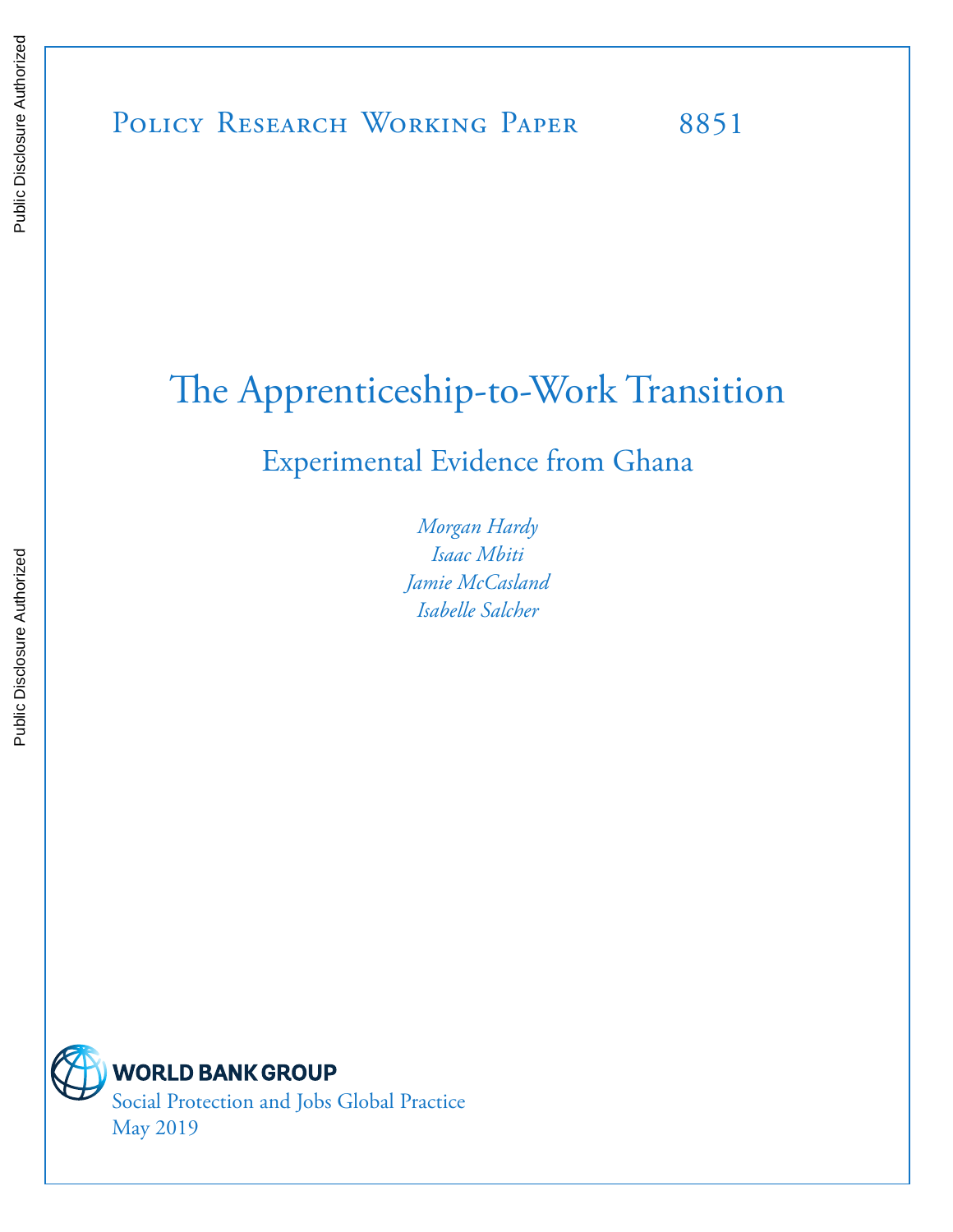### **Abstract**

This paper examines the effects of a government-sponsored apprenticeship training program designed to address high levels of youth unemployment in Ghana. The study exploits randomized access to the program to examine the short-run effects of apprenticeship training on labor market outcomes. The results show that apprenticeships shift youth out of wage work and into self-employment. However, the loss of wage income is not offset by increases in self-employment profits in the short run. In addition, the study uses

the randomized match between apprentices and training providers to examine the causal effect of characteristics of trainers on outcomes for apprentices. Participants who trained with the most experienced trainers or the most profitable ones had higher earnings. These increases more than offset the program's negative treatment effect on earnings. This suggests that training programs can be made more effective through better recruitment of trainers.

This paper is a product of the Social Protection and Jobs Global Practice. It is part of a larger effort by the World Bank to provide open access to its research and make a contribution to development policy discussions around the world. Policy Research Working Papers are also posted on the Web at http://www.worldbank.org/prwp. The authors may be contacted at morgan.hardy@nyu.edu; imbiti@virginia.edu; jamie.mccasland@ubc.ca; and isabelle.salcher@nyu.edu.

*The Policy Research Working Paper Series disseminates the findings of work in progress to encourage the exchange of ideas about development*  issues. An objective of the series is to get the findings out quickly, even if the presentations are less than fully polished. The papers carry the *names of the authors and should be cited accordingly. The findings, interpretations, and conclusions expressed in this paper are entirely those of the authors. They do not necessarily represent the views of the International Bank for Reconstruction and Development/World Bank and its affiliated organizations, or those of the Executive Directors of the World Bank or the governments they represent.*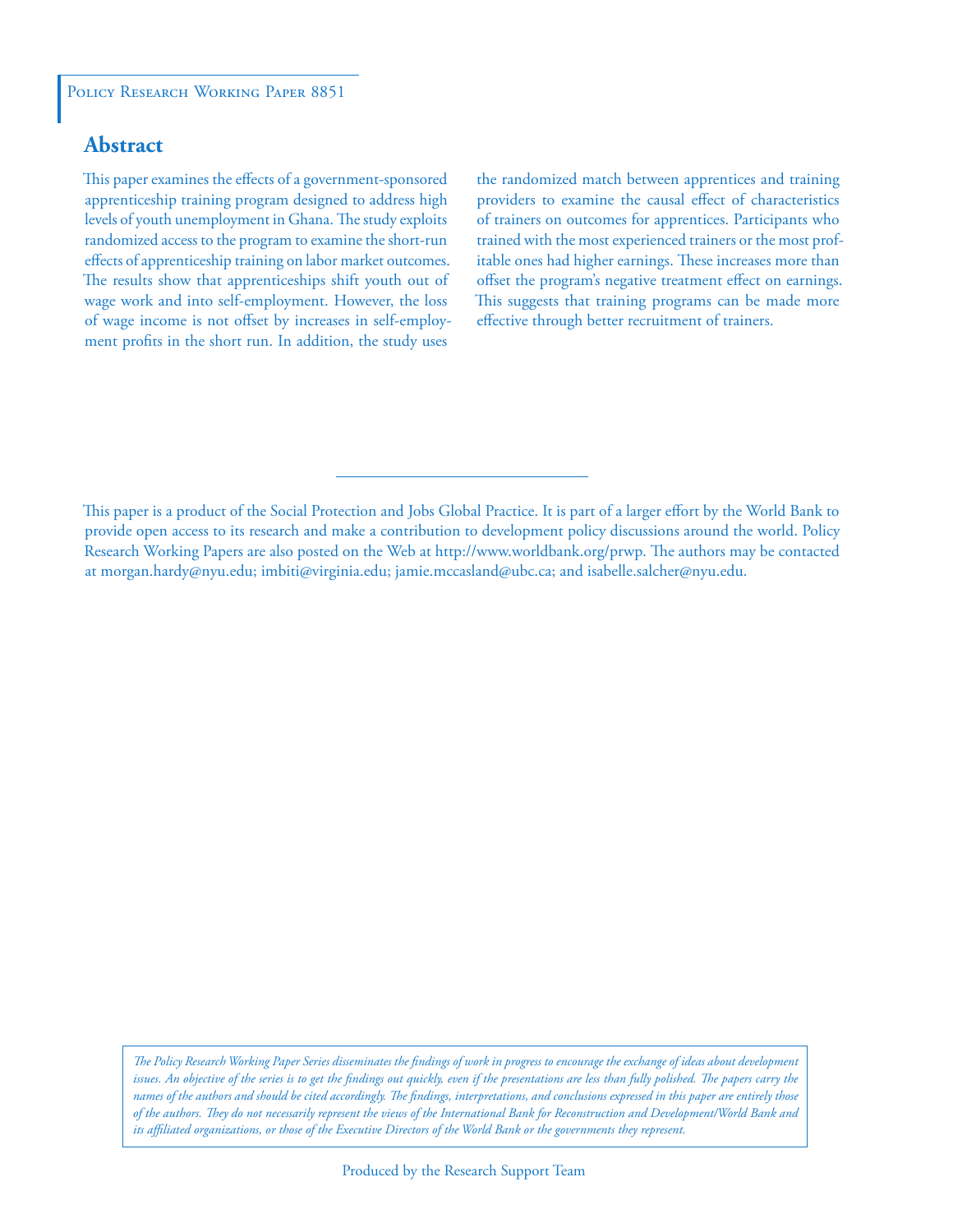## The Apprenticeship-to-Work Transition: Experimental Evidence from Ghana<sup>∗</sup>

Morgan Hardy† Isaac Mbiti‡ Jamie McCasland§ Isabelle Salcher¶

**JEL Classification:** C93, I21, I25, I26, J24, J46, O12, O15, O17 **Keywords:** Apprenticeship, Youth Labor Markets, Skills, Ghana

<sup>∗</sup>This project was conducted in cooperation with the Council for Technical and Vocational Education and Training in Ghana. We thank the Executive Director, the management team, and staff for their support and input. We are grateful to Emily Beam, Kathleen Beegle, Alex Eble, Andrew Foster, Louise Fox, Jessica Goldberg, Maddalena Honorati, Dhushyanth Raju, Jay Shimshack, Tavneet Suri and seminar participants at Boston University, the Washington Area Development Economics Symposium, University of Virginia, Brown University, University of Vermont, University of Houston, Penn State University, University of Washington, and New York University, for helpful comments and suggestions. The project would not have been possible without the efforts of numerous individuals including Yani Tyskerud, Charles Sefenu, Lois Aryee, Robert Obenya, Anthony Mansaray, Dina Grossman, Taylor Salisbury, Stephanie Adjovu, Renaud Comba, Eric Protzer, Ishita Ahmed, and Kym Cole. We are grateful for the hard work of the field teams at IPA-Ghana. We are especially grateful to Dr. Daniel Baffour-Awuah for his input and guidance in the early phases of this project. We also acknowledge Kim Lehrer's efforts and intellectual inputs at the start of the project. This research was supported by funding from 3ie, the Center for Economic Policy Research, the International Growth Center, USAID, the Abdul Latif Jameel Poverty Action Lab, the University of Virginia, the University of British Columbia, New York University Abu Dhabi, and the World Bank Jobs Umbrella Trust Fund which is supported by the Department for International Development/UK AID, and the Governments of Norway, Germany, Austria, the Austrian Development Agency, and the Swedish International Development Cooperation Agency. This paper was partly written while Mbiti was visiting the Department of Economics and the Population Studies and Training Center at Brown University. The research protocols were reviewed and approved by the Institutional Review Boards of Innovations for Poverty Action, Southern Methodist University, NYU-Abu Dhabi, the University of British Columbia, and the University of Virginia. The project is registered under the AEA RCT Registry (AEARCTR-0001948). The views expressed in this paper are those of the authors and do not necessarily reflect the the position of any agency or funder.

†NYU- Abu Dhabi; [morgan.hardy@nyu.edu](mailto:morgan.hardy@nyu.edu)

‡University of Virginia, J-PAL, IZA; [imbiti@virginia.edu](mailto:imbiti@virginia.edu)

<sup>§</sup>University of British Columbia; [jamie.mccasland@ubc.ca](mailto:jamie.mccasland@ubc.ca)

<sup>¶</sup>New York University; [isabelle.salcher@nyu.edu](mailto:isabelle.salcher@nyu.edu)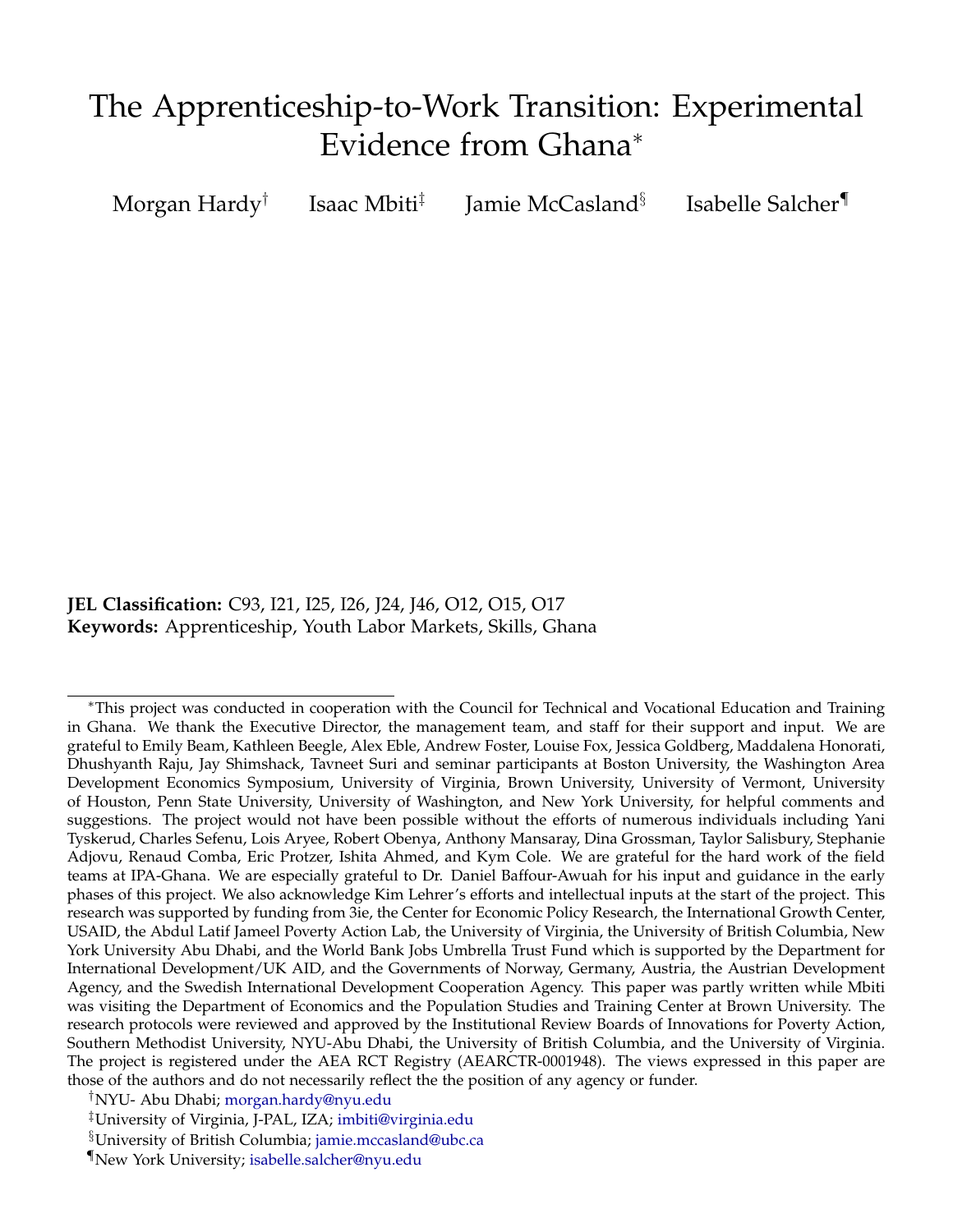### **1 Introduction**

Youth unemployment and underemployment are pressing policy challenges, particularly in developing regions such as sub-Saharan Africa. For many African youth the transition from school to productive work is slow and often unsuccessful, resulting in youth unemployment rates that are generally twice those of adults [\(Filmer & Fox,](#page-25-0) [2014;](#page-25-0) [International Labor Organization Department of Statistics,](#page-26-0) [2018\)](#page-26-0). Moreover, their employment prospects are generally limited to low-productivity sectors and jobs [\(Honorati](#page-26-1) [& Johansson de Silva,](#page-26-1) [2016\)](#page-26-1). The low employability and productivity of youth are often attributed to their inability to obtain marketable (or appropriate) skills [\(Filmer & Fox,](#page-25-0) [2014\)](#page-25-0). This is in part because a large number of African youth are locked out of the mainstream education system by school capacity constraints, poor academic performance, or financial constraints.<sup>[1](#page-3-0)</sup>

Job training programs have the potential to provide skills to young people, especially those who are locked out of the mainstream education system. Yet traditional approaches such as the provision of training through public vocational institutions are often criticized for their inability to provide market-ready skills in a cost-effective man-ner [\(Johanson & Adams,](#page-26-2) [2004;](#page-26-2) [Blattman & Ralston,](#page-25-1) [2015\)](#page-25-1).<sup>[2](#page-3-1)</sup> In contrast, apprenticeship training programs are considered to be promising avenues to deliver skills training to youth, although there is limited empirical evidence on their effectiveness. Apprenticeships are common in West African countries such as Ghana, where they are responsible for training almost four times as many individuals as all other (formal) alternatives combined [\(Darvas & Palmer,](#page-25-2) [2014;](#page-25-2) [Filmer & Fox,](#page-25-0) [2014\)](#page-25-0). By providing on-the-job training, apprenticeships could overcome both the skills mismatch and the lack of relevant employment experience that impede youth in the labor market. Since the training is typically conducted in the informal sector, they are also potentially better placed to prepare youth to transition into that sector, which accounts for about the majority of employ-ment opportunities in many African countries [\(Filmer & Fox,](#page-25-0) [2014\)](#page-25-0).<sup>[3](#page-3-2)</sup>. However, there

<span id="page-3-0"></span> $1$  For example, data from the nationally representative 2014 Ghana Demographic and Health Survey (DHS) show that almost 70 percent of primary-age students were attending school, while only 38 percent of secondary-age students were attending secondary school [\(Ghana Statistical Service \(GSS\), Ghana Health](#page-26-3) [Service \(GHS\), and ICF International,](#page-26-3) [2014\)](#page-26-3). The financial constraints in many African countries, including Ghana, will be less binding in the near future due to the introduction of free secondary schooling.

<span id="page-3-1"></span><sup>&</sup>lt;sup>2</sup> Previous program evaluations have focused extensively on formal vocational training programs, with limited research on apprenticeship programs. These studies have shown mixed results on the effectiveness of training programs in increasing youth employment. In his literature review, [McKenzie](#page-26-4) [\(2017\)](#page-26-4) finds that the estimated treatment effects from training programs range from no change to an eight percent increase.

<span id="page-3-2"></span> $3$  For example, 85 percent of jobs in Ghana are in the informal sector [\(Honorati & Johansson de Silva,](#page-26-1) [2016\)](#page-26-1).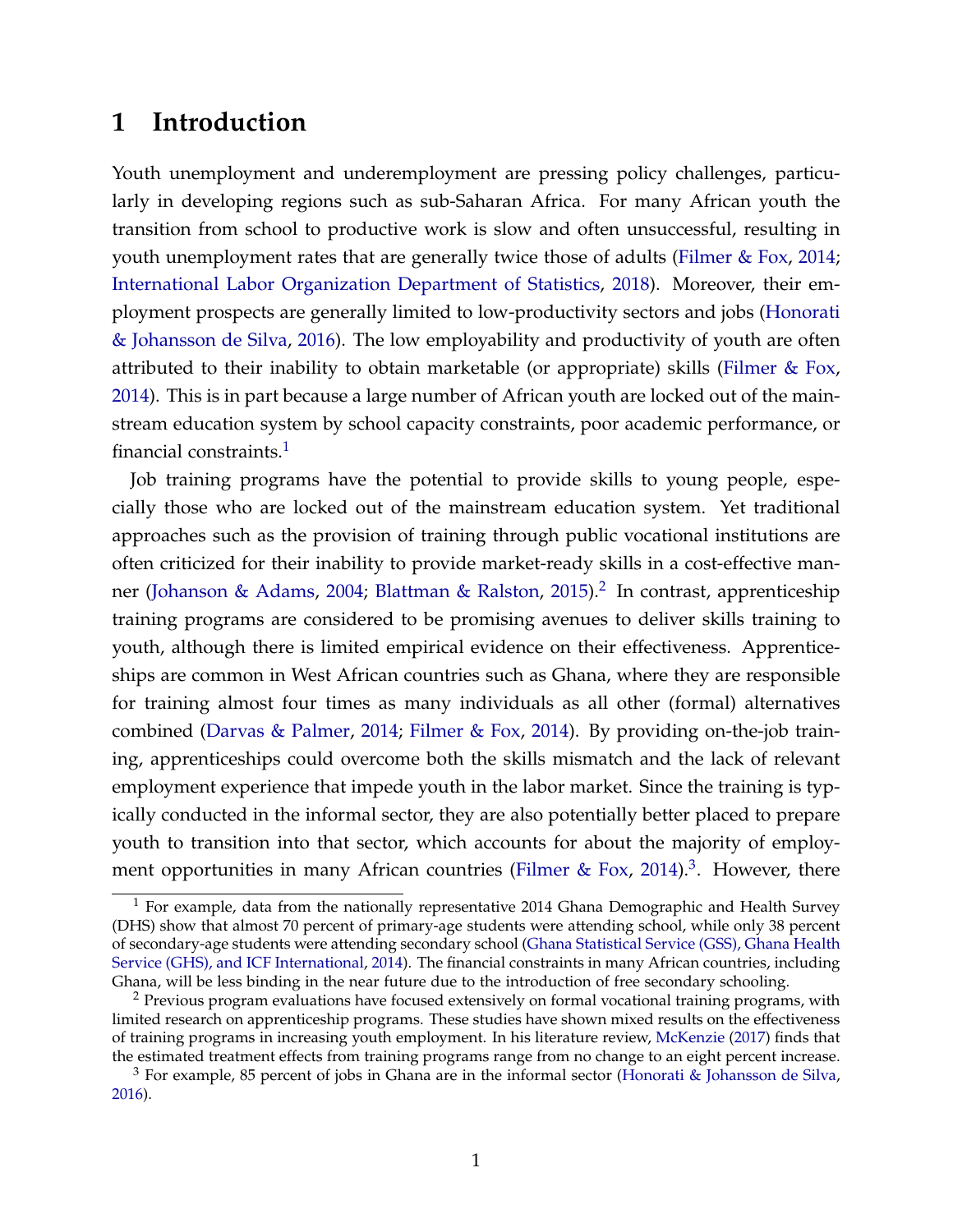are concerns that apprenticeships may not actually improve labor market outcomes for youth because of their reliance on traditional (often outdated) technology and the lack of standards and quality assurance [\(Darvas & Palmer,](#page-25-2) [2014\)](#page-25-2).

In this paper we conducted a randomized field experiment to examine how apprenticeships for youth affect their labor market participation, earnings, and other life outcomes. We partnered with the Ghanaian government to evaluate the National Apprenticeship Programme (NAP), which placed youth applicants into apprenticeships with small informal sector firms (microenterprises). Because apprenticeships typically require the up-front payment of a training fee, many youth may be locked out of training opportunities by credit constraints [\(Darvas & Palmer,](#page-25-2) [2014;](#page-25-2) [Frazer,](#page-25-3) [2006\)](#page-25-3). The program eliminated these fee barriers and offered youth the opportunity to train in one of five trades: garment making, cosmetology, carpentry, welding, and masonry. $4$ 

The evaluation was conducted in 32 districts across all regions of Ghana starting in 2012. It featured two, sequential randomizations: the first selected the participants from the pool of applicants, and the second matched the selected participants with training providers (firms). To participate in the program, youth were required to complete an application form indicating their trade of choice and attend an in-person interview with a local (district) selection committee to ascertain their suitability for the program. Each selection committee would either reject applicants outright or categorize them as eligible for the program. Among the eligible applicants, the committees could guarantee access to the program for up to 16 percent by designating them as "priority applicants." The remaining (nonpriority but eligible) applicants were then randomly assigned to the treatment or control group. This randomization was conducted in late 2012. It was stratified by district and trade and designed to fill all available program slots.

Both the selected applicants and potential training providers were invited to a series of matching meetings in mid- to late 2013. Separate meetings were organized for each trade within each of the 32 evaluation districts. In these meetings trainers would make a brief presentation outlining their location, experience, and other characteristics of their business. Choosing among trainers within walking distance, the treatment group participants would then list those they were interested in training with (that is, a preference set). They were then assigned to train with a provider randomly selected from their preference set. Training began shortly after these meetings.

We examine the impact of the NAP training on youth labor market outcomes using the baseline applicant data collected during the application process in 2012, the baseline

<span id="page-4-0"></span><sup>&</sup>lt;sup>4</sup> In our analysis we pool carpentry, welding, and masonry into one group, which we refer to as construction.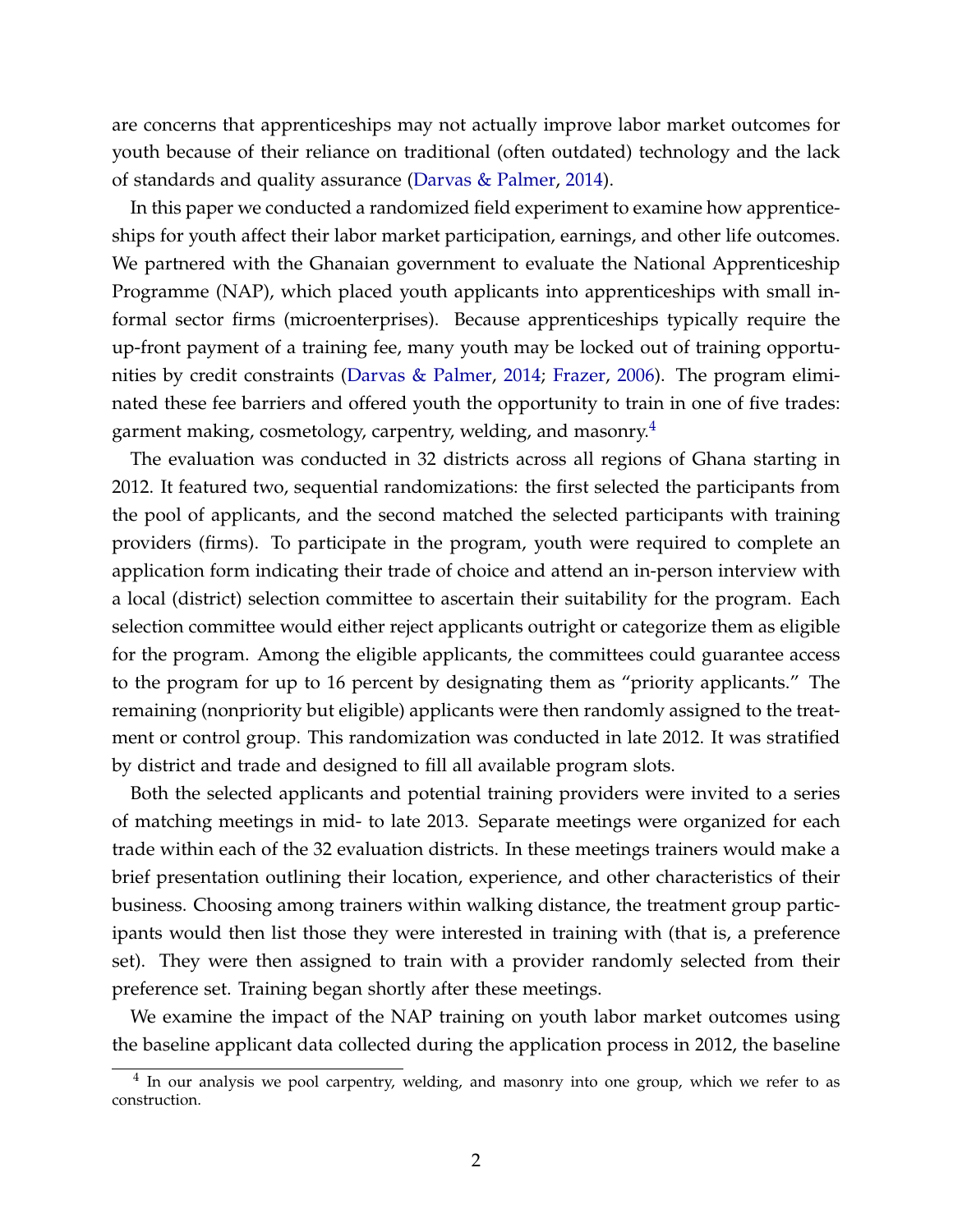training provider data collected during the matching meetings in 2013, and the endline applicant data collected from mid-2017 through May 2018. On average the endline data were collected about four years after the start of training. Since apprenticeships typically last three years, the endline data would capture short-run returns to training. The endline data focus primarily on labor market outcomes, but they also measure training history and include a trade-specific skills test designed in collaboration with local Ghanaian industry experts. Focusing only on the set of applicants that were randomized into the treatment and control groups, we find that the randomization was balanced across both groups. Typically, evaluations of training programs in developing countries are plagued by high attrition [\(McKenzie,](#page-26-4) [2017\)](#page-26-4). In this study, sample attrition was relatively low (10 percent) and balanced across the treatment and control groups. This provides some assurance about the validity of our experiment. Our data show that the training offered under the NAP was essentially the same as that in the traditional apprenticeships available in the market. Given the geographic scope of our evaluation, our results provide insights into the effectiveness of the traditional apprenticeship system in Ghana.

We report three main findings. First, we find that access to the program led to modest increases in the probability of starting an apprenticeship, the probability of completing training, and the duration of training. Youth offered training under the NAP were 13 percentage points more likely to commence training, and 10 percentage points more likely to complete training, than the control group. Because the training completion rate among the control group was relatively low (25 percent) compared with its starting rate (63 percent), this suggests that the program was relatively more effective at encouraging the completion of training than it was the start of training. In addition, the treatment group completed four more months of training than the control group. The data suggest that female participants in cosmetology were the most responsive to the program offer, while male participants in construction were the least responsive (in terms of completion).

Second, with respect to labor market outcomes, we find that access to the program shifted participants out of wage work and into self-employment. Since wage work is generally more lucrative than self-employment, this resulted in a reduction of 12 Ghanaian cedis (GHS), or about 13 percent, in average total monthly earnings compared with the control group.<sup>[5](#page-5-0)</sup> This reduction in monthly earnings was most pronounced among male participants in construction (47 GHS). But it was almost negligible among female participants in cosmetology (2 GHS), since reductions in wage earnings among this group

<span id="page-5-0"></span> $5$  The exchange rate was roughly 1 USD = 4.5 GHS.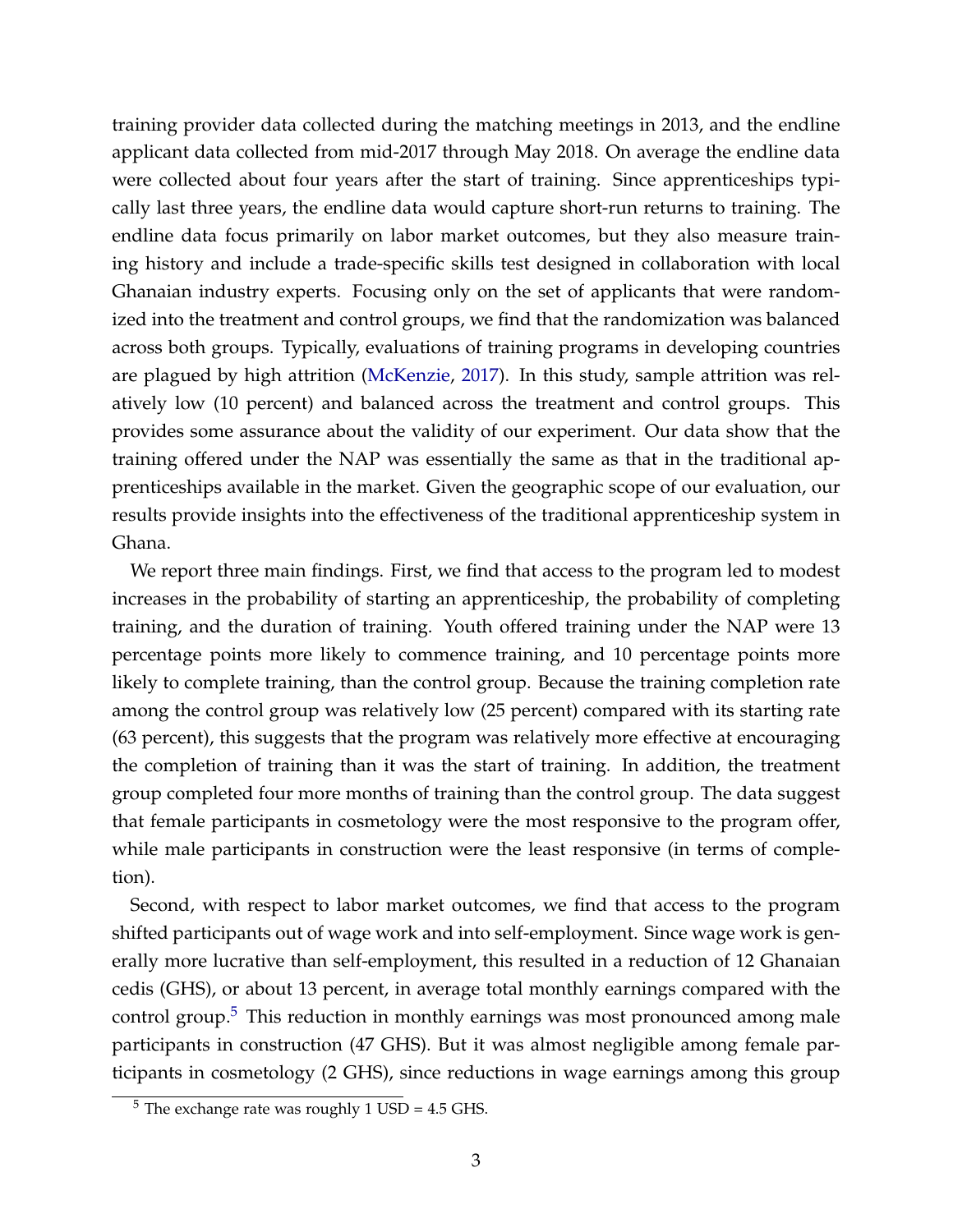were almost fully offset by increases in self-employment earnings.

Finally, using the randomized match between training providers and apprentices, we show that trainer characteristics can have a causal effect on an apprentice's labor market outcomes. In particular, we find that apprentices who trained with the most profitable trainers had greater total monthly earnings compared to their peers who trained with less profitable trainers. We also find similar patterns when apprentices trained with the most experienced trainers, or trainers with the largest wage bills (a proxy for the size and skill of their wage workforce). The magnitude of this increase in earnings more than offset the negative treatment effects of training on earnings for the full sample, suggesting that the effectiveness of training programs can be improved by carefully screening training providers.<sup>[6](#page-6-0)</sup>

We make two main contributions to the literature. First, we add to the very limited set of experimental studies of apprenticeship training in developing countries. There is a larger literature that evaluates vocational training programs as well as business training programs in these contexts. Overall, these studies find that training programs are generally ineffective [\(Blattman & Ralston,](#page-25-1) [2015;](#page-25-1) [McKenzie & Woodruff,](#page-26-5) [2013\)](#page-26-5). We are aware of only two recent randomized control trials on apprenticeships in Africa. [Cho,](#page-25-4) [Kalomba, Mobarak, and Orozco](#page-25-4) [\(2013\)](#page-25-4) evaluate a three-month apprenticeship program in Malawi and find no improvements in labor market outcomes. The study was plagued by high attrition rates, however. Crépon and Premand [\(2018\)](#page-25-5) examine a formalized (or improved) apprenticeship training program in Côte d'Ivoire that included an inclassroom training component, a formal certification scheme, and a training wage (or subsidy) for apprentices. They also find limited improvements in labor market outcomes. Our study provides evidence on an existing traditional system of apprenticeships rather than on an improved or formalized system like those examined in the studies in Côte d'Ivoire and Malawi. Further, since the NAP does not offer training wages, it is arguably more cost-effective for the government.

Second, our study is among the very few that use two-sided randomization designs. We are aware of two studies that employ such a design: Crépon and Premand [\(2018\)](#page-25-5) and [Alfonsi et al.](#page-25-6) [\(2017\)](#page-25-6). Crépon and Premand [\(2018\)](#page-25-5) use their design to test whether receiving an apprentice through the randomization affected a firm's subsequent apprenticeship hiring decisions. They find evidence of displacement within firms, such that firms that received apprentices through the program hired fewer apprentices through

<span id="page-6-0"></span><sup>&</sup>lt;sup>6</sup> This is consistent with evidence from a recent randomized control trial on training in which [Alfonsi](#page-25-6) [et al.](#page-25-6) [\(2017\)](#page-25-6) argue that their training program was effective in part because they worked with the best trainers in the Ugandan capital city of Kampala.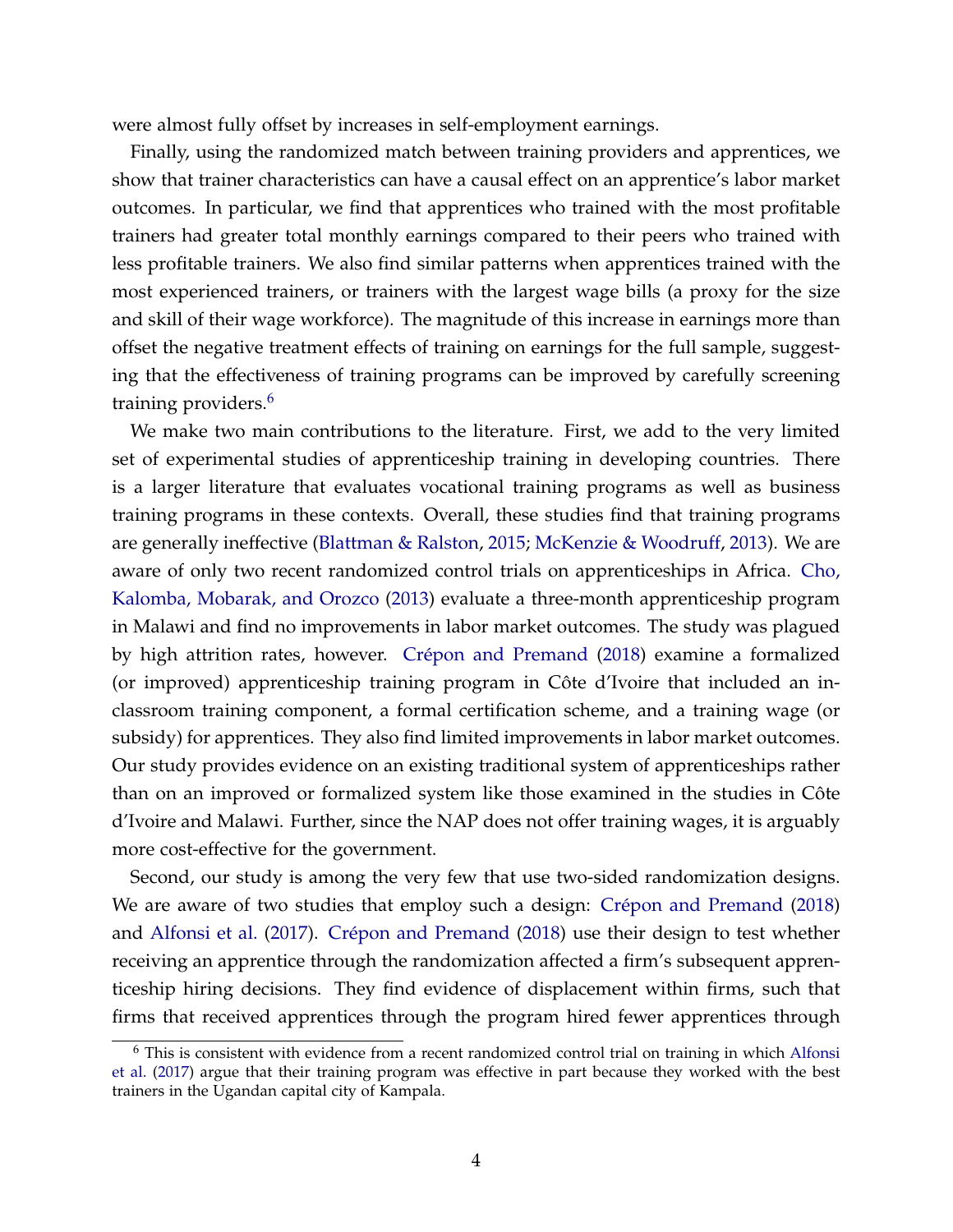regular channels. In contrast, [Hardy and McCasland](#page-26-6) [\(2016\)](#page-26-6) use the data from the NAP experiment in Ghana and find no displacement among firms in our sample. Although they do not examine a typical apprenticeship program, [Alfonsi et al.](#page-25-6) [\(2017\)](#page-25-6) compare the effectiveness of an on-the-job training program with that of a formal vocational training program in Kampala, Uganda. They find that both forms of training improve labor market outcomes, but individuals assigned to formal vocational training had greater earnings growth because of their acquisition of "transferable skills" rather than "firm-specific skills," highlighting the importance of skills acquisition. [Alfonsi et al.](#page-25-6) [\(2017\)](#page-25-6) also find evidence that firms are labor constrained. This is consistent with the findings of [Hardy](#page-26-6) [and McCasland](#page-26-6) [\(2016\)](#page-26-6) for our study context. Rather than focus on firm outcomes, we use the randomized match between trainers and apprentices to identify the characteristics of training providers (firms) that deliver the best outcomes for youth. This novel exercise provides us with a better understanding of the production function for apprenticeship training. To our knowledge, our study is the first to explore this dimension in the context of training programs. This exercise is important, as it can help governments improve the effectiveness of training by introducing a more selective recruitment process for trainers.

Our findings are more pessimistic than those of studies of apprenticeships in European contexts (for example, [Acemoglu and Pischke](#page-25-7) [\(1998\)](#page-25-7); [Fersterer, Pischke, and Winter-](#page-25-8)[Ebmer](#page-25-8) [\(2008\)](#page-25-8). These studies have generally found positive effects of the apprenticeship training on individual participants and have also highlighted the potential for firms to benefit from providing such training. Observational studies of apprenticeship training in Ghana have argued that returns to training are greatest for individuals with low levels of education and are not significantly different from zero for those with more than six years of schooling [\(Monk, Sandefur, & Teal,](#page-27-0) [2008;](#page-27-0) [Teal,](#page-27-1) [2016\)](#page-27-1). Our results are consistent with this notion, since the average duration of schooling in our sample exceeded seven years. Further, [Frazer](#page-25-3) [\(2006\)](#page-25-3) argues that apprenticeships essentially teach apprentices to replicate their trainer's business. This is consistent with our findings showing that the treatment shifts individuals out of wage work and into self-employment. Although these shifts are associated with lower earnings, there could be offsetting nonmonetary benefits from self-employment. This possibility is discussed extensively in the U.S. literature on entrepreneurship [\(Hamilton,](#page-26-7) [2000;](#page-26-7) [Hyytinen, Ilmakunnas, & Toivanen,](#page-26-8) [2013\)](#page-26-8). Given the lack of wage jobs in the Ghanaian context, many individuals likely enter selfemployment involuntarily. This could potentially reduce the nonmonetary benefits from self-employment.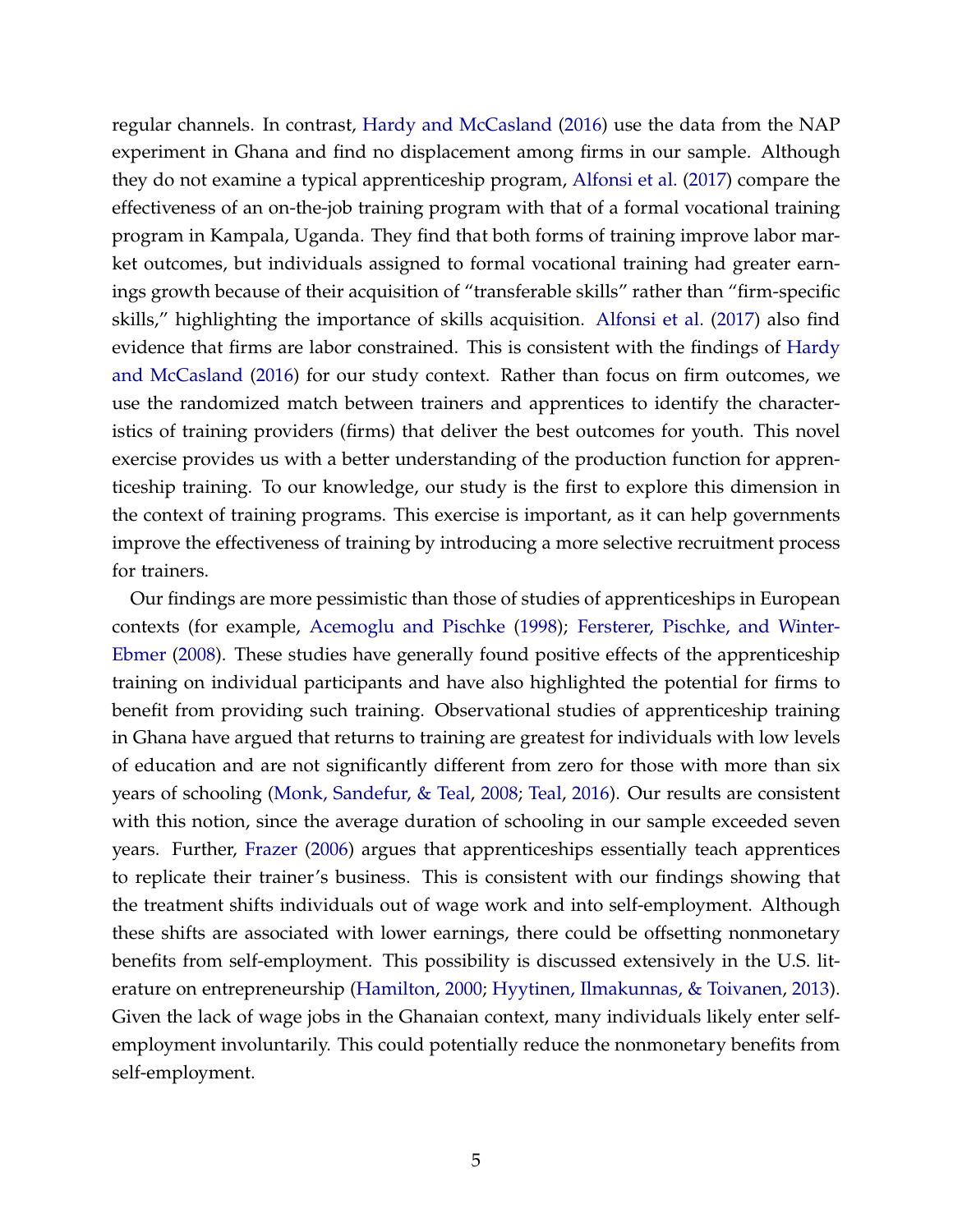### **2 Context and Program Design**

#### **2.1 Context**

Youth in Ghana, as elsewhere, often face unique challenges transitioning into the labor market. The overwhelming majority of jobs (almost 90 percent) are in the informal sector [\(Honorati & Johansson de Silva,](#page-26-1) [2016\)](#page-26-1). Most of these jobs are low productivity and require limited use of cognitive skills [\(Honorati & Johansson de Silva,](#page-26-1) [2016\)](#page-26-1). Thus, obtaining a job with growth and earnings potential is especially challenging. Recent data from Ghana show that youth ages 15-24 are much less likely than adults ages 25-65 to be working: while just over half of young people (52 percent) are working, the majority of other adults (89 percent) are [\(Ghana Statistical Service,](#page-25-9) [2014\)](#page-25-9). The lower labor force attachment among youth reflects in part the fact that many young people are still in school. But policy makers and researchers are increasingly concerned by the growing share of young people who are neither in school nor at work.

There are important gender differences in the data. Among those aged 15-24 the female unemployment rate, at 24 percent, is 50 percent higher than the male unemployment rate [\(World Bank,](#page-27-2) [2019\)](#page-27-2). In the age group 15-35 the female unemployment rate is 80 percent higher than the male rate [\(World Bank,](#page-27-2) [2019\)](#page-27-2). Women in this age group are also less likely than men to work for a wage: while 20 percent of men ages 15-35 are employed in the wage sector, only 11 percent of women in this age group are. Because work in the wage sector is more lucrative than that in other sectors, this gap is an important driver of the lower earnings of women relative to men. These employment challenges stem in part from human capital constraints. [Filmer and Fox](#page-25-0) [\(2014\)](#page-25-0) argue that human capital is a key facilitator for youth in their efforts toward obtaining productive work. Although Ghana has made significant progress in improving access to education, less than a third of young people ages 15-24 have any senior secondary schooling (29 percent), only slightly higher than the rate for ages 25-34 (25 percent) though much higher than that for the oldest cohort (13 percent for ages 35-65). Skills are rarely reported as the most important obstacle for businesses in Ghana; nonetheless, they are cited as a major obstacle by nearly 20 percent of firms [\(Honorati & Johansson de Silva,](#page-26-1) [2016\)](#page-26-1).

The skills deficit in Ghana is also driven in part by the education system, where large numbers of students fail to progress beyond critical junctures such as the end of junior high school. Compulsory education in Ghana consists of six years of primary school and three years of junior high school. Upon completing junior high school, young people can choose to continue their studies by attending a senior high school, a secondary technical school, or a technical institute [\(Gondwe & Walenkamp,](#page-26-9) [2011\)](#page-26-9). Access to these institutions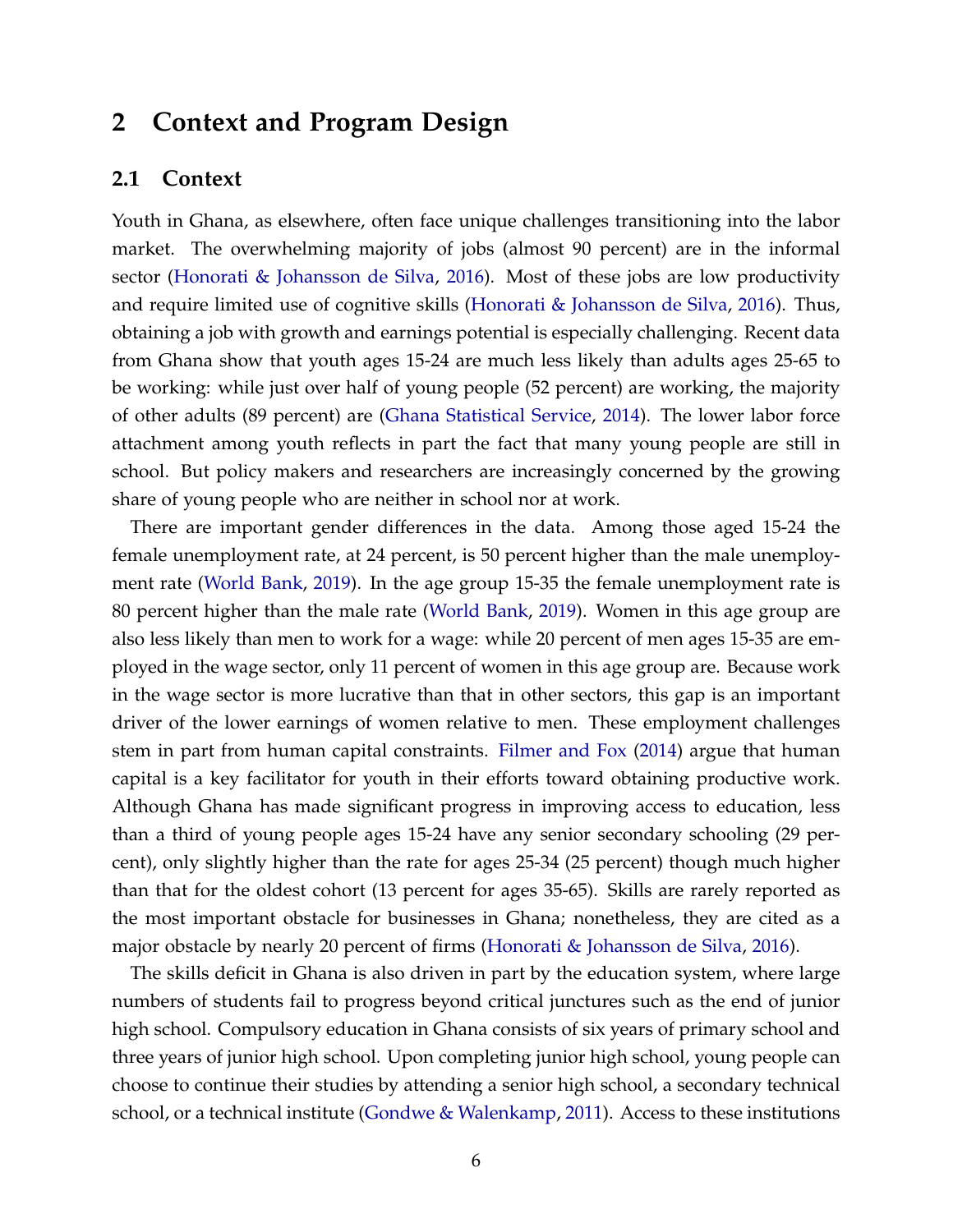is based on performance on the Basic Education Certificate Examination (BECE), taken at the end of junior high school. While the government has made some efforts to increase the number of senior high schools in the country, there are still too few places relative to the number of applicants, and the quality of schooling varies substantially [\(Ajayi,](#page-25-10) [2013\)](#page-25-10). The shortage of places is reflected in the gap between primary and secondary completion rates. Recent data show that almost 60 percent of 15- to 24-year-olds had completed primary school, while only a quarter had completed secondary school [\(World](#page-27-2) [Bank,](#page-27-2) [2019\)](#page-27-2). Limited capacity at government senior high schools, combined with costly fees in informal training, prevents many young people from furthering their education and improving their skills.<sup>[7](#page-9-0)</sup>

### **2.2 The National Apprenticeship Programme**

The NAP was conceived by the Council for Technical and Vocational Education and Training (COTVET) as a potential policy solution to address the growing numbers of youth unable to progress to secondary school. Because youth who are unable to complete secondary school are typically confined to low-productivity (and low-paying) jobs, the program was designed to provide them with an alternative avenue to acquire skills. By eliminating fee barriers, COTVET hoped the program would enable youth across Ghana to access training opportunities.

The program was implemented in 78 districts across all 10 regions of Ghana to ensure national equity.<sup>[8](#page-9-1)</sup> Because the Northern region of Ghana is disadvantaged and marginalized relative to the southern part of the country, the NAP purposely provided relatively more opportunities for youth in the north. The program was intended to target youth between the ages of 15 and 30. But its decentralized implementation made it difficult for COTVET to enforce these age limits. The NAP offered youth fee-free access to apprenticeship training in masonry, welding, carpentry, garment making, and cosmetology (hairdressing and beauty). The choice of these five trades was determined by COTVET. To our knowledge, this choice was not in response to analysis or predictions of market demand but instead reflected the presence of strong and active trade associations in these fields. Further, COTVET tried to be sensitive to gender equity concerns by including a mix of both female-dominated trades (garment making and cosmetology) and male-dominated ones (masonry, welding, and carpentry). This program design ad-

<span id="page-9-0"></span><sup>&</sup>lt;sup>7</sup>The recent introduction of free secondary school will likely alleviate the financial barriers. However, academic qualification barriers may still bind for many.

<span id="page-9-1"></span> $8$ Over the study period, there were 10 administrative regions in Ghana. This was expanded to 16 in 2019. We use the pre-2019 administrative boundaries and definitions in this paper.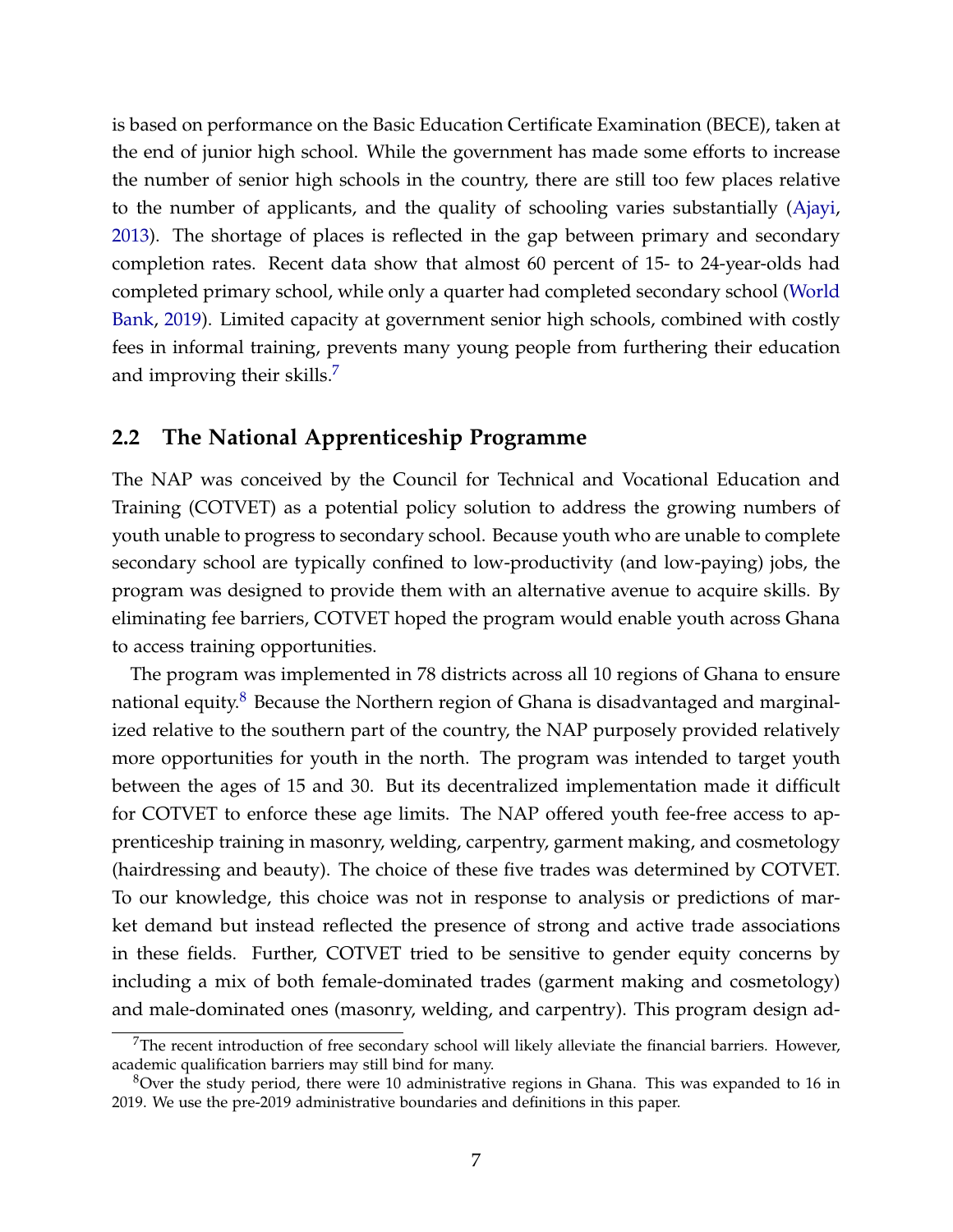hered to the very strong patterns of occupational segregation in Ghana. Data from a nationally representative survey show that female apprenticeships were limited almost exclusively to garment making and cosmetology. In contrast, just over a third of male apprenticeships were in construction trades [\(Ghana Statistical Service,](#page-25-9) [2014\)](#page-25-9).

Participants were matched with a training provider, often referred to as a master craftsperson (MCP). Participants would work in the MCP's firm and obtain skills through learning by doing in an unstructured environment similar to a traditional apprenticeship program. The NAP training period was supposed to last one year, but in practice trainers generally kept their apprentices for 18 months to almost 4 years, depending on the district and trade. The length of training was ultimately decided by each trainer. Because most trainers considered one year to be too short, they pushed back on COTVET's suggested duration. Since the program was decentralized, COTVET could not enforce the one-year training term. The program was meant to pay trainers 150 GHS to train an apprentice, an amount equivalent to the traditional apprenticeship entrance fee. As a result of the government's fiscal crisis, however, COTVET was unable to pay this fee. But the research team was able to secure donor funds to pay 100 GHS to each participating trainer. The program was also supposed to provide participants with a tool kit relevant to their trade (for example, a sewing machine for garment makers). But most tool kits were never delivered. While the program provided no subsidy to apprentices, firm owners typically paid apprentices small wages or "chop money" (about 20 GHS a month in our midline surveys of firm owners), which increased with seniority and varied with firm productivity or revenues. Thus the program essentially functioned as a subsidized version of a traditional apprenticeship with training timelines of around three years and limited government monitoring or additional support.

### **3 Research Design**

### **3.1 Participant Recruitment and Randomization Procedure**

We use a randomized control trial to rigorously evaluate the effectiveness of the NAP in Ghana. Starting with the entire list of 78 program districts, we chose a set of 32 districts for the evaluation using population-weighted random sampling, stratifying by north and south. This resulted in a representative set of evaluation districts across all 10 regions of the country. Starting in July 2012, COTVET announced the NAP on radio stations. Program materials and fliers were distributed by local officials, including the Technical and Vocational Education Training (TVET) coordinators of the Ghana Education Ser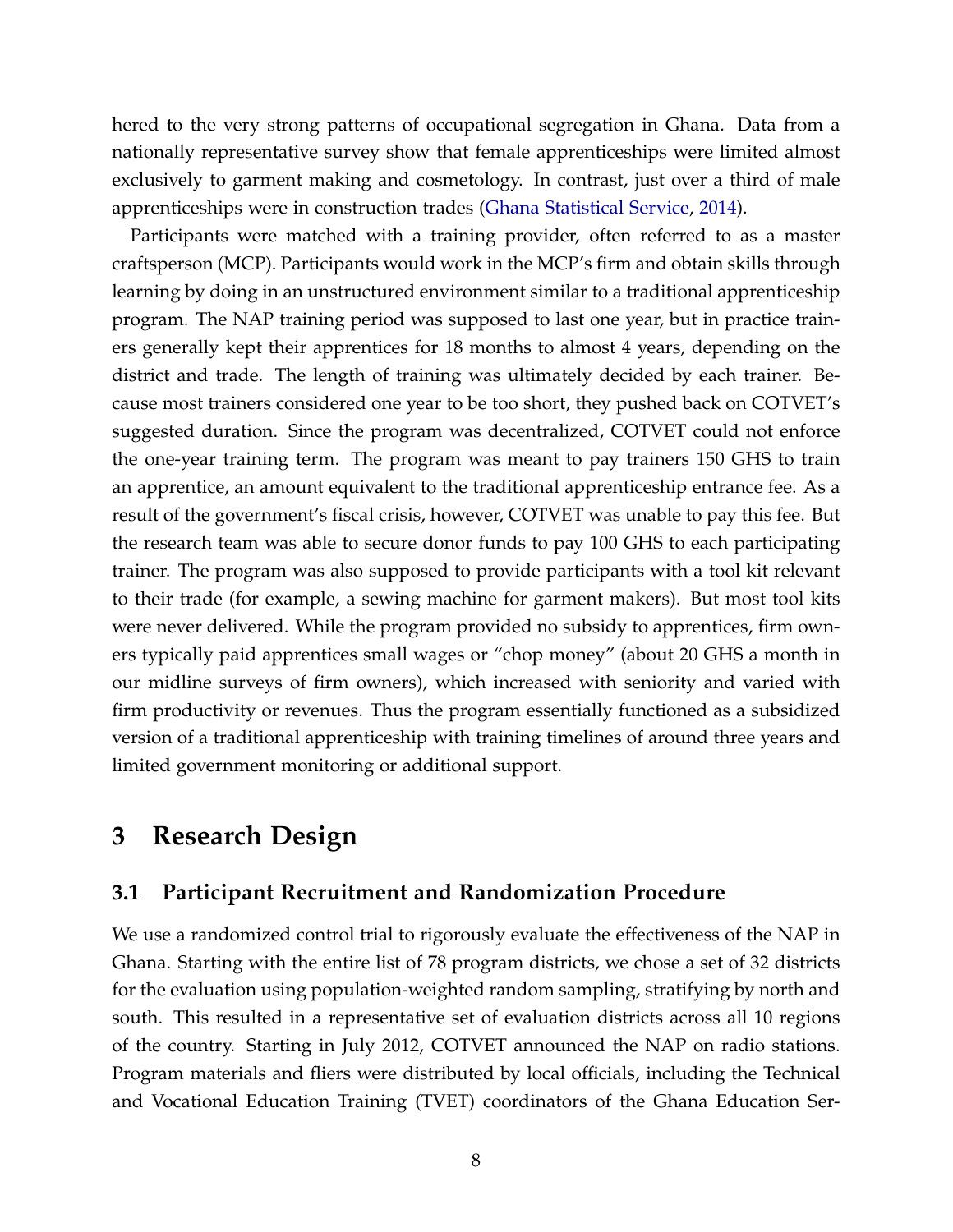vice (GES). In our evaluation districts these dissemination efforts were supplemented by teams of enumerators who worked with community leaders and religious institutions to bolster the outreach efforts.

To apply to the program, applicants submitted a formal application to the district office and attended an interview with a panel of district officials. The interview panel assessed all applicants and determined whether they were eligible for the program. Due to political considerations, district officials were given the opportunity to "handpick" applicants to fill about 16 percent of the slots. The remaining eligible applicants were then placed in the random lottery. The randomization was stratified by choice of training and district and was conducted electronically but announced locally in conjunction with district officials. In our sample districts 3,928 youth applied to the program. The selection committees selected a total of 329 youth as priority applicants. The randomization assigned 2,031 applicants to the treatment group and 1,568 to the control group. The treatment group was larger than the control group because the selection process had to ensure that that there were no unused training slots. This selection process was completed by the end of 2012.

The 2012 elections resulted in a change in the political regime, and this delayed the implementation of the program. The program was finally launched in late 2013. Treatment group applicants were informed by phone and were invited to a series of "matching meetings," where prospective training providers introduced themselves and their firms. Potential trainers described the location of their shops, their experience in training apprentices, a summary of their firm, and any trade specializations. Potential apprentices then completed a preference sheet, identifying the set of trainers they could feasibly train with based on distance. For clarity we suggested that potential apprentices focus on listing "trainers within walking distance."[9](#page-11-0) Apprentices were then randomly assigned to a provider in their feasible set. Training began in late 2013 and lasted between two and three years.

#### **3.2 Data and Balance**

We collected baseline data from applicants while they waited to be interviewed by the district selection committees. The baseline apprentice survey covered a broad range of information, including educational attainment, family background, cognitive and noncognitive assessments, and labor market outcomes. Baseline data on trainers were

<span id="page-11-0"></span> $9$ Apprentices could also list trainers who were further away as long as they had reliable means of transportation.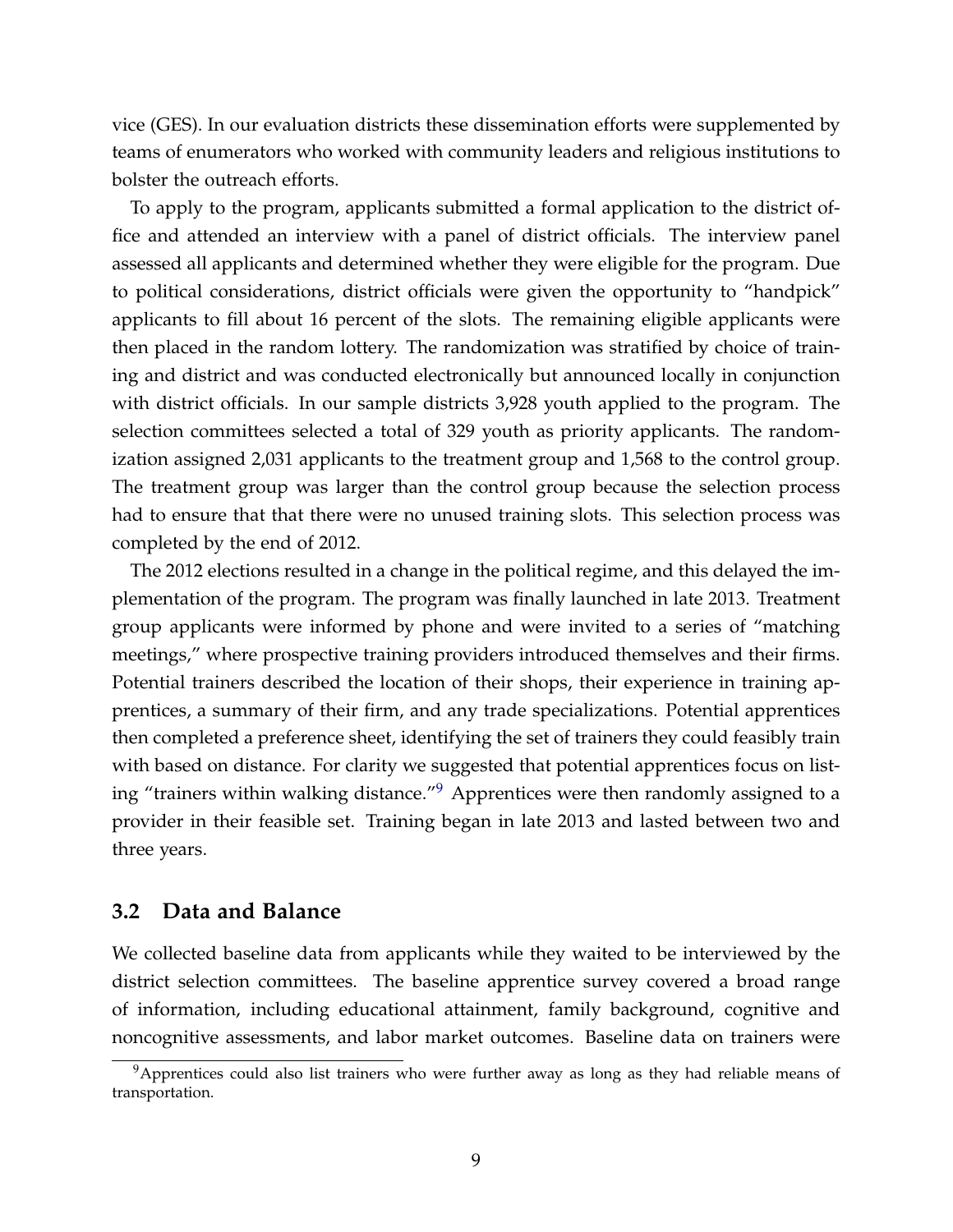collected in 2013 during the matching process. These data include information on the trainer's background; the number of workers and apprentices employed; assets, sales, and profits; and management practices. We also conducted cognitive and noncognitive assessments with the trainers.

The endline survey of apprentices was launched in August 2017 and continued through May 2018. The endline apprentice survey covered topics similar to those in the baseline but included more details about labor market outcomes. For example, for self-employed workers the survey captured firm management practices. The survey also used survey questions comparable to those in other impact evaluations conducted on youth labor markets (e.g. [Hicks, Kremer, Mbiti, and Miguel](#page-26-10) [\(2013\)](#page-26-10)), as well as those in large-scale labor market surveys in Ghana such as the World Bank STEP survey and the Ghana Living Standard Survey.<sup>[10](#page-12-0)</sup>

The timeline of program and evaluation activities is summarized in Figure [1.](#page-28-0) In our analysis we use data primarily from the endline survey collected in 2017-18, complemented by baseline measures for heterogeneity and balance analysis. Note that apprentice placement occurred between October 2013 and January 2014, between 42 and 52 months before the endline survey data collection.

The baseline characteristics of program applicants as well as the estimated differences between the treatment and control groups are reported in Table [1.](#page-30-0) On average applicants were 23 years old at the baseline and had completed just over seven years of schooling. The education levels of both mothers and fathers were lower than the schooling of our primary respondents, and mothers had almost 2.5 years less education than fathers. Among measures of labor market attachment, a quarter of the sample had ever started an apprenticeship and just over 40 percent were working. Only 5 percent of the sample worked for a wage, and just under 20 percent were self-employed. Applicants were working about nine hours a week and earning 15 GHS a month from all sources. Garment making and cosmetology were the two most popular trades, which is unsurprising given the gender composition of our sample. Of the applicants, 44 percent expressed interest in an apprenticeship in garment making, 35 percent were interested in cosmetology, and the rest were interested in construction trades (welding, masonry, and carpentry).

In order to provide evidence for the internal validity of our randomization, we test whether our treatment and control groups are similar on observable characteristics measured at baseline. For a given characteristic we run an ordinary least squares (OLS)

<span id="page-12-0"></span> $10$ Additional details of the World Bank STEP survey can be found at [http://microdata.worldbank](http://microdata.worldbank.org/index.php/catalog/step/about) [.org/index.php/catalog/step/about](http://microdata.worldbank.org/index.php/catalog/step/about).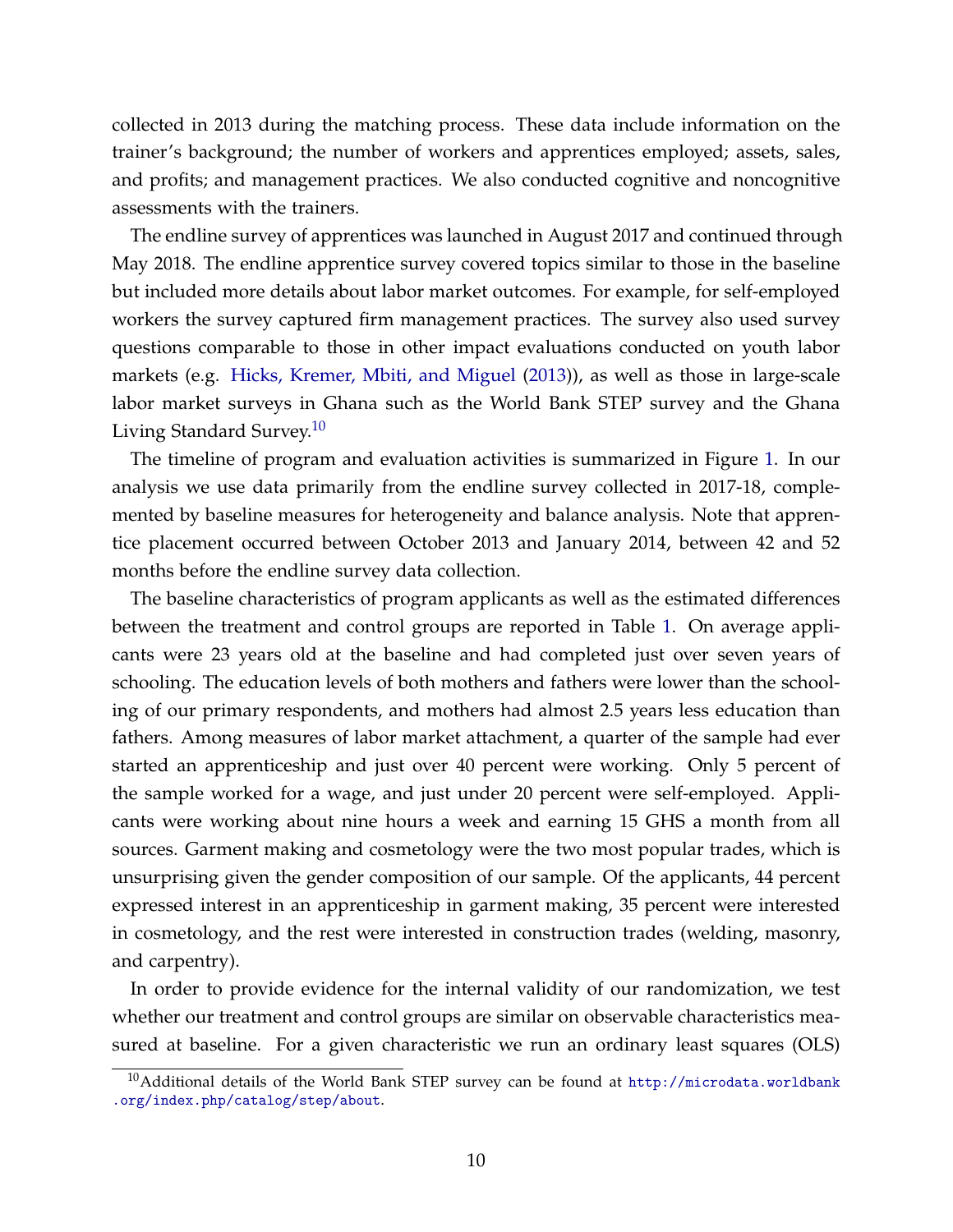regression with assignment to treatment as the independent variable to test whether the difference in means between treatment and control groups is statistically significant. In these regressions we also include district  $\times$  trade fixed effects, the stratification unit of our randomization. In addition, we perform an F-test to test whether characteristics of individuals assigned to treatment are jointly different from characteristics of the control group. The results in Table [1](#page-30-0) show that baseline characteristics are indeed balanced. We reject the null hypothesis of equal means between the treatment and control groups in only 2 of 20 cases, which is consistent with random selection. Mothers of individuals assigned to treatment tend to have a third fewer years of schooling, while individuals assigned to treatment on average tend to have scored higher on the vocabulary test. Each of these differences is small, however. Moreover, our joint F-test shows that we cannot reject the null hypothesis that characteristics of the treatment and control groups are the same. Thus we take these results as evidence for the internal validity of our randomization. Appendix Tables A.1-A.3 repeat this exercise for each trade offered by the NAP. For clarity we group the construction trades together, and because there were only a handful of male participants training in garment making, we exclude these male participants from the analysis. This restriction allows us to better interpret the results because each trade grouping is homogeneous with respect to gender (i.e. male participants in construction, female participants in garments, female participants in cosmetology). Overall, within each trade group we find that baseline characteristics are balanced between the treatment and control groups.

Table [2](#page-31-0) reports the survey follow-up rates between baseline (2012) and endline (2017- 18) for the analysis sample (excluding the priority applicants). More than 90 percent of participants in the baseline were surveyed at endline, with no differences in the follow-up rate between the treatment and control groups (Column 1). This is a much lower attrition rate than those in previous studies on training in developing countries [\(McKenzie,](#page-26-4) [2017\)](#page-26-4). We also test whether the survey follow-up rates were balanced between the treatment and control groups within each trade group (Columns 2-4). Within each trade group our survey teams achieved follow-up rates of more than 90 percent, with no statistically significant differences between the treatment and control groups except in garment making. The relatively low levels of survey attrition provide reassurance that our results are not confounded by imbalances in the survey follow-up rates. There is a small and marginally statistically significant imbalance among the female garment-making trade group. We were about 2.5 percentage points less likely to follow up with the treatment group in this subsample, which corresponds to about 17 individuals. Given the slight imbalance in attrition in the garment-making trade group, we also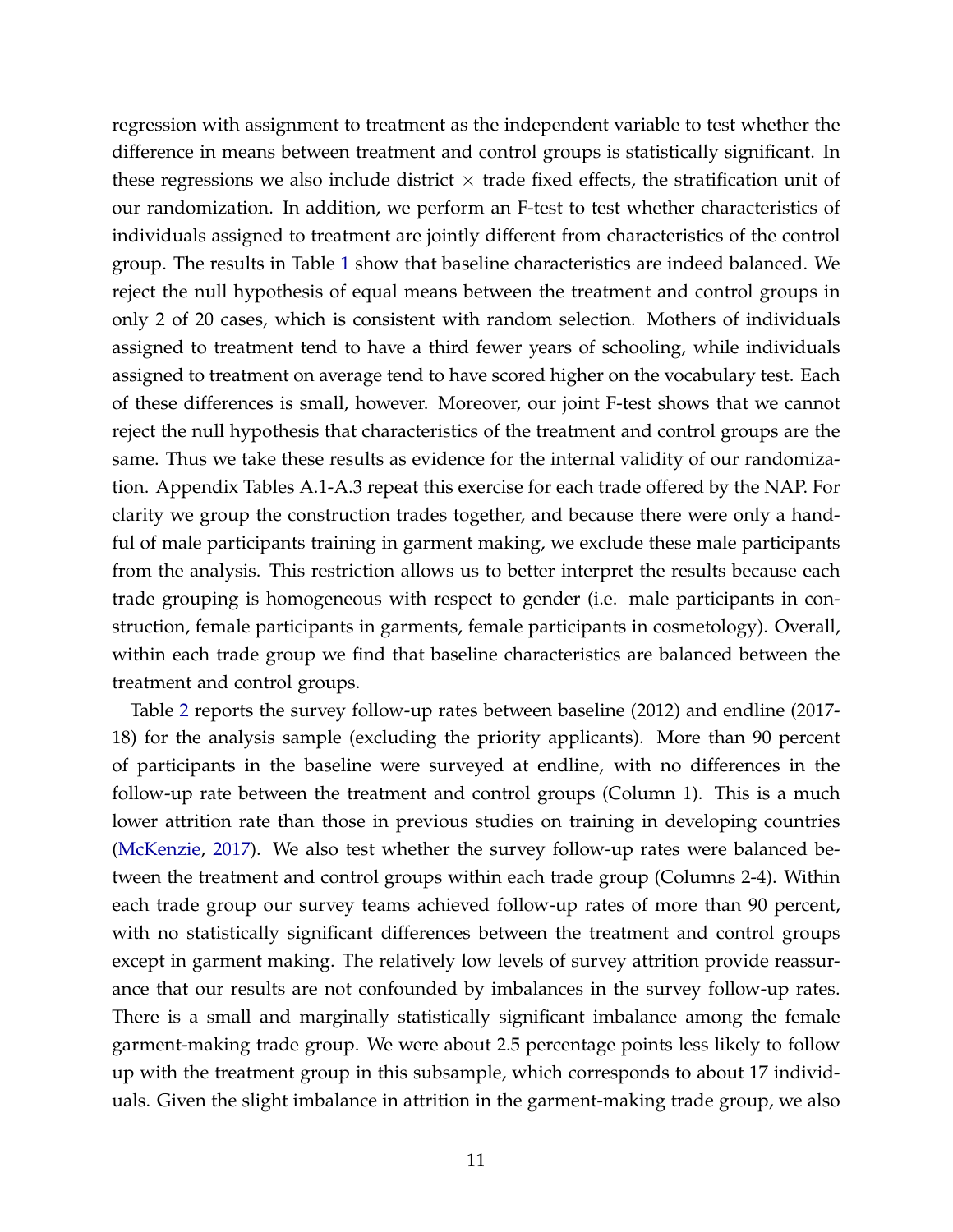compute Lee bounds to examine whether our results are robust to attrition.<sup>[11](#page-14-0)</sup>

#### **3.3 Empirical Specifications**

#### **3.3.1 Intent-to-Treat Analysis**

We estimate the effect of NAP a variety of outcomes using the following OLS equation:

<span id="page-14-2"></span>
$$
Y_i = \delta_0 + \delta_1 \text{Treat}_i + \delta_2 X_i + \gamma_d \times \gamma_j + \gamma_t + \varepsilon_i. \tag{1}
$$

In this specification  $Y_i$  is our set of outcomes, including labor market outcomes and other ancillary measures of well-being. *Treat<sup>i</sup>* is a binary variable for the assignment to the NAP treatment. *X<sup>i</sup>* is a set of baseline controls. To maintain a parsimonious specification, we control only for mother's schooling and vocabulary scores, in order to correct for the small imbalances in these characteristics. We also include our stratification variables, *γ<sup>d</sup>* × *γ<sup>j</sup>* . These are a set of district (*d*) × trade-group (*j*) fixed effects. *γ<sup>t</sup>* denotes survey month fixed effects that are included to capture any temporal differences.  $\varepsilon_i$  is an error term. Because we randomize at the individual level, we use robust standard errors. Our coefficient of interest is  $\delta_1$ , which captures the average differences in outcomes between those assigned to the treatment group and those assigned to the control group (or the intent-to-treat estimator). We focus on the intent-to-treat estimate because it is well identified by the experiment and is policy relevant.<sup>[12](#page-14-1)</sup>

We estimate Equation [1](#page-14-2) on the full sample and also present results for each of our three trade-groups. To ameliorate concerns about multiple hypothesis testing we include adjusted p-values following [Westfall and Young](#page-27-3) [\(1993\)](#page-27-3).

#### **3.3.2 Heterogeneity by Trainer Characteristics**

In addition to randomizing access to the NAP training, our research design (partially) randomized the match between apprentices and training providers or master craftspeople (MCPs). This two-sided randomization allows us to credibly estimate the effect of a trainer's characteristics on an apprentice's labor market outcomes. During the matching meetings apprentices were asked to indicate which MCPs they would like to train with.

<span id="page-14-1"></span><span id="page-14-0"></span> $11$ The full set of Lee bounds for garment making is available on request.

 $12$  Our research design also included an incentive design for MCPs who were training NAP apprentices. This treatment rewarded MCPs with a bonus based on the performance of their apprentices on a skills test. We include controls for this treatment as a test of robustness. The findings presented in this paper are robust to the inclusion of this control.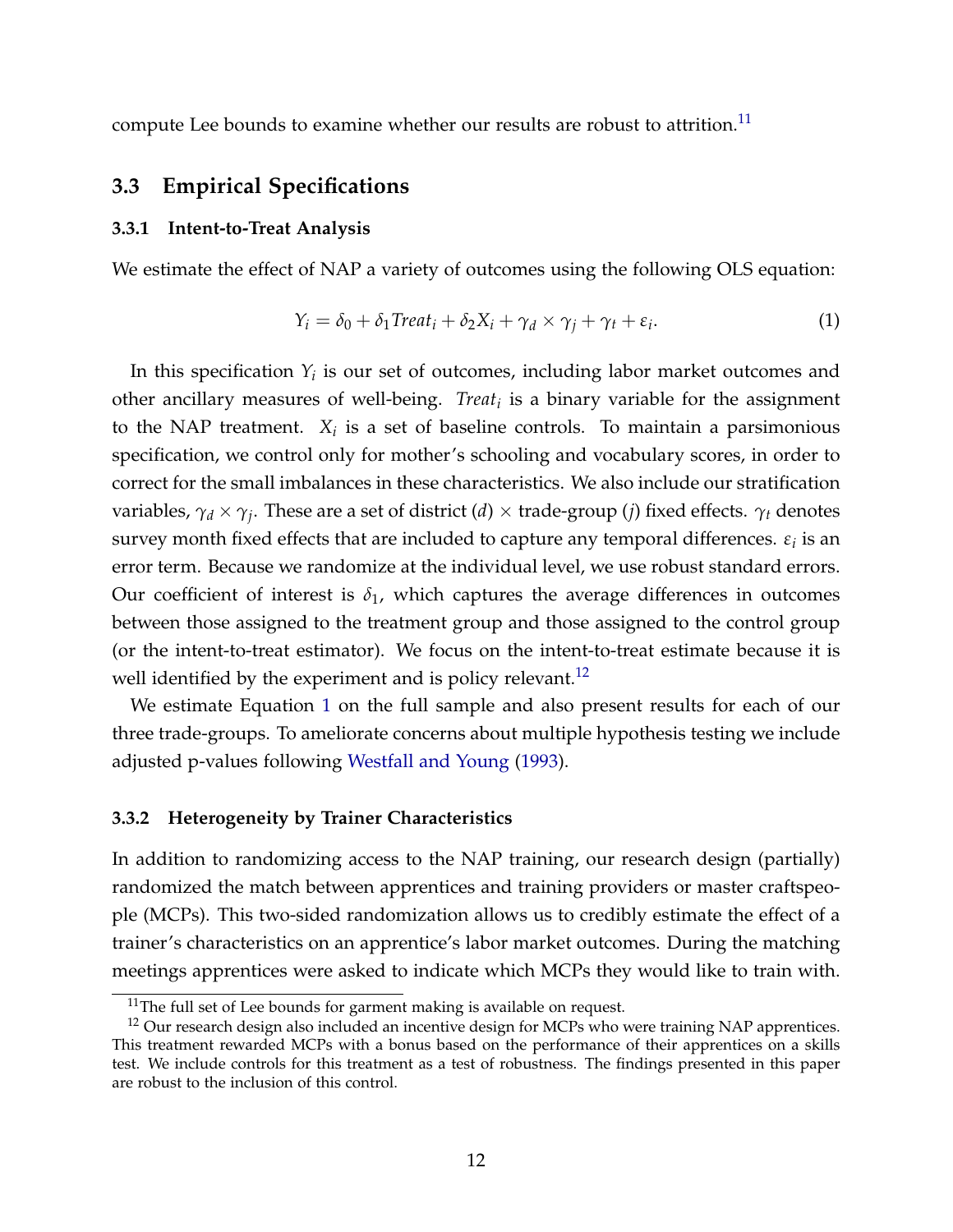They were instructed to list only those they could feasibly train with, considering distance and travel costs. We also encouraged apprentices to list as many MCPs as possible. Apprentices were randomly assigned to train with one of the MCPs on their list. Because there were close to 1,000 MCPs in our study and apprentices listed as many as 10 MCPs each, data limitations mean that we cannot include fixed effects for all combinations of MCPs. In addition, each MCP has different attributes that we need to incorporate into the analysis. We focus on four MCP attributes that would arguably influence the quality of training: math test scores (a proxy for education), previous training experience, profitability of the business, and their wage bill (a proxy for the scale of the business). We rank the MCPs within their district and trade on each attribute and estimate the following regression:

<span id="page-15-2"></span>
$$
Y_i = \beta_0 + \beta_1 \text{TopRanked}_{ik} + X_{ik} \Gamma + \gamma_d \times \gamma_j + \varepsilon_i. \tag{2}
$$

In this specification  $Y_i$  denotes an apprentice's outcomes. *TopRanked*<sub>*ik*</sub> is a binary variable equal to one if the assigned MCP is ranked either first or second in the corresponding district and trade for a particular attribute *k* (e.g. math scores). Because we are focusing on the rank order of MCPs by attributes, we can include the full set of fixed effects for each apprentice's choices. These fixed effects will be in terms of the rank order of the MCP's attribute (*k*) in each district (*d*) and trade (*j*). All these fixed effects are captured in *Xik*. Since MCP rankings will change depending on the attribute, the set of fixed effects will also change to reflect the differences in the rank ordering.<sup>[13](#page-15-0)</sup> We also include district  $\times$  trade fixed effects to account for the distinct district-by-trade matching meetings that were held. Our analysis includes only individuals who listed two or more MCPs in the meetings. This empirical strategy mirrors those commonly used in the education literature examining the effects of gaining admission to an elite (or magnet) school. $^{14}$  $^{14}$  $^{14}$ 

<span id="page-15-0"></span><sup>&</sup>lt;sup>13</sup> For the cases where there are more than two MCPs with the top-ranked characteristic, we simply redefine the treatment variable to include the entire group of top-ranked MCPs.

<span id="page-15-1"></span> $14$  Examples of papers that examine the effects of going to a better-ranked school include Abdulkadiroğlu, Angrist, and Pathak [\(2014\)](#page-26-12); [Jackson](#page-26-11) [\(2010\)](#page-26-11); [Lucas and Mbiti](#page-26-12) (2014); [Pop-Eleches and](#page-27-4) [Urquiola](#page-27-4) [\(2013\)](#page-27-4). These studies condition on student choice sets and then use a regression-discontinuity framework, with test scores as the running variable, to identify the impact of getting admitted to a better school.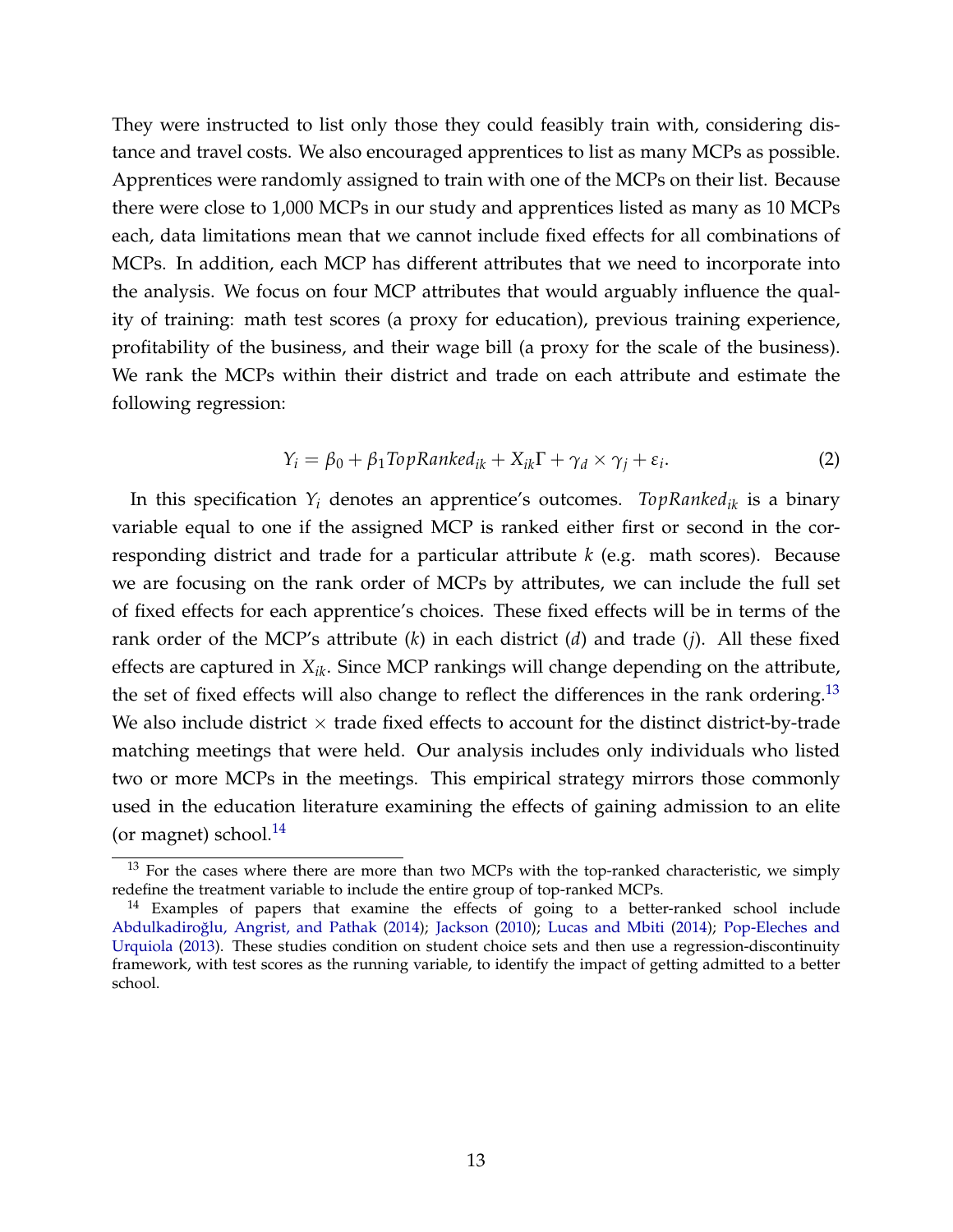### **4 Results**

#### **4.1 First Stage: Take-up, Completion, and Training Duration**

We first use Equation [1](#page-14-2) to examine the level of compliance with our treatment assignment. We use three separate measures of compliance: starting an apprenticeship, completing an apprenticeship, and the duration (in months) of training. The results are reported in Table [3.](#page-32-0) Because the NAP training was essentially a traditional apprenticeship in practice, our compliance measures treat the NAP and traditional apprenticeships as equivalent. This assumption is tested in Appendix Tables [A.4](#page-43-0) [-A.5,](#page-44-0) where we compare the characteristics of apprenticeships under the NAP with those of the traditional programs available in the market. Overall, the characteristics of the programs are very similar. The main difference is the lower fees charged by NAP trainers, consistent with the program design.

Over the full sample the NAP increased the probability of starting an apprenticeship by 13 percentage points (Table [3,](#page-32-0) Column 1). Since 63 percent of the control group also started an apprenticeship, the NAP treatment increased the probability of training by 21 percent. Being offered an NAP apprenticeship increased the probability of apprenticeship completion by almost 10 percentage points (Column 2). Because 25 percent of the control group completed an apprenticeship, this translates into a 40 percent increase in completion rate. Finally, a NAP treatment offer increased the duration of apprenticeship training by approximately four months, which represents a 20 percent increase relative to the control group (Column 3).

We also examine whether our first-stage results differ by trade and gender for each of our three compliance measures, again showing results in Table [3.](#page-32-0) The availability and attractiveness of labor market options other than an apprenticeship might differ based on the market for each trade. In addition, unobserved factors inherent to each trade (such as how trainers treat their apprentices) could influence the probability of starting or completing an apprenticeship as well as the duration of training.

We find some evidence of heterogeneity in compliance rates by trade. The estimated treatment effects of the program on the probability of starting an apprenticeship are similar across all three trade groups (Column 1). But differences emerge in training completion (Column 2). We find that the treatment did not affect the completion rate for male participants in construction. However, the treatment increased the probability of completion by 13 percentage points for female participants in cosmetology (a 45 percent increase relative to the control group). The treatment also increased the probability of completion for female participants in garment making by 9 percentage points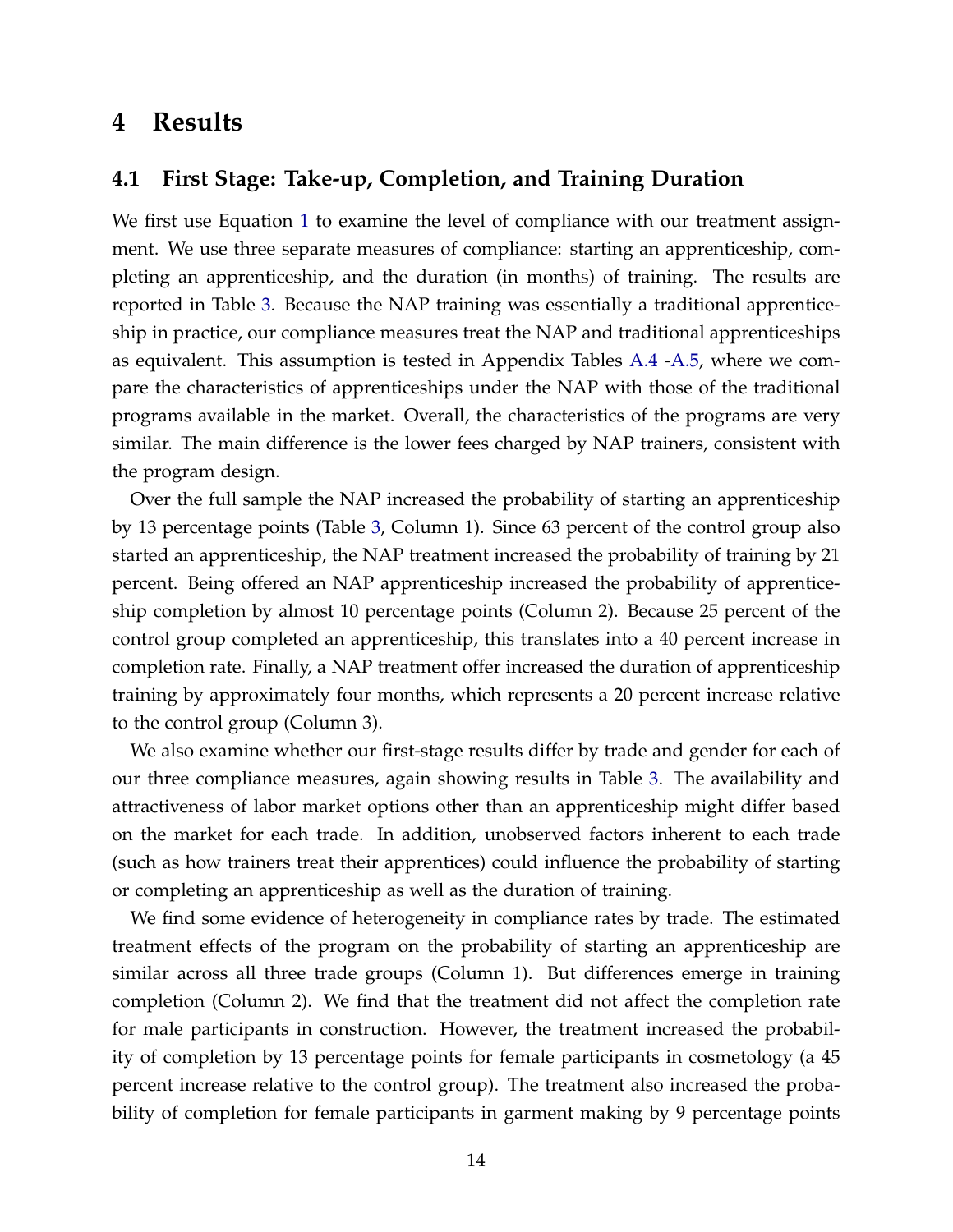(a 40 percent increase relative to the control group). We find similar patterns when we examine the duration of training (Column 3). We do not find a significant increase in duration among male participants in construction. In contrast, the treatment induced female participants to do longer apprenticeships- about five months longer in cosmetology and about four months longer in garment making. Relative to the control group, the treatment increased the duration of training by roughly a third for female participants.

One of the primary justifications for the NAP intervention was that many youth would be locked out of training opportunities by credit constraints. To examine this further, we test for heterogeneity in compliance rates by an applicant's poverty status, which we measure using an asset index (Appendix Table [A.6\)](#page-45-0). In general poorer applicants had lower rates of starting training (Column 1), lower rates of completing training (Column 2), and had shorter training periods (Column 3). However, since the interaction between treatment and poverty is positive, it suggests that program was more effective at lowering the barriers to training for poorer applicants. In particular, among the treatment group, a 1*σ* increase in the poverty index increased the likelihood of starting training by 6 percentage points (p-value  $< 0.01$ ) and increased the duration of training by 2.6 months (p-value  $< 0.01$ ). We also test for heterogeneity in compliance by baseline measures of ability and social network connections (Panel B and Panel C). However, the results show that compliance with treatment does not vary with these measures of ability and social network connections.

#### **4.2 Intent to Treat Estimates**

We use Equation [1](#page-14-2) to examine the impact of the NAP treatment offer on labor market outcomes, assets, and consumption. This analysis is guided by our pre-analysis plan. Following the structure of the analysis presented earlier, we estimate treatment effects for our full sample as well as separately by trade groups. We use the standard p-values for inference in our discussion and also note cases where the inference is not robust to adjustments for multiple testing following [Westfall and Young](#page-27-3) [\(1993\)](#page-27-3) and [Jones, Molitor,](#page-26-13) [and Reif](#page-26-13) [\(2018\)](#page-26-13).

#### **4.2.1 Labor Market Outcomes: Labor Supply and Earnings**

We first examine the effect of the NAP intervention on the extensive margin of labor supply, showing results in Table [4.](#page-33-0) In addition to documenting overall labor market participation (Column 1), we also measure any potential sectoral shifts by examining wage work (Column 2), self-employment (Column 3), work on a participant's own farm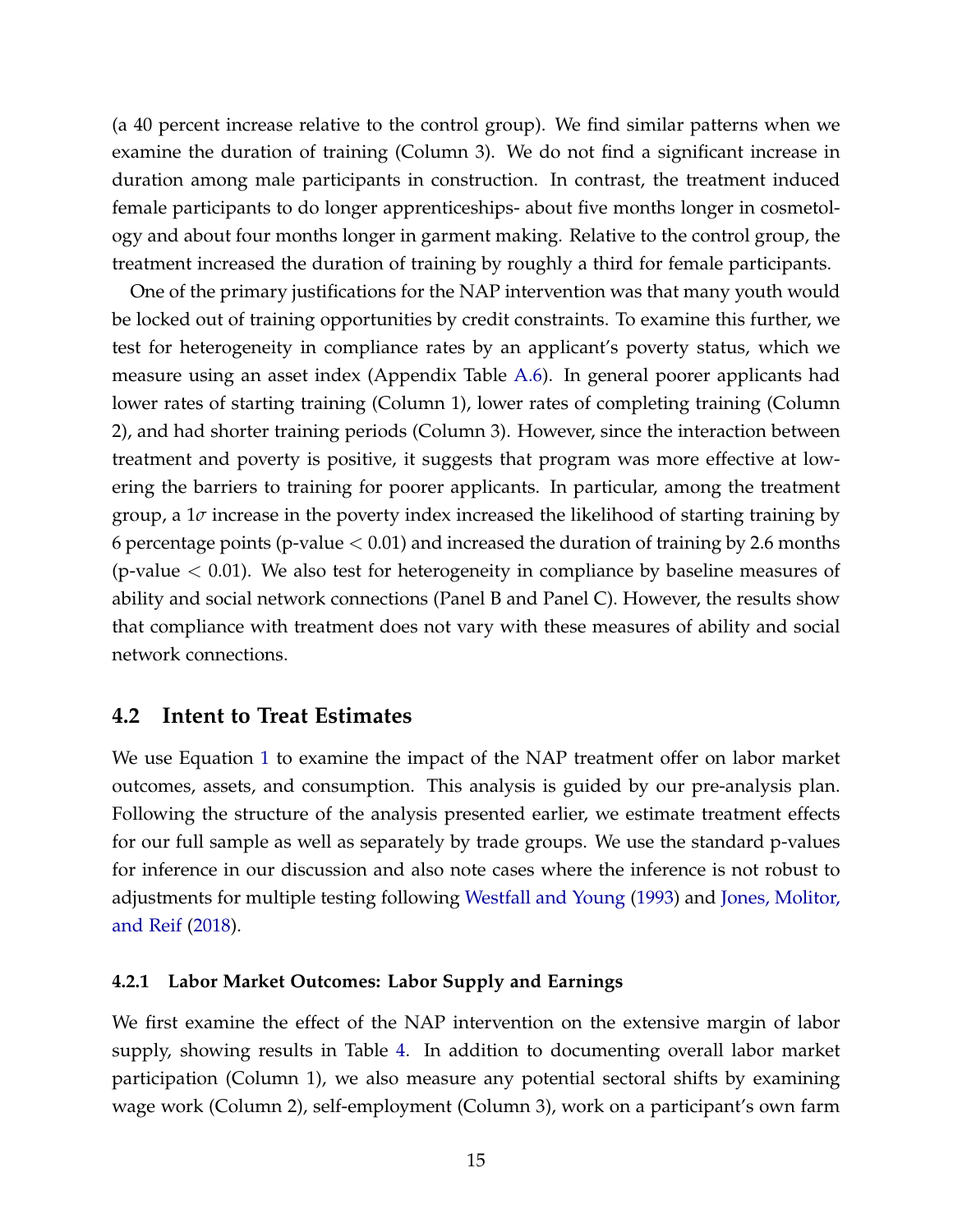(Column 4), apprenticeship (Column 5), and unpaid work (Column 6).<sup>[15](#page-18-0)</sup> Results for the full sample show that those offered an NAP apprenticeship were almost 3 percentage points (4 percent relative to the control mean) less likely to be working compared with the control group (p-value  $< 0.1$ ). This decline in the probability of working was driven in part by a 4 percentage point (25 percent) reduction in wage employment compared to the control group (p-value  $< 0.01$ ). There was a limited (and insignificant) offsetting increase in the probability of self-employment. The treatment offer also encouraged participants to transition out of farm work, further contributing to the overall decline in the probability of working. The offer reduced the probability of youth working on their own farms, typically in low-productivity subsistence farming, by 2 percentage points (25 percent) compared with the control group (p-value  $< 0.05$ ).

We also explore the program's effects on the extensive margin of labor supply in our three trade groups. Among male participants in construction trades there was no statistically significant change in the probability of working in any sector, in the wage sector, in self-employment, or in unpaid work. The treatment offer did lead to a 9 percentage point (40 percent) reduction in farming compared with the control group (p-value  $< 0.05$ ), although this is not robust to multiple testing adjustments. In addition, the treatment offer increased the probability that male participants in construction were in apprenticeship training by 13 percentage points (100 percent) relative to the control group (p-value < 0.01). This is consistent with the first-stage results showing that the treatment offer did not increase the probability of training completion for male participants in construction.

Among female participants in cosmetology we do not find a significant change in the probability of working. The treatment offer reduced the probability of wage work by 5 percentage points (33 percent) relative to the control group (p-value  $< 0.01$ ). But this was offset by a 7 percentage point (22 percent) increase in self-employment compared with the control group (p-value  $< 0.05$ ). There was a marginally significant 2 percentage point reduction in own farm work resulting from the treatment offer, but this is not robust to multiple testing adjustments. We also do not find any changes in the probability of apprenticeship or unpaid work.

Among female participants in garment making we do not find any statistically significant changes in any measure of labor supply (on the extensive margin). Further, all the coefficients are negative except for the estimated effect on working as an apprentice, which is positive but insignificant.

Taken together, the broad patterns suggest that the treatment shifts youth from wage

<span id="page-18-0"></span><sup>&</sup>lt;sup>15</sup>We treat aggregate labor supply measures (working in any job and total hours worked) as summary measures and do not adjust the p-value for multiple testing.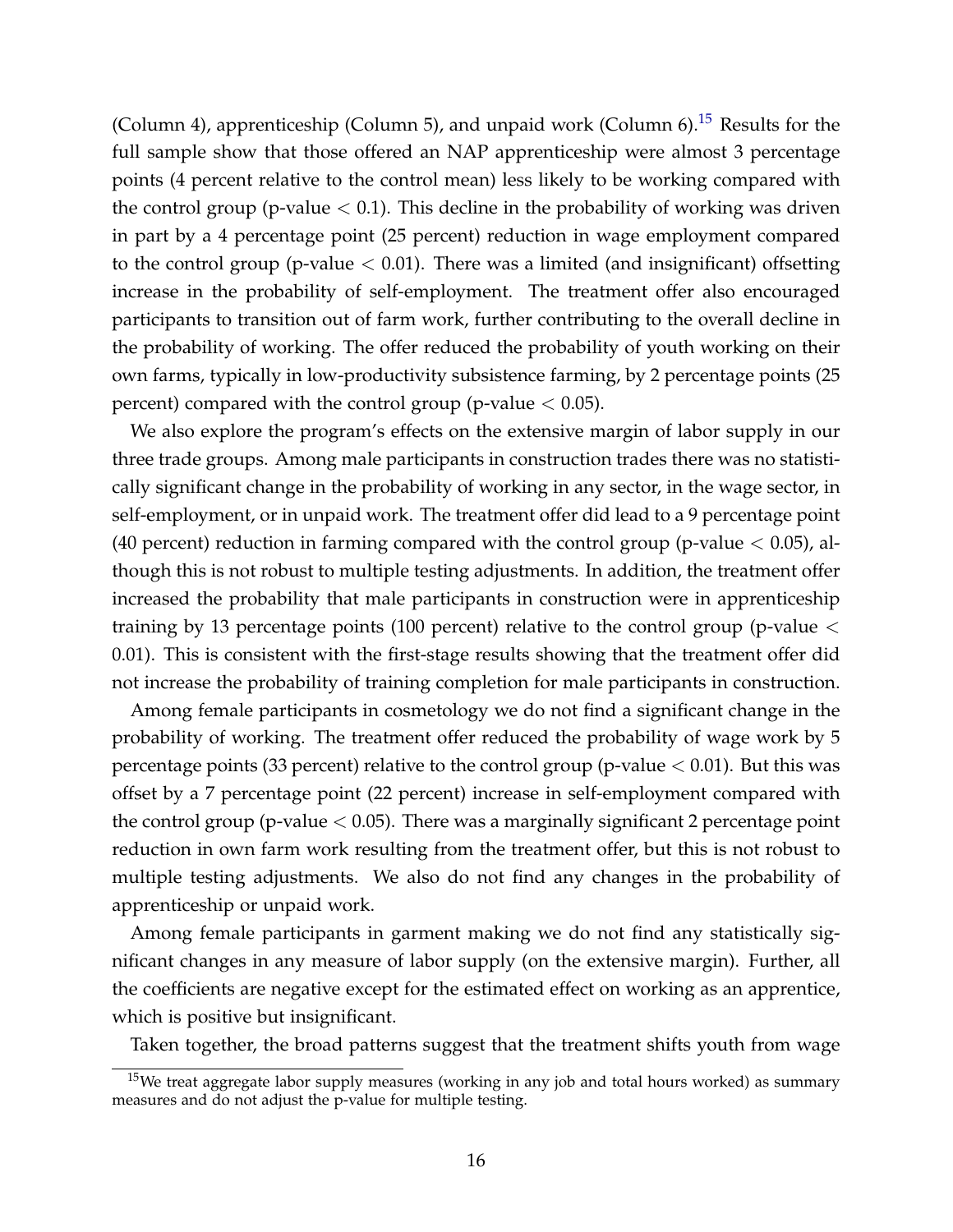work toward self-employment. In some trades the (positive) offsetting transition into self-employment is slower, leading to an overall reduction in labor market participation. Even though our endline data were collected almost four years after the start of training, the results on working in apprenticeship show that there is variance in the length of training across trades. Cosmetologists are most able to move on from their apprenticeships, followed by garment makers and then construction workers. This is consistent with the training completion rates reported in Table [3.](#page-32-0) The results on the intensive margin of labor supply or number of hours worked are generally in line with our extensive margin estimates. For brevity, these results are reported in Appendix Table [A.7.](#page-46-0)

We examine the impact of the program on earnings from the previous month (relative to the survey date) in Table [5.](#page-34-0) We present results on all sources of income from the previous month including total earnings (Column 1), income from wage jobs (Column 2), income (profits) from self-employment (Column 3), income (profits) from farming (Column 4), and any income from apprenticeship (Column 5). All monthly earnings are "unconditional on working," where we assign zero income for those who did not report working in a given sector in the previous month.

For the full sample we find that the treatment offer reduced total monthly labor earnings by 11.5 GHS (13 percent) relative to the control group (p-value  $< 0.05$ ). This was driven primarily by the estimated 15 GHS (35 percent) reduction in wage earnings compared with the control group (p-value  $< 0.01$ ), a result consistent with the previously documented labor supply shifts out of wage employment. We do not find any significant changes in earnings from self-employment, farming, or apprenticeship. Without any offsetting increases in earnings, total monthly earnings declined as a result of the program offer.

The reduction in total earnings was more pronounced for male participants in construction trades. Intention-to-treat estimates for this group show that total monthly earnings fell by 47 GHS (24 percent) relative to the control group (p-value  $< 0.1$ ). This was driven by the 59 GHS (46 percent) reduction in wages compared with the control group (p-value  $< 0.05$ ). This reduction in wage earnings was not offset by any statistically significant (or meaningful) increases in earnings from self-employment, farming, or apprenticeship.

Among female participants in cosmetology we find a small and statistically insignificant reduction in total monthly earnings. The estimated 11 GHS (33 percent) reduction in monthly wage earnings compared with the control group (p-value  $< 0.05$ ) was somewhat offset by increases in earnings from self-employment and farming. Neither of the intention-to-treat estimates on earnings from self-employment or farming is statistically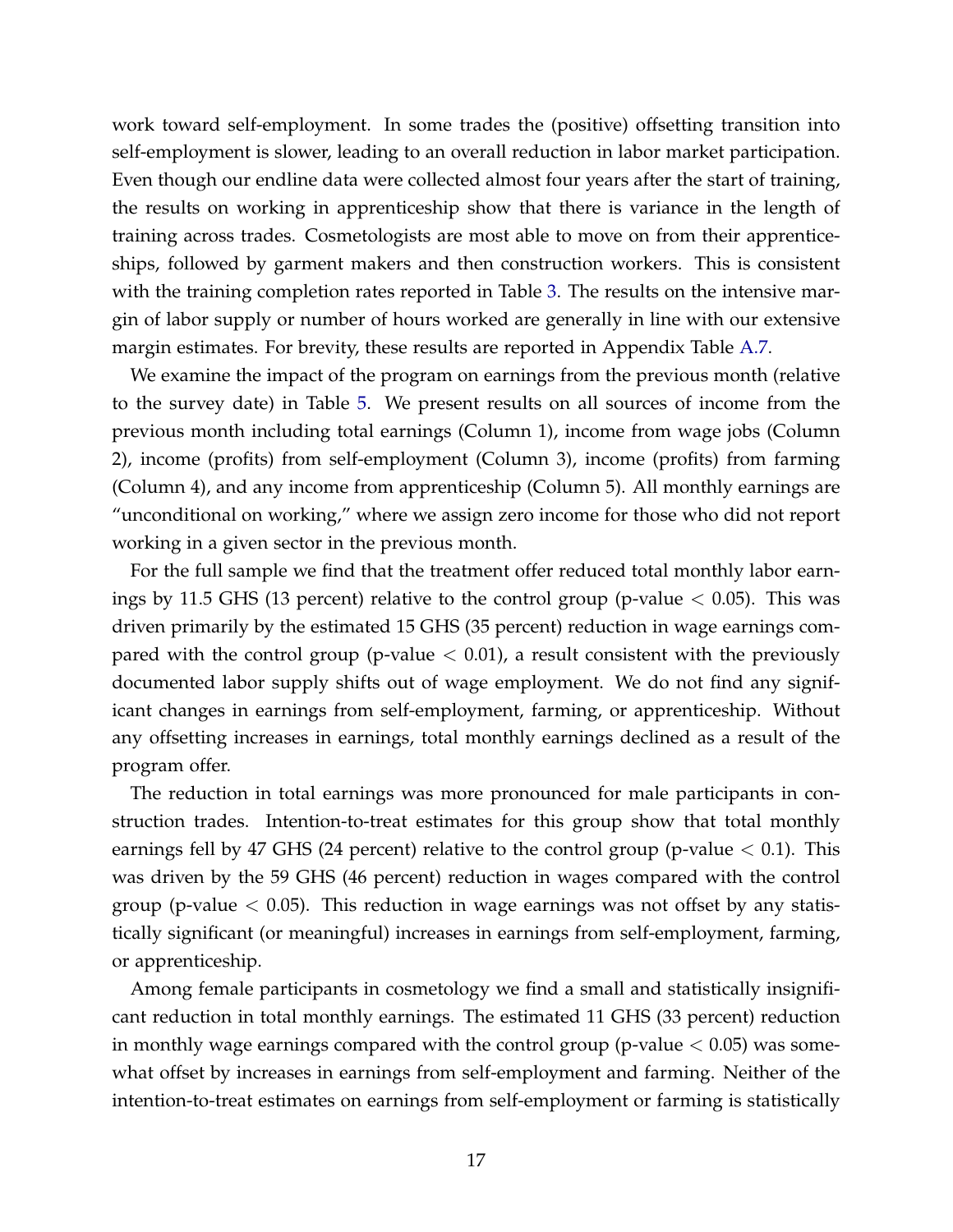significant, however.

The treatment offer reduced total monthly earnings among female participants in garment making by almost 11 GHS (15 percent) compared with the control group, although the p-value is just outside the threshold for marginal significance. The reduction in total earnings was driven by noisy reductions in wage earnings and self-employment income. Although the estimated coefficients on farming and apprenticeship income are positive, the magnitudes are negligible and statistically insignificant.

#### **4.2.2 Material Well-Being**

We present results on durable household assets, personal consumption expenditure on a limited set of items (such as phone calls), savings, loans, and migration in Table [6.](#page-35-0) These indicators enable us to examine broad measures of individual welfare. Our durable household assets index measured whether the household in which the respondent lived owned any of the following items: a radio, television, car, motorbike, and refrigerator, with the restriction that these items had to be functioning at the time of the endline survey (Column 1). Previous studies constructed similar indices based on householdowned durable assets for measuring poverty and conducting welfare analysis [\(Booysen,](#page-25-12) [Van Der Berg, Burger, Von Maltitz, & Du Rand,](#page-25-12) [2008;](#page-25-12) [Filmer & Scott,](#page-25-13) [2008\)](#page-25-13). Although the overall (full-sample) treatment effect on durable household assets is positive, it is not statistically significant. For male participants in construction, however, the intention-totreat estimate is negative and insignificant. Among female participants in cosmetology the program offer increased assets by  $0.1\sigma$  (p-value  $< 0.05$ ), but this is not very robust to multiple testing adjustments. The estimated effect among female participants in garment making is small  $(0.03\sigma)$  and insignificant. Overall, these results could be driven by the greater propensity for cosmetologists to finish training and shift into self-employment, leading to greater asset accumulation.

Because of time and budget constraints, we could not field a full detailed consumption module. Rather, we measured personal consumption expenditure as the sum of the respondent's expenditures on phone credit, personal items, and eating out during the week before the endline survey (Column 2). We do not find any evidence that the program altered spending patterns on these items. Further, we do not find any evidence that the program had an effect on savings behavior or borrowing activity (Columns 3 and 4).

Finally, we examine whether the program led to greater migration (Column 5). Migration can be viewed as an investment, where migrants move to pursue economic opportunities. For the full sample we find that the program offer increased the probability of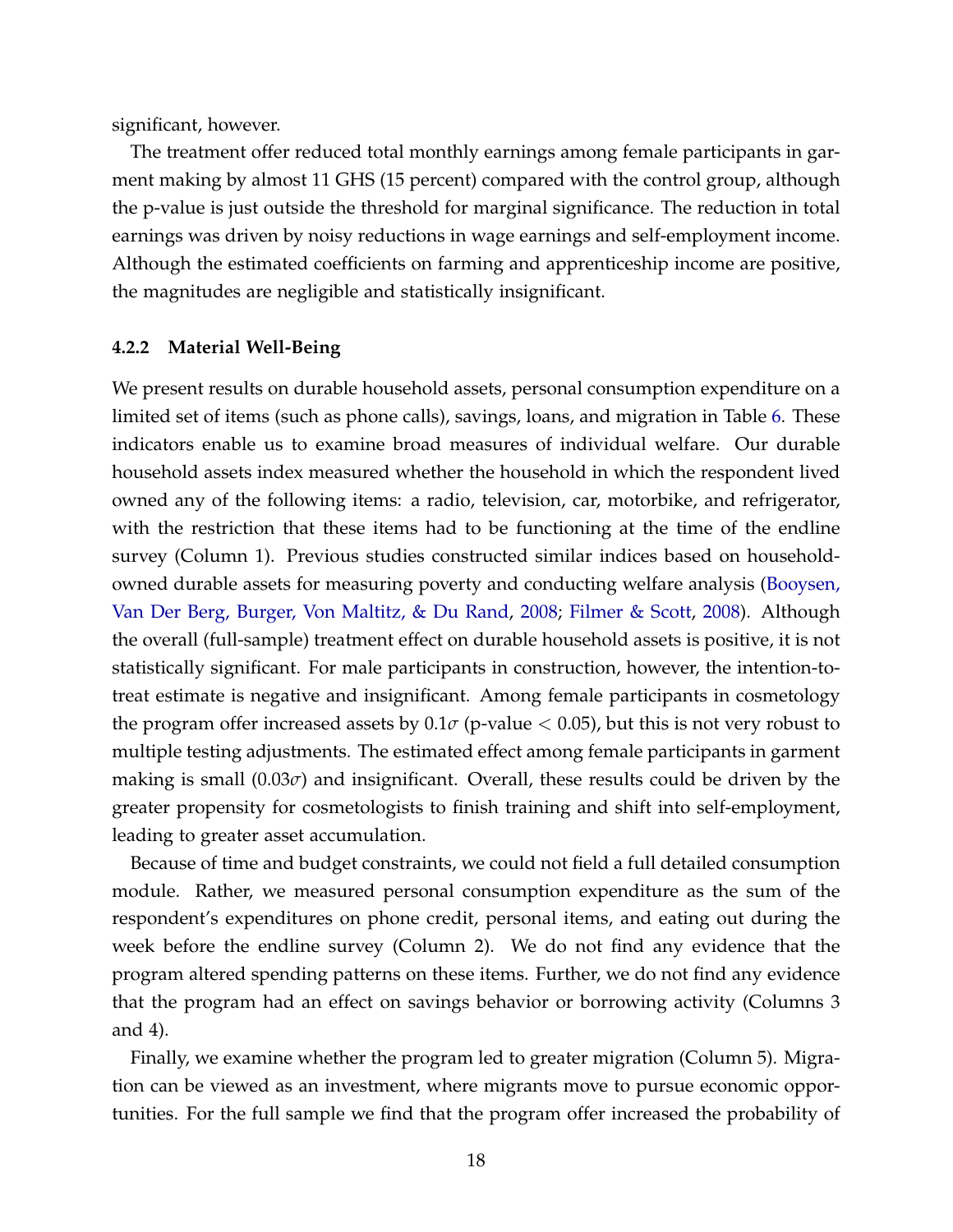migration by 4.4 percentage points (11 percent) compared with the control group. The estimated effects are similar across all trade groups, ranging from 3.4 to 4.7 percentage points, although these sub-sample effects are less precisely estimated.

### **5 Do Trainer Characteristics Matter?**

We exploit the randomized match between apprentices and trainers to identify the effect of trainer characteristics on apprentice outcomes. This analysis can help provide insights into the specification of the training production function. We estimate Equation [2](#page-15-2) on the sample of respondents who attended a matching meeting. Thus our empirical strategy compares two trainees who expressed the same preferences for trainers but were randomly assigned to trainers with different characteristics. In our analysis we focus on the following trainer characteristics: math test scores as a measure of cognitive ability, profits as a measure of business performance, the number of apprentices trained in the past as a measure of training experience, and the wage bill as a measure of business size. We chose these characteristics because they capture different dimensions of a trainer. Previous research has shown that math skills are important for firm behavior [\(Kremer,](#page-26-14) [Lee, Robinson, & Rostapshova,](#page-26-14) [2013\)](#page-26-14). Because [Frazer](#page-25-3) [\(2006\)](#page-25-3) argues that apprentices copy their training provider's business, we examine the extent to which trainers' profitable practices can be replicated by their apprentice. More experienced trainers may be better able to instruct. Finally, trainers with larger wage bills may be able to rely on other workers to instruct the apprentices. Apprentices can also learn by observing these workers.

Focusing on these dimensions, we first compare the characteristics of the two topranked trainers with those of lower-ranked trainers as a specification check. Overall, compared with trainers outside the top two, the top-ranked trainers scored on average 1.36*σ* higher in math and had trained almost 26 more apprentices (or more than four times as many). Compared with lower-ranked trainers, the two highest-ranked trainers earned almost 700 GHS more in monthly profits (almost four times as much) and incurred about 330 GHS more in monthly wage expenses (five times as much). All these differences are highly statistically significant (results not shown). The differences in trainer characteristics were clear and apparent to the apprentices. For all observable characteristics, trainers with the best characteristics were generally the most popular choices in apprentices' preference sets. This suggests that apprentices recognized the differences in quality and reputation of the trainers in the matching meetings. In addition, we find that apprentice characteristics are balanced between top-ranked and lower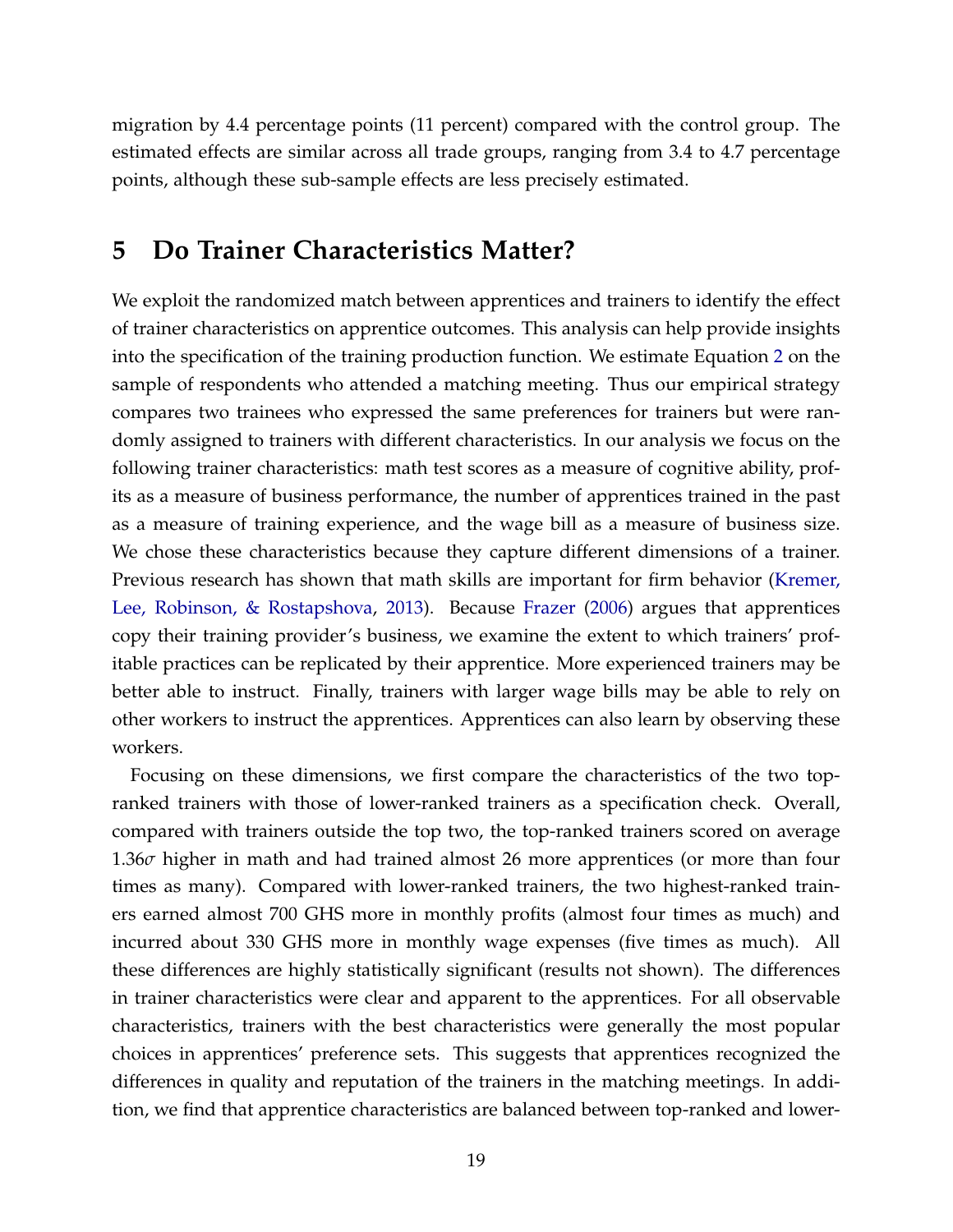ranked trainers in Appendix Table [A.8.](#page-47-0) This provides us with additional reassurance about the validity of this empirical exercise. Table [7](#page-36-0) examines the effect of trainer characteristics on the first-stage outcomes. Because the majority of individuals who attended a matching meeting started training, it is not surprising that we find only limited effects on any of these first-stage outcomes.

We examine the transmission of skills in Table [8.](#page-37-0) We measure craft skills using a short test designed in collaboration with industry experts. Innovation is measured using a series of self-reports such as the number of new designs created. Job skills are measured based on the skill content of a job following the World Bank STEP surveys. A higher value of this index reflects a shift away from jobs that are intensive in physical tasks. This index is only relevant for individuals who are working. Managerial skills are measured by the number of improved management practices adopted. These are relevant only for individuals who run their own business.

Apprentices assigned to trainers with the best math skills did not obtain better skills (Column 1). Nor did training with the most profitable trainers affect apprentice skills (Column 2). Training with the most experienced trainers (Column 3) improved test scores by about  $0.25\sigma$  (p-value  $< 0.1$ ) compared with trainees assigned to less experienced providers. These trainers increased the skill content of jobs by a similar magnitude (p-value  $< 0.1$ ). Neither of these effects is robust to multiple testing adjustments, however. Apprentices paired with trainers with the highest wage bill (Column 4) scored almost 0.2*σ* higher on the skills test than those assigned to trainers with smaller wage bills, although this effect was just outside the standard thresholds for statistical significance. Training with these providers also increased innovation (or creativity) by 0.18*σ*  $(p$ -value  $< 0.05$ ).

Finally, we examine the effect of trainer characteristics on labor market outcomes for apprentices in Table [9.](#page-38-0) For brevity, we focus only on wage and self-employment outcomes as well as on aggregate outcomes such as total earnings. Apprentices assigned to trainers with the best math scores did not have better labor market outcomes (Column 1). Those assigned to trainers with the highest profits (Column 2) were 16 percentage points more likely to be working (p-value  $< 0.01$ ). This was driven primarily by the almost 10 percentage point increase in self-employment (p-value  $< 0.1$ ). This match increased total monthly earnings by 63 GHS (p-value  $<$  0.05). This was driven mostly by increased wage earnings, but the estimate is imprecise. We find that there were limited (or imprecisely estimated) labor supply effects when apprentices trained with the most experienced trainers (Column 3). But apprentices paired with these trainers had 65 GHS more in total monthly earnings (p-value  $< 0.01$ ) than their peers assigned to less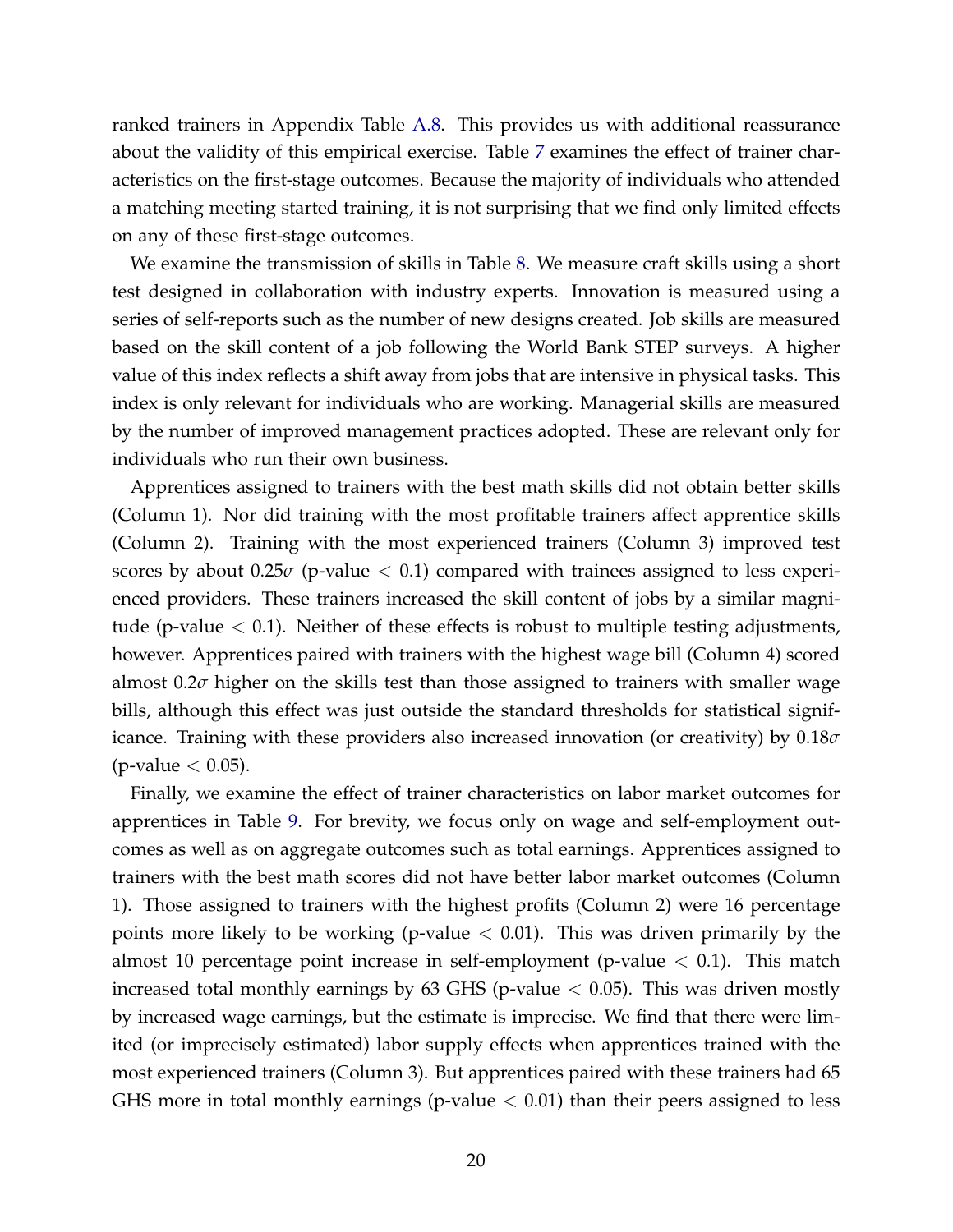experienced trainers. This effect was driven primarily by the 42 GHS increase in wage earnings (p-value  $< 0.05$ ). Finally, we find that apprentices assigned to trainers with the highest wage bills had 45 GHS more in total monthly earnings (p-value  $< 0.1$ ) than their peers assigned to lower-ranked trainers (Column 4). Although neither of the treatment effects on wages or profits is statistically significant, the point estimates suggest that this increase was likely driven by self-employment profits.

### **6 Discussion**

Overall, we find limited evidence that the apprenticeship training improved average labor market outcomes in the short run. One key mechanism for explaining negative, large, and significant earnings effects for male participants is that 33 percent of the compliers (those who took up treatment) were still in their low-paid apprenticeships. Additional evidence for this mechanism can be seen in Table [3,](#page-32-0) which shows that male participants in the treatment group were not significantly more likely to have completed an apprenticeship despite first-stage magnitudes for starting an apprenticeship similar to those for female participants in cosmetology and garment making. This could simply reflect the differences in training requirements among trades, where construction requires the most hours of training. An alternative possibility is that the work in construction trades is more lumpy and intermittent. This would limit training possibilities and extend the duration of training. In contrast, hairdressing and garment-making businesses generally have more clients and thus provide apprentices more opportunities to acquire skills in a shorter time. In addition, many women already have some basic skills in hairdressing and garment making, which can further speed up the training process.

Another factor that may explain the limited results is the lack of contract enforcement mechanisms. In the absence of the NAP, apprenticeships would be organized through social network ties [\(Frazer,](#page-25-3) [2006;](#page-25-3) [Velenchik,](#page-27-5) [1995\)](#page-27-5). These social ties would provide a mechanism for monitoring and enforcing contractual and training obligations between the apprentice and the trainer. Since the NAP recruits both apprentices and trainers and matches them, this could displace or crowd-out this traditional contract enforcement mechanism. Further, the limited government oversight in the NAP could lead to some exploitative situations in which little training is provided and the duration of training is extended so that trainers can benefit from cheap labor.

Finally, our results could reflect the numerous weaknesses in the informal apprenticeship system that previous researchers have documented [\(Darvas & Palmer,](#page-25-2) [2014;](#page-25-2) [Frazer,](#page-25-3) [2006;](#page-25-3) [Palmer,](#page-27-6) [2009\)](#page-27-6). For example, trainers may have an incentive to withhold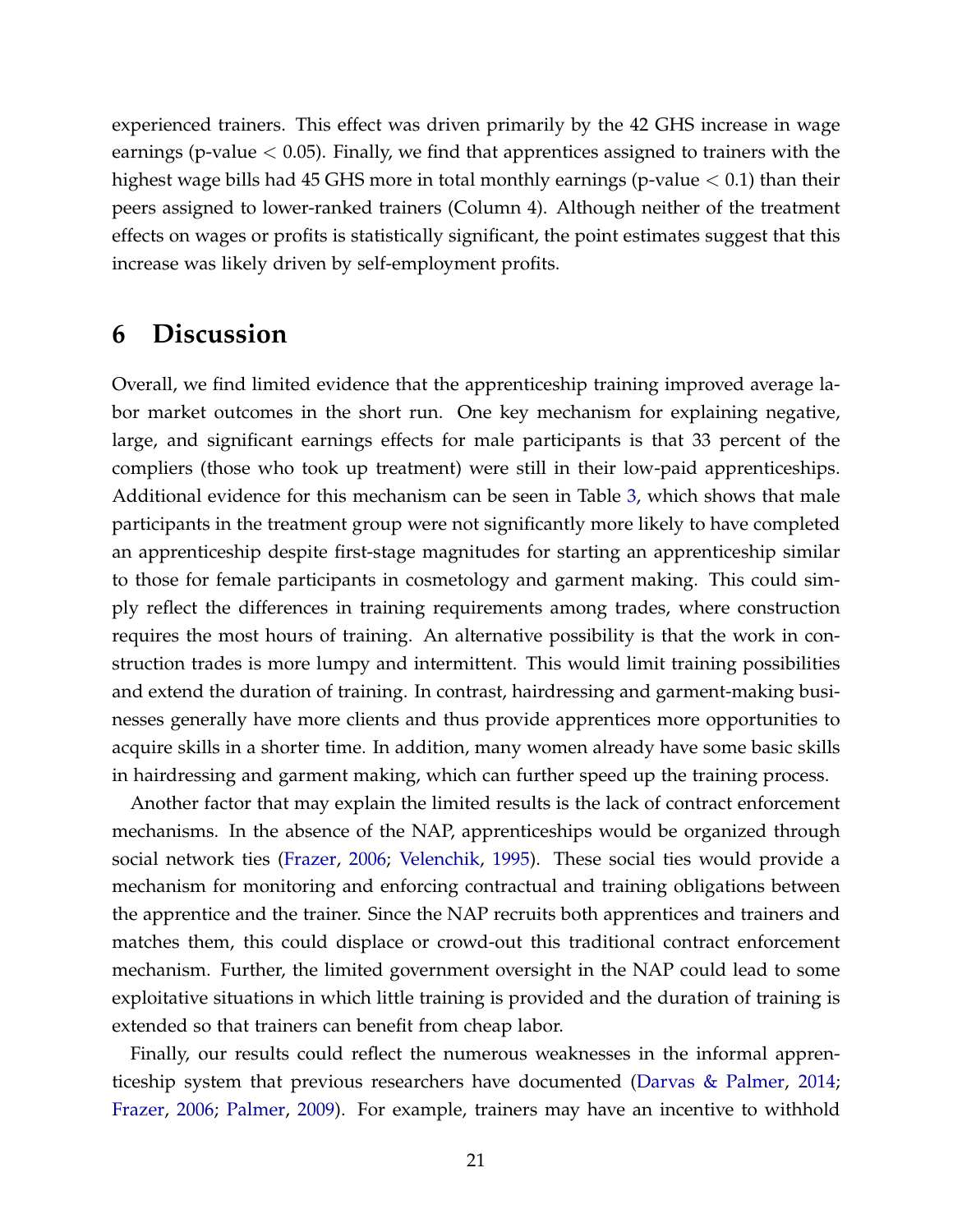information if they are concerned about their apprentice eventually competing against them [\(Frazer,](#page-25-3) [2006\)](#page-25-3). The lack of training materials and syllabi as well as reliance on older technology could also hinder apprentices' learning and earning outcomes [\(Darvas](#page-25-2) [& Palmer,](#page-25-2) [2014\)](#page-25-2). Further, since apprentices copy their trainer's business, their outcomes could be limited by their trainer's knowledge and practices [\(Darvas & Palmer,](#page-25-2) [2014;](#page-25-2) [Frazer,](#page-25-3) [2006\)](#page-25-3). Our results using the randomized match between apprentices and trainers show that whom you train with matters. Training with the most profitable or the most experienced firms increased apprentices' total monthly earnings. Because training opportunities with these trainers were limited, apprentices assigned to other trainers were relegated to less qualified trainers who delivered worse outcomes. Thus the overall results suggest that trainer quality is a constraint to the effectiveness of apprenticeships.

### **7 Conclusion**

In this paper we present findings from our experimental evaluation of the NAP in Ghana, a program that because of its implementation process is equivalent to a traditional apprenticeship. Among the applicant pool, opportunities to train under the NAP were randomized. This allows us to compare the outcomes of participants offered training to those who were not offered the opportunity to train. Close to 75 percent of participants who were offered the opportunity to train under the NAP commenced training. However, since 62 percent of the control started an apprenticeship outside of the program, we find a relatively modest first stage effect on starting an apprenticeship. This could suggest that the program recruitment was not particularly well targeted. The implementation delays caused by political transition were likely an important contributing factor to the modest first stage effect on starting an apprenticeship. We find a larger difference in the apprenticeship completion rates between individuals who received a NAP training offer and those who did not. This suggests that apprenticeship fees present a barrier for many youth, especially when it comes to completion of training. Because many youth in this context are likely to be credit constrained, this provides some justification for government subsidies.

With respect to labor market outcomes, apprenticeships move participants out of wage employment, but there is a slower transition into self-employment. This reduces earnings in wage employment, with limited effects on self-employment earnings, leading to lower overall earnings. But we find that these reductions can be more than offset by the higher earnings generated if an apprentice trains with a high-quality trainer. Because the number of high-quality trainers is limited, this finding suggests that policy measures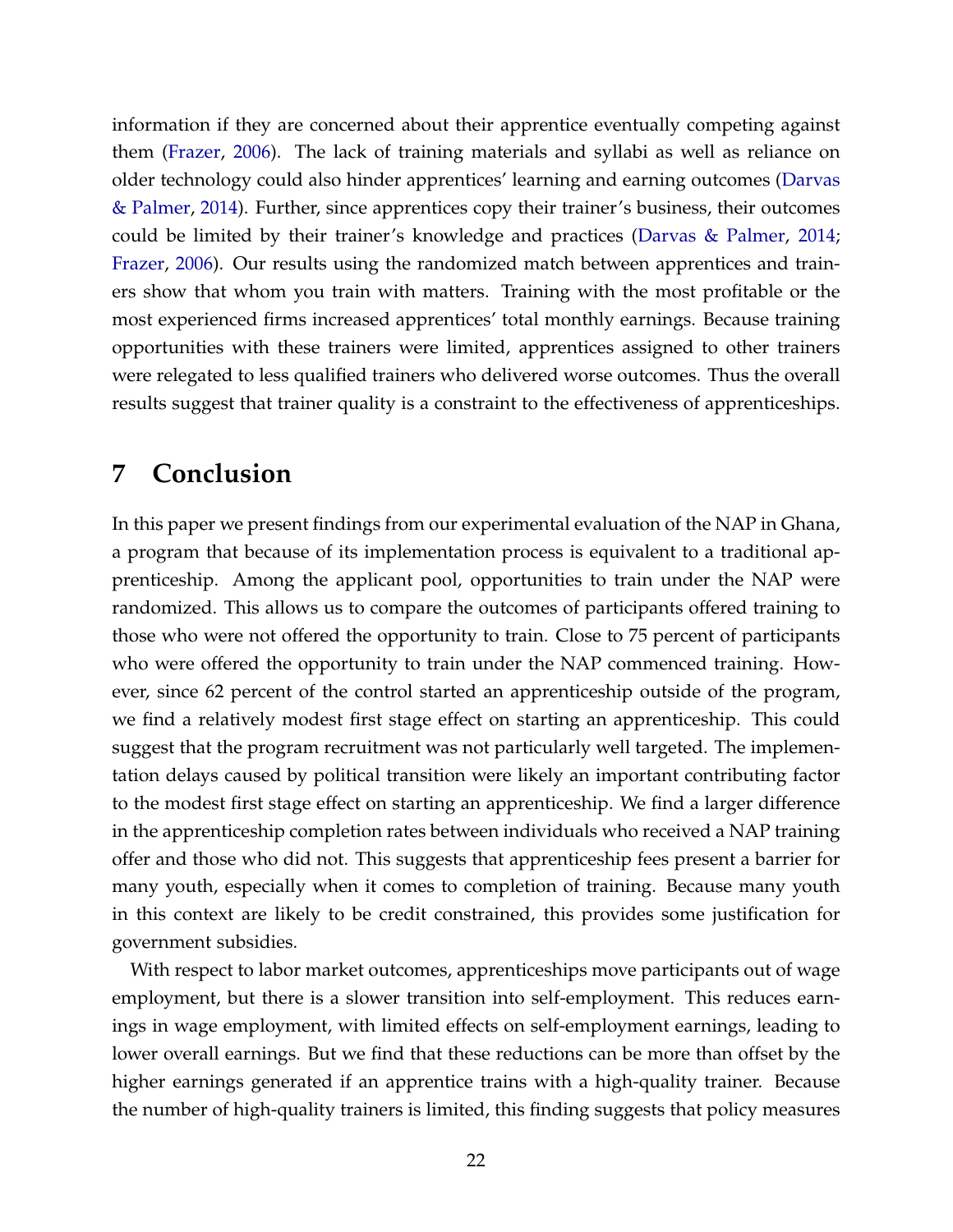to screen trainers, as well as to augment their skills and productivity, can potentially improve the overall effectiveness of apprenticeship training.

### **References**

- <span id="page-25-11"></span>Abdulkadiroğlu, A., Angrist, J., & Pathak, P. (2014). The Elite Illusion: Achievement Effects at Boston and New York Exam Schools. *Econometrica*, *82*(1), 137–196.
- <span id="page-25-7"></span>Acemoglu, D., & Pischke, J.-S. (1998). Why Do Firms Train? Theory and Evidence. *The Quarterly Journal of Economics*, *113*(1), 79–119.
- <span id="page-25-10"></span>Ajayi, K. (2013). School Choice and Educational Mobility: Lessons from Secondary School Applications in Ghana. *Boston University Working Paper*.
- <span id="page-25-6"></span>Alfonsi, L., Bandiera, O., Bassi, V., Burgess, R., Rasul, I., Sulaiman, M., & Vitali, A. (2017). Tackling Youth Unemployment: Evidence from a Labor Market Experiment in Uganda. *STICERD-Development Economics Papers*.
- <span id="page-25-1"></span>Blattman, C., & Ralston, L. (2015). Generating Employment in Poor and Fragile States: Evidence from Labor Market and Entrepreneurship Programs. *Available at SSRN 2622220*.
- <span id="page-25-12"></span>Booysen, F., Van Der Berg, S., Burger, R., Von Maltitz, M., & Du Rand, G. (2008). Using an Asset Index to Assess Trends in Poverty in Seven Sub-Saharan African Countries. *World Development*, *36*(6), 1113–1130.
- <span id="page-25-4"></span>Cho, Y., Kalomba, D., Mobarak, A. M., & Orozco, V. (2013). Gender Differences in the Effects of Vocational Training: Constraints on Women and Drop-out Behavior. *World Bank Working Paper*.
- <span id="page-25-5"></span>Crépon, B., & Premand, P. (2018). Creating New Positions? Direct and Indirect Effects of a Subsidized Apprenticeship Program. *World Bank Working Paper*.
- <span id="page-25-2"></span>Darvas, P., & Palmer, R. (2014). *Demand and Supply of Skills in Ghana: How Can Training Programs Improve Employment and Productivity?* The World Bank.
- <span id="page-25-8"></span>Fersterer, J., Pischke, J.-S., & Winter-Ebmer, R. (2008). Returns to Aapprenticeship Training in Austria: Evidence from Failed Firms. *Scandinavian journal of economics*, *110*(4), 733–753.
- <span id="page-25-13"></span><span id="page-25-0"></span>Filmer, D., & Fox, L. (2014). *Youth Employment in sub-Saharan Africa*. The World Bank.
- <span id="page-25-3"></span>Filmer, D., & Scott, K. (2008). *Assessing Asset Indices*. The World Bank.
- Frazer, G. (2006). Learning the Master's Trade: Apprenticeship and Human Capital in Ghana. *Journal of Development Economics*, *81*(2), 259–298.
- <span id="page-25-9"></span>Ghana Statistical Service. (2014). *Ghana Living Standard Survey (GLSS) Round 6.*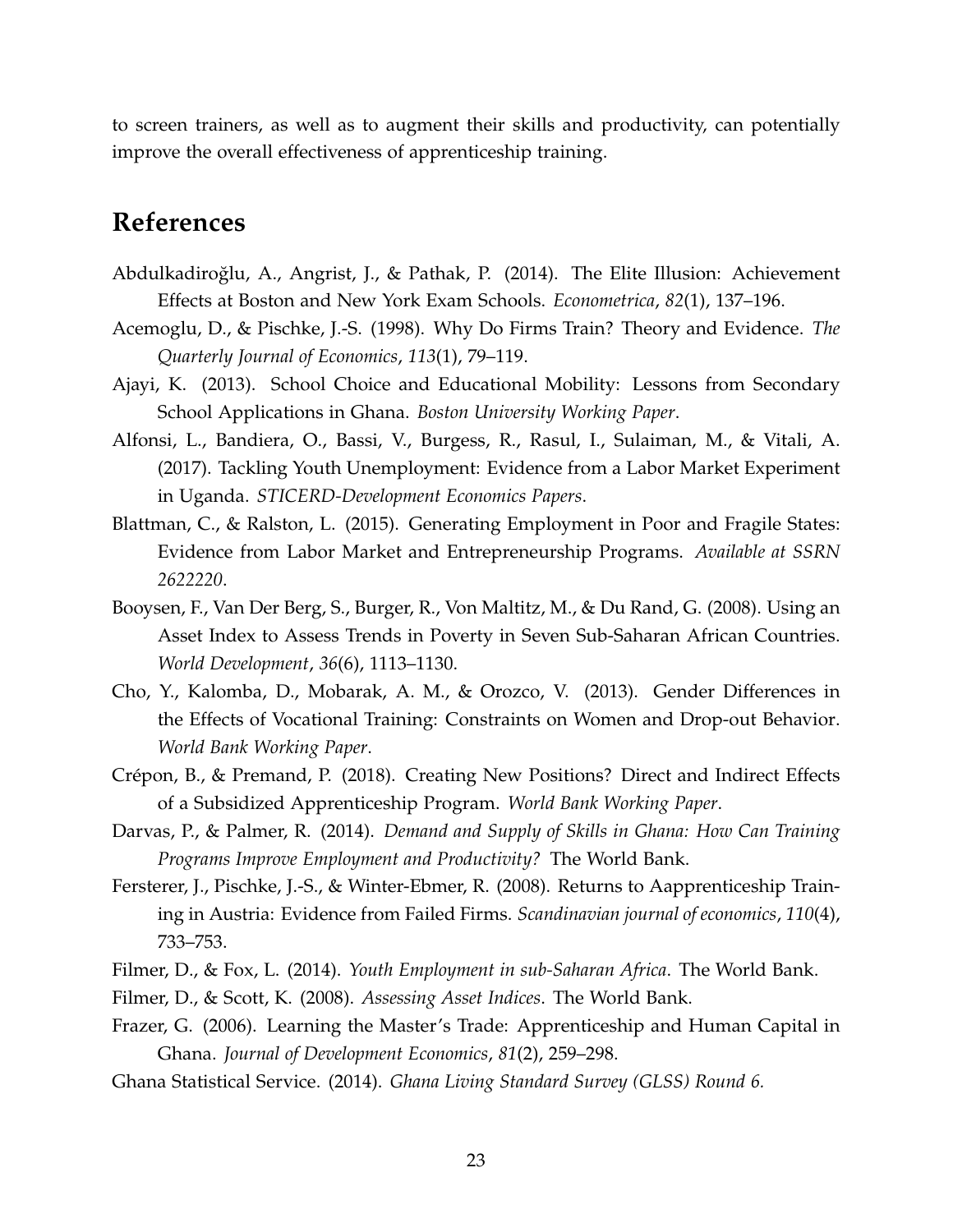- <span id="page-26-3"></span>Ghana Statistical Service (GSS), Ghana Health Service (GHS), and ICF International. (2014). *Ghana Demographic and Health Survey 2014.* Rockville, Maryland, USA.
- <span id="page-26-9"></span>Gondwe, M., & Walenkamp, J. (2011). Alignment of Higher Professional Education with the Needs of the Local Labour Market: The Case of Ghana. *The Hague: NUFFIC and The Hague University of Applied Sciences*.
- <span id="page-26-7"></span>Hamilton, B. H. (2000). Does Entrepreneurship Pay? An Empirical Analysis of the Returns to Self-Employment. *Journal of Political economy*, *108*(3), 604–631.
- <span id="page-26-6"></span>Hardy, M., & McCasland, J. (2016). Are Small Firms Labor Constrained? Experimental Evidence from Ghana. *UBC Working Paper*.
- <span id="page-26-10"></span>Hicks, J. H., Kremer, M., Mbiti, I., & Miguel, E. (2013). Vocational Education in Kenya: Evidence from a Randomized Evaluation among Youth. *Working Paper*.
- <span id="page-26-1"></span>Honorati, M., & Johansson de Silva, S. (2016). *Expanding Job Opportunities in Ghana*. The World Bank.
- <span id="page-26-8"></span>Hyytinen, A., Ilmakunnas, P., & Toivanen, O. (2013). The Return-to-Entrepreneurship Puzzle. *Labour Economics*, *20*, 57–67.
- <span id="page-26-0"></span>International Labor Organization Department of Statistics. (2018). *ILOSTAT Database.*
- <span id="page-26-11"></span>Jackson, C. K. (2010). Do Students Benefit from Attending Better Schools? Evidence from Rule-based Student Assignments in Trinidad and Tobago. *The Economic Journal*, *120*(549), 1399–1429.
- <span id="page-26-2"></span>Johanson, R. K., & Adams, A. V. (2004). *Skills Development in Sub-Saharan Africa*. The World Bank.
- <span id="page-26-13"></span>Jones, D., Molitor, D., & Reif, J. (2018). *What do Workplace Wellness Programs do? Evidence from the Illinois Workplace Wellness Study* (Tech. Rep.). National Bureau of Economic Research.
- <span id="page-26-14"></span>Kremer, M., Lee, J., Robinson, J., & Rostapshova, O. (2013). Behavioral Biases and Firm Behavior: Evidence from Kenyan Retail Shops. *American Economic Review: Papers and Proceedings*, *103*(3), 362-368.
- <span id="page-26-12"></span>Lucas, A. M., & Mbiti, I. M. (2014). Effects of School Quality on Student Achievement: Discontinuity Evidence from Kenya. *American Economic Journal: Applied Economics*, *6*(3), 234–63.
- <span id="page-26-4"></span>McKenzie, D. (2017). How Effective are Active Labor Market Policies in Developing Countries? a Critical Review of Recent Evidence. *The World Bank Research Observer*, *32*(2), 127–154.
- <span id="page-26-5"></span>McKenzie, D., & Woodruff, C. (2013). What are We Learning from Business Training and Entrepreneurship Evaluations around the Developing World? *The World Bank Research Observer*, *29*(1), 48–82.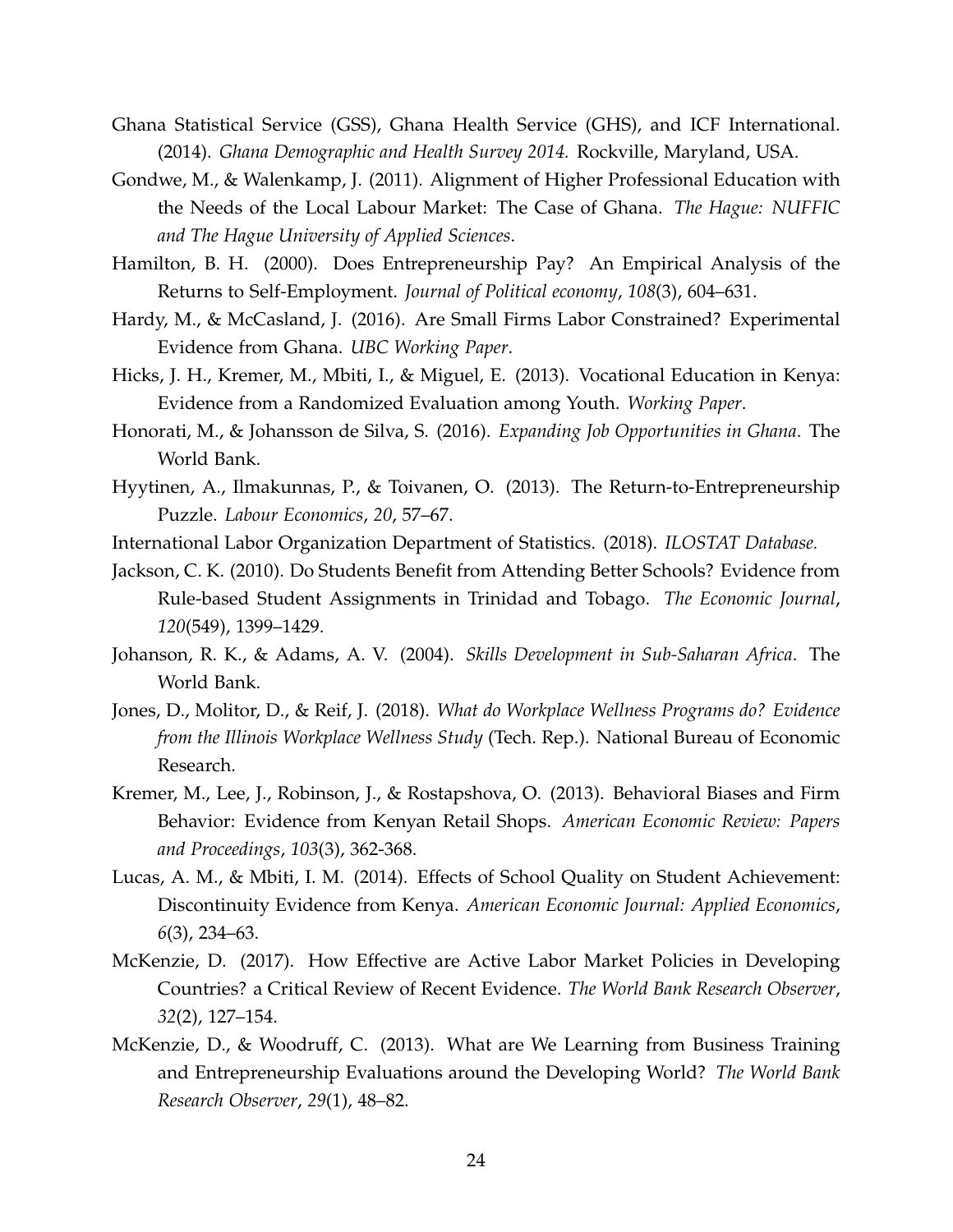- <span id="page-27-0"></span>Monk, C., Sandefur, J., & Teal, F. (2008). Does Doing an Apprenticeship Pay Off? Evidence from Ghana. *CSAE Working Paper*.
- <span id="page-27-6"></span>Palmer, R. (2009). Formalising the Informal: Ghana's National Apprenticeship Programme. *Journal of Vocational Education and Training*, *61*(1), 67–83.
- <span id="page-27-4"></span>Pop-Eleches, C., & Urquiola, M. (2013). Going to a better School: Effects and Behavioral responses. *American Economic Review*, *103*(4), 1289–1324.
- <span id="page-27-1"></span>Teal, F. (2016). Are Apprenticeships Beneficial in sub-Saharan Africa? *IZA World of Labor*.
- <span id="page-27-5"></span>Velenchik, A. D. (1995). Apprenticeship Contracts, Small Enterprises, and Credit Markets in Ghana. *The World Bank Economic Review*, *9*(3), 451–475.
- <span id="page-27-3"></span>Westfall, P. H., & Young, S. S. (1993). *Resampling-Based Multiple Testing: Examples and Methods for P-value Adjustment* (Vol. 279). John Wiley & Sons.
- <span id="page-27-2"></span>World Bank. (2019). *Ghana Jobs and Skills Project Appraisal Document.* The World Bank.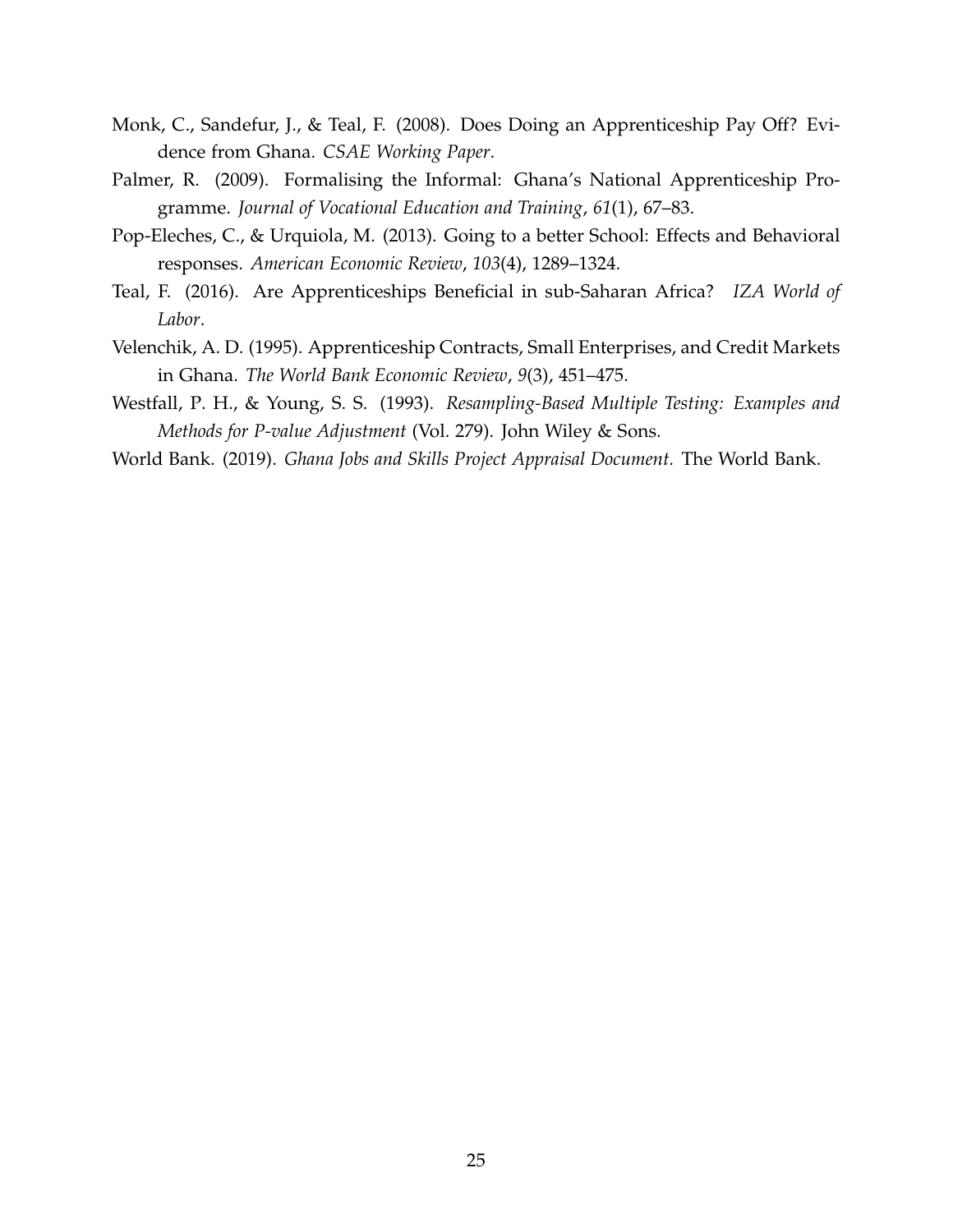### Figure 1: Timeline

<span id="page-28-0"></span>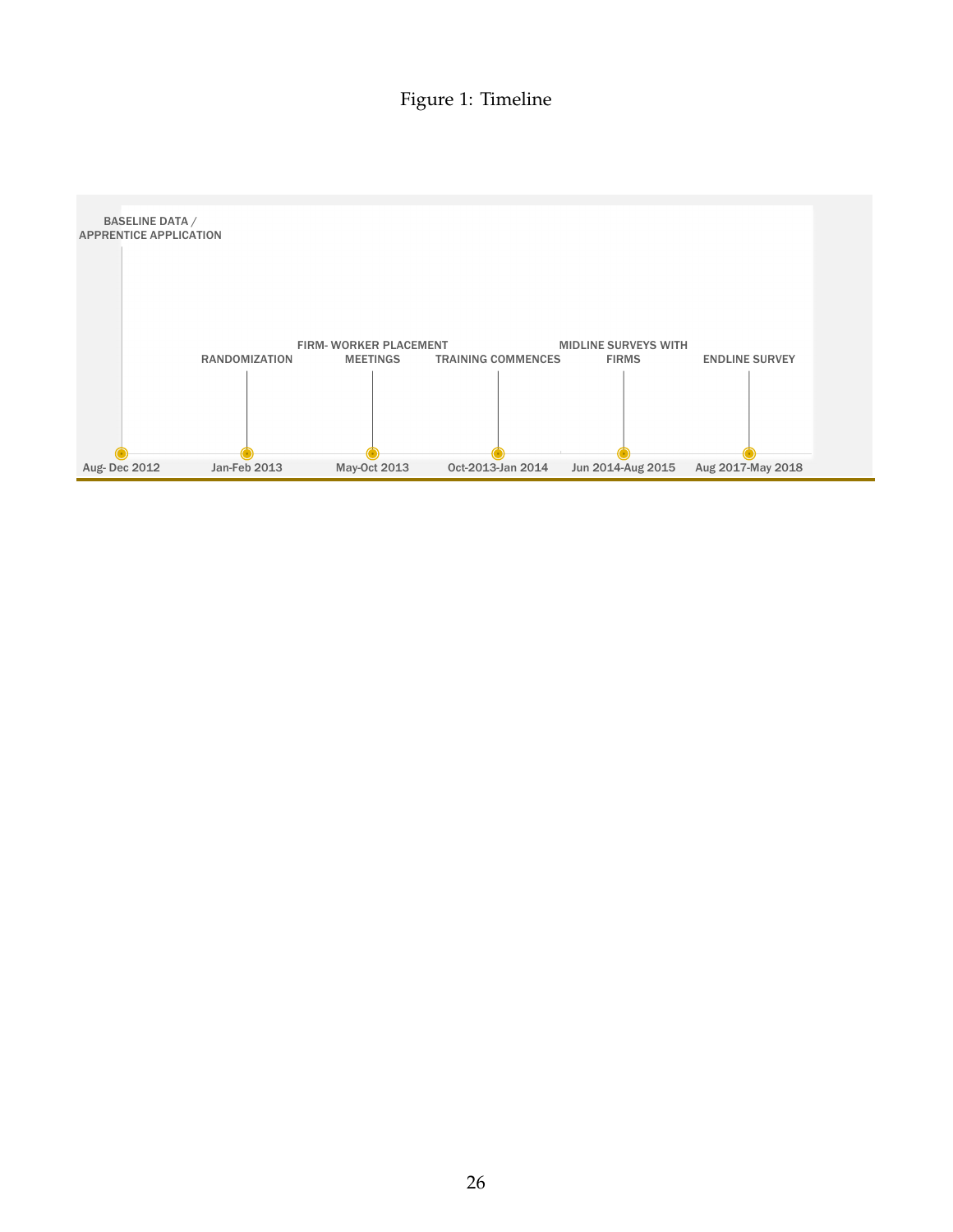

27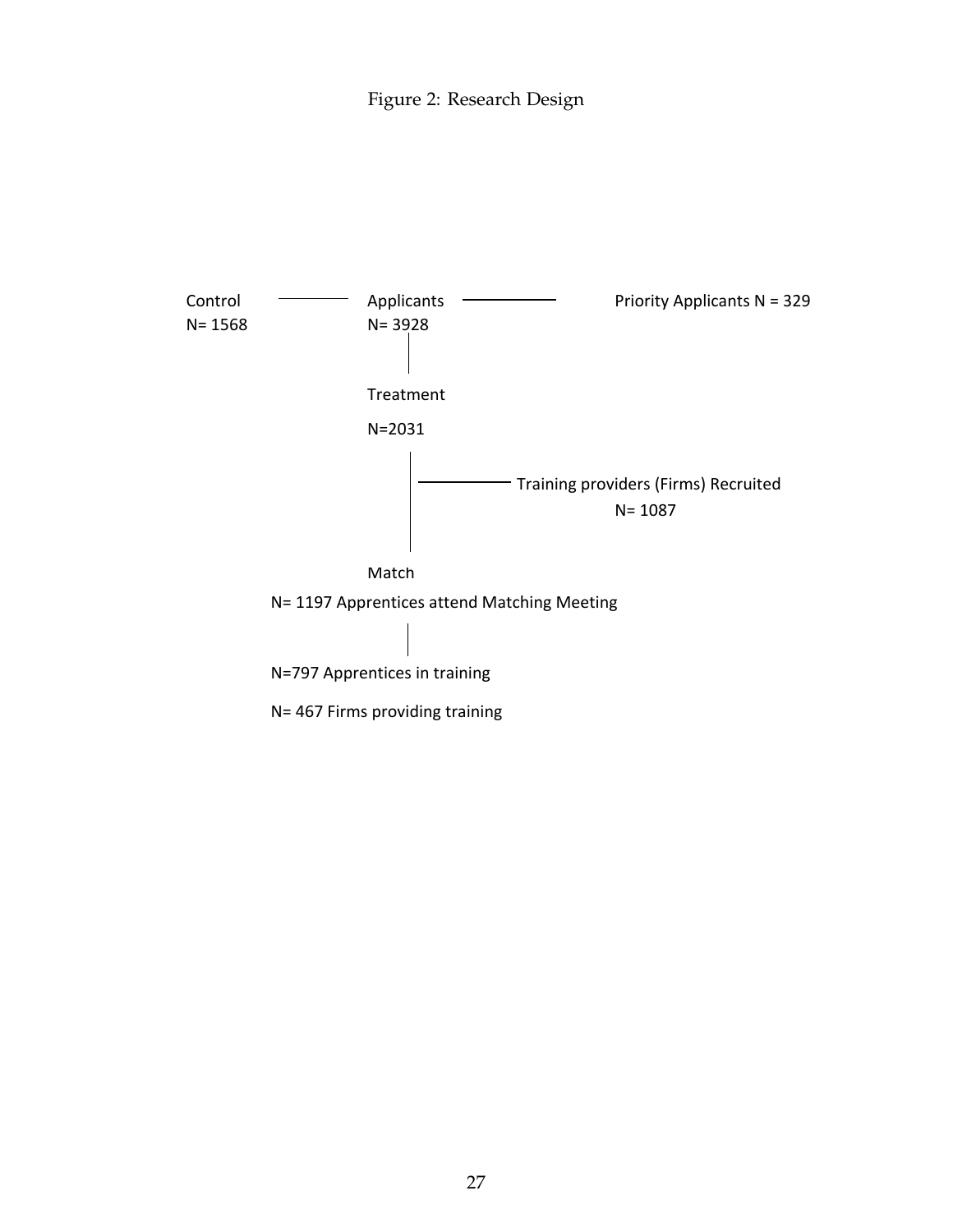|                                           |                                      | $\mathop{\mathrm{N}}\limits^{(1)}$ | (2)<br><b>Mean Control</b> | (3)<br><b>Treatment</b> |  |
|-------------------------------------------|--------------------------------------|------------------------------------|----------------------------|-------------------------|--|
|                                           |                                      |                                    |                            |                         |  |
| Demographics                              |                                      |                                    |                            |                         |  |
|                                           | Age (yrs)                            | 3,468                              | 23.14                      | 0.045                   |  |
| $(1)$<br>$(2)$<br>$(3)$<br>$(4)$<br>$(5)$ | Years of schooling                   | 3,387                              | 7.25                       | 0.092                   |  |
|                                           | HH size (adults+children)            | 3,299                              | 6.70                       | 0.083                   |  |
|                                           | Mother: years of schooling           | 2,900                              | 3.83                       | $-0.339*$               |  |
|                                           | Father: years of schooling           | 2,596                              | 6.23                       | $-0.216$                |  |
| Labor                                     |                                      |                                    |                            |                         |  |
|                                           | Started an apprenticeship $(0/1)$    | 3,600                              | 0.25                       | $-0.002$                |  |
| $\binom{6}{7}$                            | Working $(0/1)$                      | 3,600                              | 0.43                       | 0.011                   |  |
| (8)                                       |                                      | 3,600                              | 0.05                       | $-0.003$                |  |
|                                           | Wage empl. $(0/1)$                   | 3,600                              | 0.18                       | 0.019                   |  |
| (9)<br>(10)                               | Self-empl. $(0/1)$                   | 3,600                              | 8.97                       | 0.625                   |  |
|                                           | Total hours (hrs)                    | 3,600                              | 2.29                       | $-0.082$                |  |
| (11)                                      | Wage empl. (hrs)                     | 3,600                              | 6.68                       | 0.707                   |  |
| (12)                                      | Self-empl. (hrs)                     |                                    | 14.92                      | 3.249                   |  |
| (13)                                      | Total earnings (GHC)                 | 3,600                              |                            | $-0.443$                |  |
| (14)                                      | Wage empl. (GHC)                     | 3,600                              | 2.39                       |                         |  |
| (15)<br><b>Skills</b>                     | Self-empl. (GHC)                     | 3,600                              | 8.52                       | $-0.254$                |  |
|                                           |                                      |                                    |                            |                         |  |
| (16)                                      | Vocabulary score (z-score)           | 2,556                              | 0.00                       | $0.080*$                |  |
| (17)                                      | Math score (z-score)                 | 3,346                              | 0.00                       | 0.018                   |  |
| (18)                                      | Digits score (z-score)               | 3,490                              | 0.00                       | 0.034                   |  |
| (19)                                      | Ravens score (z-score)               | 3,486                              | 0.00                       | 0.018                   |  |
| Other                                     |                                      |                                    |                            |                         |  |
| (20)                                      | Asset score (z-score)                | 3,345                              | 0.00                       | 0.028                   |  |
| (21)                                      | Married $(0/1)$                      | 3,600                              | 0.31                       | $-0.006$                |  |
| (22)                                      | Children $(0/1)$                     | 3,600                              | 0.45                       | $-0.013$                |  |
| (23)                                      | Close family works in Govt/GES/DA    | 3,600                              | 0.30                       | $-0.009$                |  |
|                                           | (0/1)                                |                                    |                            |                         |  |
| (24)                                      | Urban $(0/1)$                        | 3,326                              | 0.77                       | 0.002                   |  |
| (25)                                      | Top 10 Metro $(0/1)$                 | 3,473                              | 0.14                       | $\boldsymbol{0}$        |  |
| (26)                                      | Top $10 +$ District Capitals $(0/1)$ | 3,473                              | 0.53                       | 0.021                   |  |
|                                           | F-test statistic                     | 1,457                              |                            | 0.600                   |  |

<span id="page-30-0"></span>Table 1: Balance of Baseline Characteristics by Treatment/Control - Full Sample TEST

Robust standard errors in parentheses. \*\*\*  $p<0.01$ ; \*\*  $p<0.05$ ; \*  $p<0.1$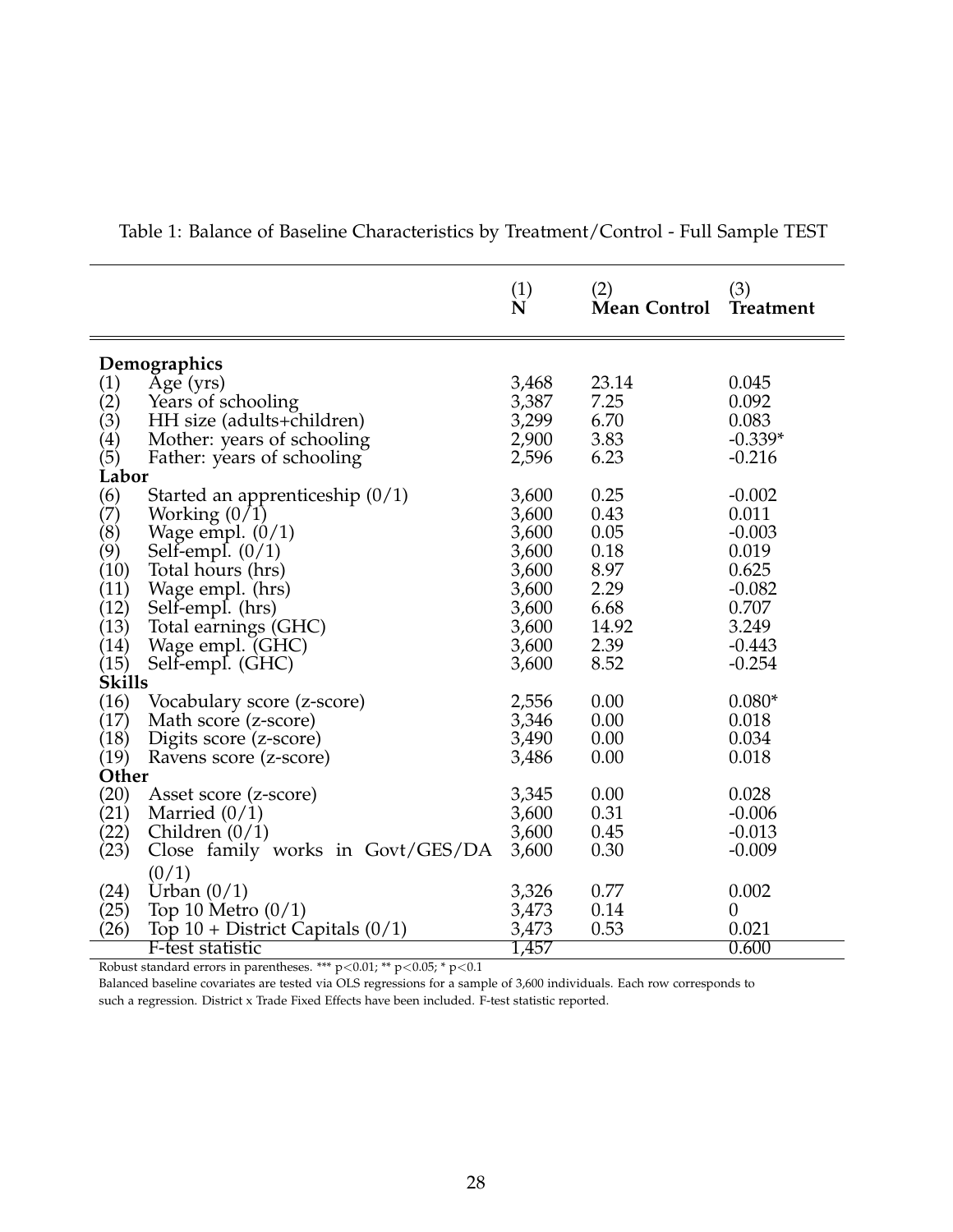<span id="page-31-0"></span>

|                            | (1)<br>Full<br>Sample | $\left( 2\right)$<br><b>Males</b><br>Construction | (3)<br>Females<br>Cosmetology | $\left( 4\right)$<br><b>Females</b><br>Garment-<br>making |
|----------------------------|-----------------------|---------------------------------------------------|-------------------------------|-----------------------------------------------------------|
| Treatment                  | 0.002<br>(0.010)      | 0.006<br>(0.030)                                  | 0.022<br>(0.017)              | $-0.024*$<br>(0.014)                                      |
| Completion<br>Mean<br>Rate | 0.909                 | 0.926                                             | 0.907                         | 0.918                                                     |
| Mean Control Group         | 0.906                 | 0.914                                             | 0.897                         | 0.930                                                     |
| Treatment<br>Mean          | 0.911                 | 0.929                                             | 0.917                         | 0.906                                                     |
| Group                      |                       |                                                   |                               |                                                           |
| <b>Observations</b>        | 3,600                 | 740                                               | 1,240                         | 1,438                                                     |
| Controls                   | No                    | No                                                | No                            | No                                                        |
| Strata FE                  | Yes                   | Yes                                               | Yes                           | Yes                                                       |

Table 2: Attrition: Endline Survey Completion Rates

Robust standard errors in parentheses. \*\*\* p<0.01; \*\* p<0.05; \* p<0.1

Estimation via OLS with treatment assignment as the independent variable and control group as the omitted category. Outcome variable: completed endline survey (0/1).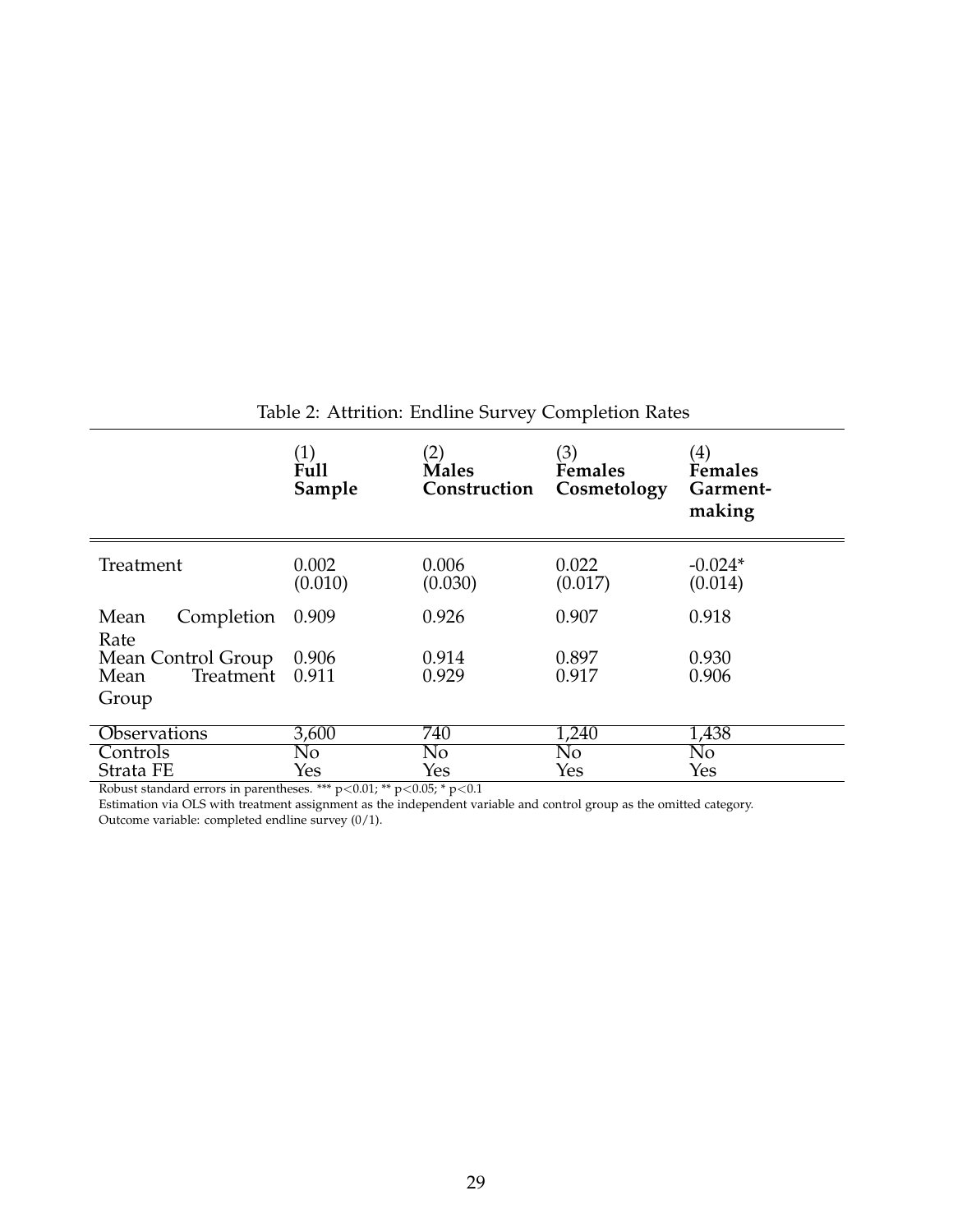<span id="page-32-0"></span>

|                  | Table 3: First Stage |                                  |                |  |  |
|------------------|----------------------|----------------------------------|----------------|--|--|
|                  | (1)                  | (2)                              | (3)            |  |  |
|                  | <b>Started</b>       | Completed                        | Apprenticeship |  |  |
|                  | apprenticeship?      | apprenticeship?                  | duration       |  |  |
|                  | (0/1)                | (0/1)                            | (months)       |  |  |
|                  |                      | <b>Full Sample</b>               |                |  |  |
| Treatment        | $0.133***$           | $0.099***$                       | 4.088***       |  |  |
|                  | (0.017)              | (0.017)                          | (0.742)        |  |  |
| Adjusted p-value | 0.000                | 0.000                            | 0.000          |  |  |
| Mean Control     | 0.626                | 0.249                            | 18.608         |  |  |
| Observations     | 3,270                | 3,270                            | 3,270          |  |  |
|                  |                      | <b>Males in Construction</b>     |                |  |  |
| Treatment        | $0.161***$           | 0.010                            | 1.426          |  |  |
|                  | (0.050)              | (0.049)                          | (2.875)        |  |  |
| Adjusted p-value | 0.004                | 0.851                            | 0.847          |  |  |
| Mean Control     | 0.572                | 0.252                            | 26.985         |  |  |
| Observations     | 685                  | 685                              | 685            |  |  |
|                  |                      | <b>Females in Cosmetology</b>    |                |  |  |
| Treatment        | $0.140***$           | $0.131***$                       | 5.033***       |  |  |
|                  | (0.027)              | (0.028)                          | (1.059)        |  |  |
| Adjusted p-value | 0.000                | 0.001                            | 0.000          |  |  |
| Mean Control     | 0.630                | 0.288                            | 16.030         |  |  |
| Observations     | 1,129                | 1,129                            | 1,129          |  |  |
|                  |                      | <b>Females in Garment-making</b> |                |  |  |
| Treatment        | $0.120***$           | $0.086***$                       | $4.683***$     |  |  |
|                  | (0.025)              | (0.024)                          | (1.058)        |  |  |
| Adjusted p-value | 0.000                | 0.001                            | 0.000          |  |  |
| Mean Control     | 0.630                | 0.216                            | 17.694         |  |  |
| Observations     | 1,327                | 1,327                            | 1,327          |  |  |
| Controls         | Yes                  | <b>Yes</b>                       | Yes            |  |  |
| Strata FE        | Yes                  | Yes                              | Yes            |  |  |
| <b>Wave FE</b>   | Yes                  | Yes                              | Yes            |  |  |

| Table 3: First Stage |  |  |
|----------------------|--|--|
|----------------------|--|--|

Robust standard errors in parantheses. \*\*\*  $p<0.01$ ; \*\*  $p<0.05$ ; \*  $p<0.1$ 

P-values adjusted for multiple hypothesis testing provided. Method: Westfall and Young 1993. Estimation via

OLS with treatment assignment as the independent variable. Imbalanced baseline covariates included as controls.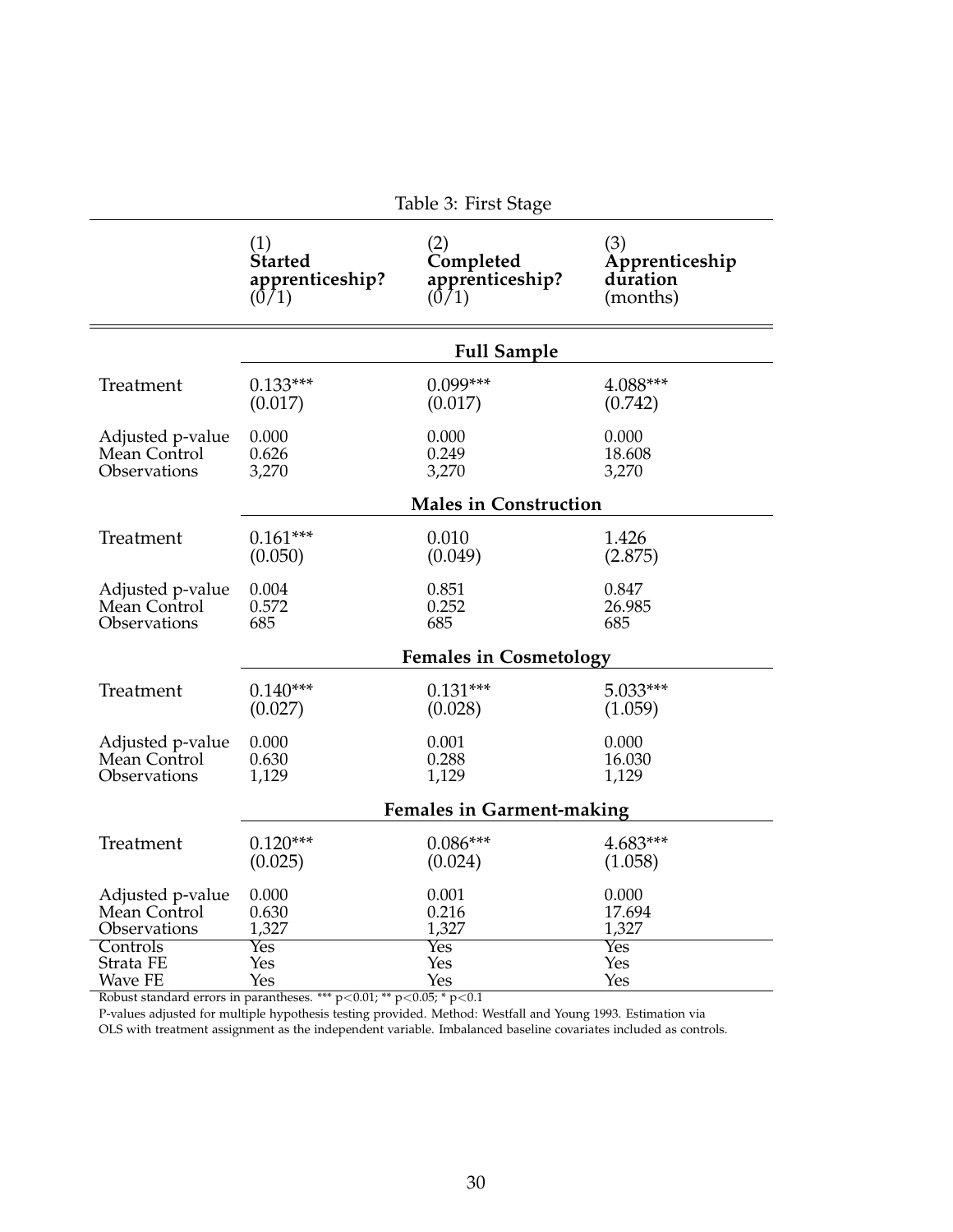<span id="page-33-0"></span>

|                  | (1)<br>Working<br>(0/1)          | (2)<br><b>Wage</b><br>empl.<br>(0/1) | (3)<br>Self<br>empl.<br>(0/1) | (4)<br>Own<br>farm<br>(0/1)   | (5)<br>App'<br>ship<br>(0/1) | (6)<br>Unpaid<br>work<br>(0/1) |
|------------------|----------------------------------|--------------------------------------|-------------------------------|-------------------------------|------------------------------|--------------------------------|
|                  |                                  |                                      |                               | <b>Full Sample</b>            |                              |                                |
| Treatment        | $-0.029*$                        | $-0.041***$                          | 0.026                         | $-0.023**$                    | $0.021*$                     | $-0.005$                       |
|                  | (0.017)                          | (0.013)                              | (0.017)                       | (0.010)                       | (0.012)                      | (0.011)                        |
| Adjusted p-value | 0.084                            | 0.006                                | 0.257                         | 0.084                         | 0.245                        | 0.633                          |
| Mean Control     | 0.713                            | 0.158                                | 0.297                         | 0.089                         | 0.118                        | 0.094                          |
| Observations     | 3,270                            | 3,270                                | 3,270                         | 3,270                         | 3,270                        | 3,270                          |
|                  |                                  |                                      |                               | <b>Males in Construction</b>  |                              |                                |
| Treatment        | $-0.056$                         | $-0.059$                             | $-0.044$                      | $-0.091**$                    | $0.131***$                   | $-0.012$                       |
|                  | (0.041)                          | (0.048)                              | (0.038)                       | (0.043)                       | (0.042)                      | (0.030)                        |
| Adjusted p-value | 0.166                            | 0.472                                | 0.472                         | 0.123                         | 0.009                        | 0.668                          |
| Mean Control     | 0.849                            | 0.296                                | 0.189                         | 0.220                         | 0.132                        | 0.094                          |
| Observations     | 685                              | 685                                  | 685                           | 685                           | 685                          | 685                            |
|                  |                                  |                                      |                               | <b>Females in Cosmetology</b> |                              |                                |
| Treatment        | $-0.015$                         | $-0.053***$                          | $0.069**$                     | $-0.021*$                     | $-0.002$                     | 0.006                          |
|                  | (0.029)                          | (0.020)                              | (0.029)                       | (0.013)                       | (0.017)                      | (0.017)                        |
| Adjusted p-value | 0.596                            | 0.035                                | 0.079                         | 0.257                         | 0.908                        | 0.908                          |
| Mean Control     | 0.670                            | 0.156                                | 0.317                         | 0.057                         | 0.082                        | 0.075                          |
| Observations     | 1,129                            | 1,129                                | 1,129                         | 1,129                         | 1,129                        | 1,129                          |
|                  | <b>Females in Garment-making</b> |                                      |                               |                               |                              |                                |
| Treatment        | $-0.032$                         | $-0.024$                             | $-0.005$                      | $-0.003$                      | 0.025                        | $-0.009$                       |
|                  | (0.026)                          | (0.017)                              | (0.026)                       | (0.014)                       | (0.019)                      | (0.016)                        |
| Adjusted p-value | 0.207                            | 0.579                                | 0.978                         | 0.978                         | 0.579                        | 0.924                          |
| Mean Control     | 0.706                            | 0.121                                | 0.313                         | 0.072                         | 0.135                        | 0.111                          |
| Observations     | 1,327                            | 1,327                                | 1,327                         | 1,327                         | 1,327                        | 1,327                          |
| Controls         | Yes                              | Yes                                  | Yes                           | Yes                           | Yes                          | Yes                            |
| Strata FE        | Yes                              | Yes                                  | Yes                           | Yes                           | Yes                          | Yes                            |
| Wave FE          | Yes                              | Yes                                  | Yes                           | Yes                           | Yes                          | Yes                            |

Table 4: Labor Supply - Extensive Margin

Robust standard errors in parentheses. \*\*\* p<0.01; \*\* p<0.05; \* p<0.1

P-values adjusted for multiple hypothesis testing provided. Method: Westfall and Young 1993. Working comprises wagejob, own business, own farm, unpaid work and apprenticeship. Imbalanced baseline covariates by strata included as controls.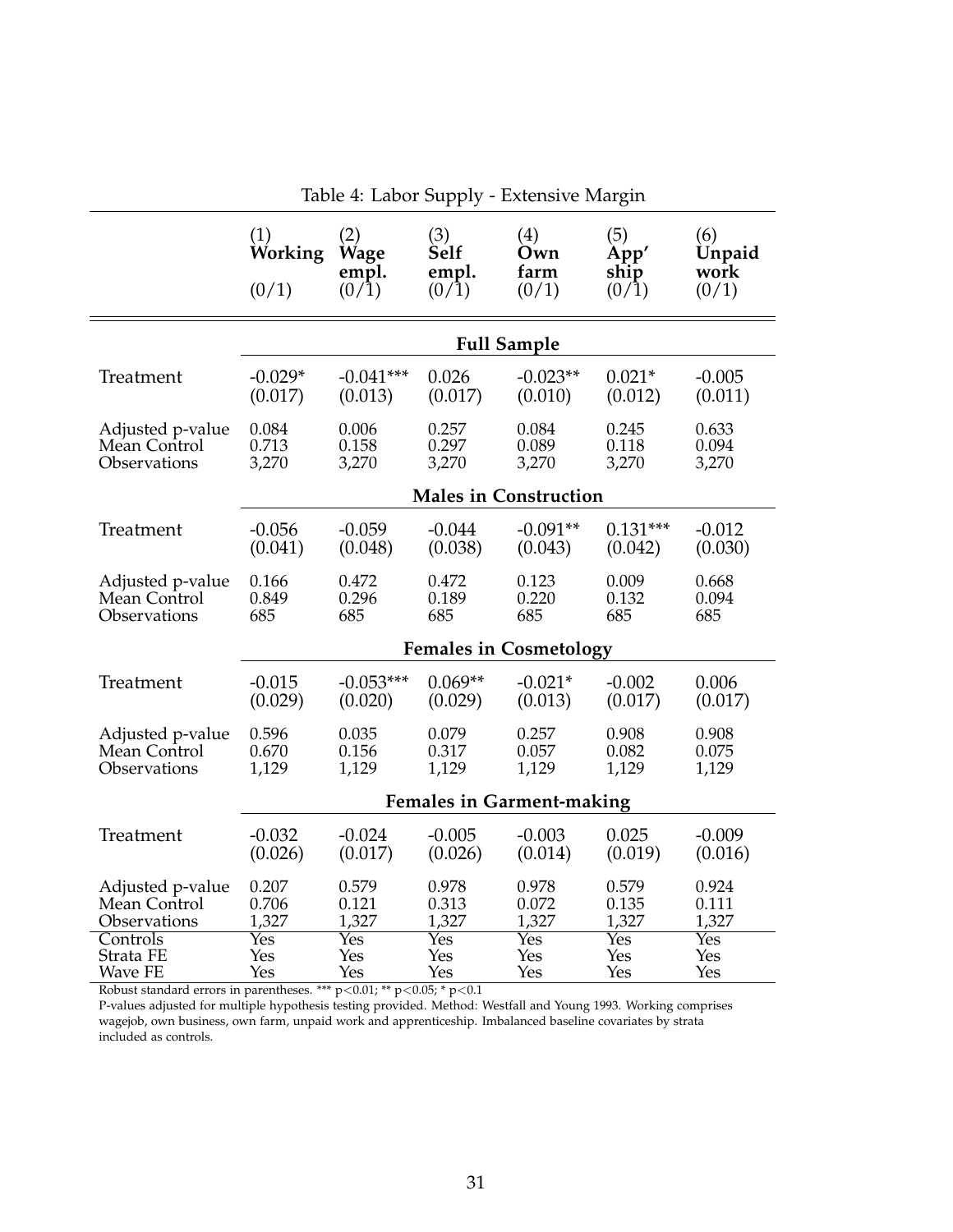<span id="page-34-0"></span>

|                  | Table 5: Labor Earnings          |                               |                                              |                             |                                      |  |
|------------------|----------------------------------|-------------------------------|----------------------------------------------|-----------------------------|--------------------------------------|--|
|                  | (1)<br>Total<br>(GHC)            | (2)<br>Wage<br>empl.<br>(GHC) | (3)<br><b>Self</b><br>empl.<br>$(G\bar{H}C)$ | (4)<br>Own<br>farm<br>(GHC) | (5)<br>App'<br>ship<br>$(G\bar{H}C)$ |  |
|                  |                                  |                               | <b>Full Sample</b>                           |                             |                                      |  |
| Treatment        | $-11.54**$                       | $-15.35***$                   | $-0.94$                                      | 2.13                        | 0.82                                 |  |
|                  | (5.73)                           | (4.84)                        | (4.34)                                       | (2.03)                      | (0.95)                               |  |
| Adjusted p-value | 0.044                            | 0.007                         | 0.816                                        | 0.643                       | 0.643                                |  |
| Mean Control     | 89.19                            | 42.17                         | 41.52                                        | 3.21                        | 3.97                                 |  |
| Observations     | 3,270                            | 3,270                         | 3,270                                        | 3,270                       | 3,270                                |  |
|                  |                                  |                               | <b>Males in Construction</b>                 |                             |                                      |  |
| Treatment        | $-47.35*$                        | $-59.36**$                    | $-16.40$                                     | 11.12                       | 5.69                                 |  |
|                  | (28.56)                          | (27.39)                       | (21.86)                                      | (10.31)                     | (5.53)                               |  |
| Adjusted p-value | 0.098                            | 0.116                         | 0.594                                        | 0.594                       | 0.594                                |  |
| Mean Control     | 197.65                           | 126.97                        | 67.74                                        | 0.18                        | 11.76                                |  |
| Observations     | 685                              | 685                           | 685                                          | 685                         | 685                                  |  |
|                  |                                  |                               | <b>Females in Cosmetology</b>                |                             |                                      |  |
| Treatment        | $-2.25$                          | $-11.23**$                    | 7.43                                         | 1.77                        | $-0.40$                              |  |
|                  | (7.69)                           | (5.30)                        | (6.10)                                       | (2.08)                      | (0.63)                               |  |
| Adjusted p-value | 0.769                            | 0.186                         | 0.581                                        | 0.664                       | 0.664                                |  |
| Mean Control     | 73.21                            | 33.62                         | 36.14                                        | 1.78                        | 1.87                                 |  |
| Observations     | 1,129                            | 1,129                         | 1,129                                        | 1,129                       | 1,129                                |  |
|                  | <b>Females in Garment-making</b> |                               |                                              |                             |                                      |  |
| Treatment        | $-10.95$                         | $-8.09*$                      | $-5.19$                                      | 0.67                        | 0.82                                 |  |
|                  | (6.70)                           | (4.24)                        | (5.38)                                       | (2.83)                      | (0.79)                               |  |
| Adjusted p-value | 0.102                            | 0.204                         | 0.686                                        | 0.829                       | 0.686                                |  |
| Mean Control     | 71.89                            | 25.25                         | 39.84                                        | 4.86                        | 2.05                                 |  |
| Observations     | 1,327                            | 1,327                         | 1,327                                        | 1,327                       | 1,327                                |  |
| Controls         | Yes                              | Yes                           | Yes                                          | Yes                         | Yes                                  |  |
| Strata FE        | Yes                              | Yes                           | Yes                                          | Yes                         | Yes                                  |  |
| Wave FE          | Yes                              | Yes                           | Yes                                          | Yes                         | Yes                                  |  |

Robust standard errors in parentheses. \*\*\* p<0.01; \*\* p<0.05; \* p<0.1

P-values adjusted for multiple hypothesis testing provided. Method: Westfall and Young 1993. Outcome variable: Unconditional monthly earnings in Ghana Cedi. Total earnings comprise wagejob, own business, own farm, and apprenticeship.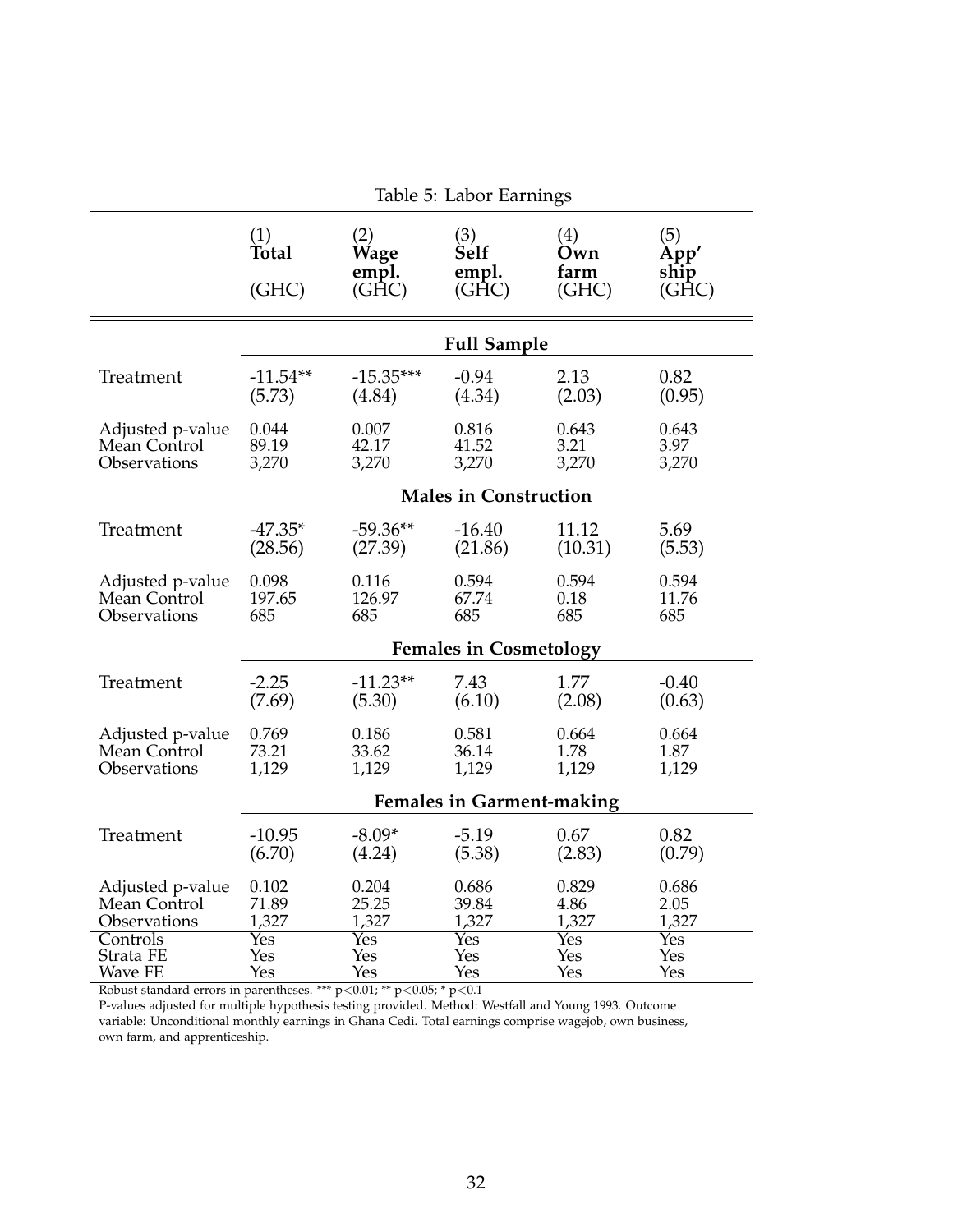<span id="page-35-0"></span>

|                  |                                             | Table o. Material Well-Dellig           |                                |                              |                                 |  |
|------------------|---------------------------------------------|-----------------------------------------|--------------------------------|------------------------------|---------------------------------|--|
|                  | (1)<br>Asset<br>score<br>$(z\text{-score})$ | (2)<br>Personal<br>consumption<br>(GHC) | (3)<br><b>Savings</b><br>(GHC) | (4)<br>Ever<br>loan<br>(0/1) | (5)<br><b>Migrated</b><br>(0/1) |  |
|                  |                                             |                                         |                                |                              |                                 |  |
|                  |                                             |                                         | <b>Full Sample</b>             |                              |                                 |  |
| Treatment        | 0.047                                       | 1.70                                    | 24.41                          | 0.016                        | $0.044**$                       |  |
|                  | (0.031)                                     | (2.21)                                  | (15.55)                        | (0.014)                      | (0.018)                         |  |
| Adjusted p-value | 0.372                                       | 0.447                                   | 0.372                          | 0.433                        | 0.065                           |  |
| Mean Control     | 0.000                                       | 34.80                                   | 125.50                         | 0.185                        | 0.406                           |  |
| Observations     | 3,270                                       | 3,263                                   | 3,270                          | 3,270                        | 3,270                           |  |
|                  |                                             |                                         | <b>Males in Construction</b>   |                              |                                 |  |
| Treatment        | $-0.144$                                    | $-0.08$                                 | 38.98                          | 0.019                        | 0.034                           |  |
|                  | (0.096)                                     | (10.98)                                 | (85.01)                        | (0.037)                      | (0.046)                         |  |
| Adjusted p-value | 0.471                                       | 0.995                                   | 0.928                          | 0.928                        | 0.907                           |  |
| Mean Control     | 0.000                                       | 60.49                                   | 242.97                         | 0.157                        | 0.252                           |  |
| Observations     | 685                                         | 682                                     | 685                            | 685                          | 685                             |  |
|                  |                                             |                                         | <b>Females in Cosmetology</b>  |                              |                                 |  |
| Treatment        | $0.114**$                                   | 0.20                                    | 17.19                          | $-0.008$                     | 0.042                           |  |
|                  | (0.050)                                     | (3.19)                                  | (20.59)                        | (0.025)                      | (0.030)                         |  |
| Adjusted p-value | 0.102                                       | 0.953                                   | 0.784                          | 0.941                        | 0.516                           |  |
| Mean Control     | 0.000                                       | 33.06                                   | 123.60                         | 0.216                        | 0.443                           |  |
| Observations     | 1,129                                       | 1,126                                   | 1,129                          | 1,129                        | 1,129                           |  |
|                  | <b>Females in Garment-making</b>            |                                         |                                |                              |                                 |  |
| Treatment        | 0.030                                       | 3.77                                    | 27.62                          | $0.039*$                     | $0.047*$                        |  |
|                  | (0.045)                                     | (2.71)                                  | (18.12)                        | (0.021)                      | (0.027)                         |  |
| Adjusted p-value | 0.523                                       | 0.350                                   | 0.350                          | 0.296                        | 0.299                           |  |
| Mean Control     | 0.000                                       | 29.44                                   | 95.51                          | 0.169                        | 0.424                           |  |
| Observations     | 1,327                                       | 1,326                                   | 1,327                          | 1,327                        | 1,327                           |  |
| Controls         | $\overline{\mathrm{Yes}}$                   | $\overline{\mathrm{Yes}}$               | $\overline{\mathrm{Yes}}$      | $\overline{\mathrm{Yes}}$    | <b>Yes</b>                      |  |
| Strata FE        | Yes                                         | Yes                                     | Yes                            | Yes                          | Yes                             |  |
| Wave FE          | Yes                                         | Yes                                     | Yes                            | Yes                          | Yes                             |  |

Table 6: Material Well-Being

Robust standard errors in parentheses. \*\*\*  $p<0.01$ ; \*\*  $p<0.05$ ; \*  $p<0.1$ 

P-values adjusted for multiple hypothesis testing provided. Method: Westfall and Young 1993. Asset score computed using PCA. Personal consumption expenditure.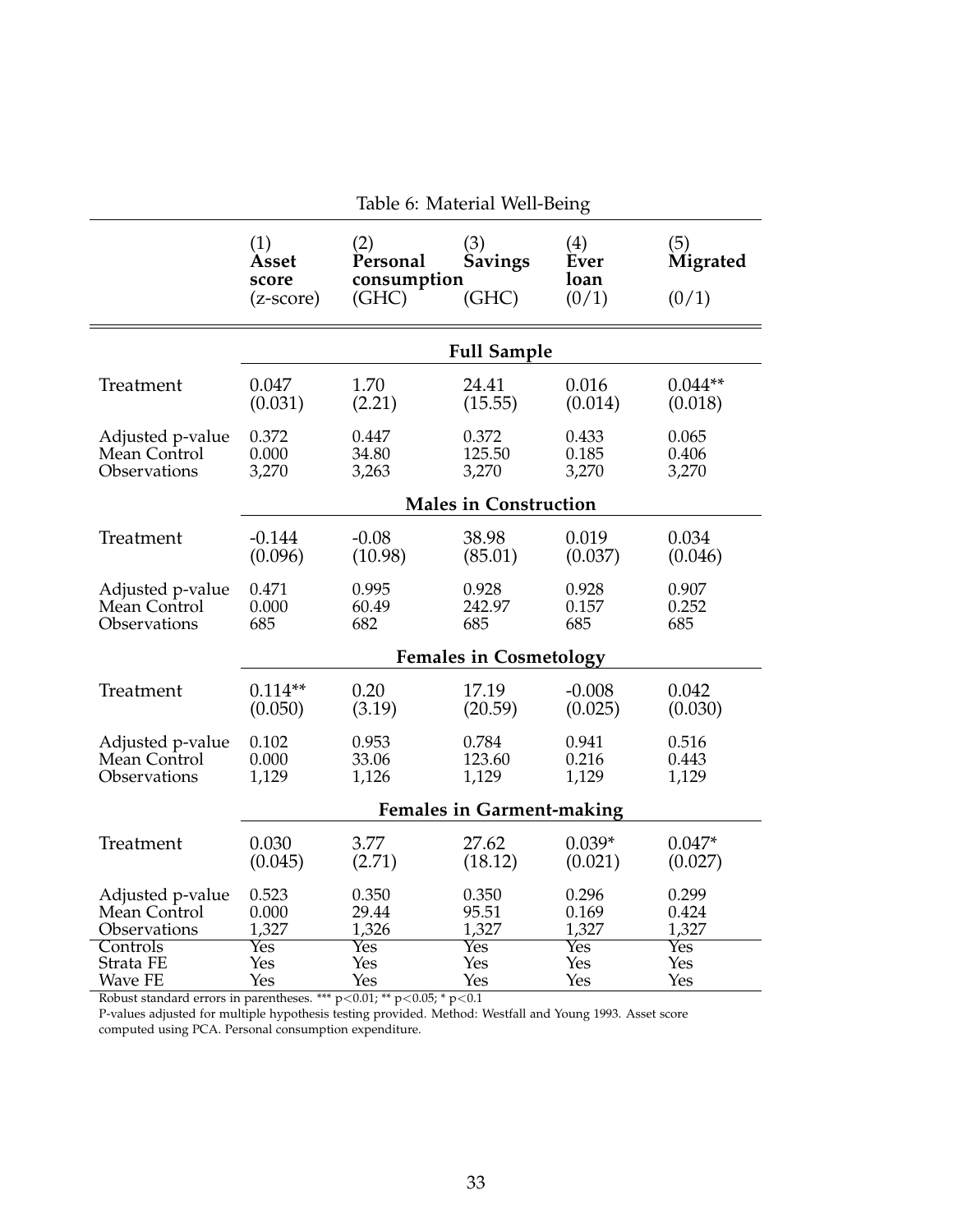<span id="page-36-0"></span>

| Table 7: First Stage: Match Sample |         |                                                |                                |                                                |                                            |
|------------------------------------|---------|------------------------------------------------|--------------------------------|------------------------------------------------|--------------------------------------------|
|                                    |         | (1)<br>Math<br><b>Score</b><br>$(z$ -score $)$ | (2)<br><b>Profits</b><br>(GHC) | (3)<br>Apprentices<br><b>Trained</b><br>$(\#)$ | (4)<br><b>Wage</b><br><b>Bill</b><br>(GHC) |
|                                    |         |                                                |                                | <b>Started Apprenticeship (0/1)</b>            |                                            |
| with<br>Matched                    | 1st/2nd | $-0.036$                                       | 0.033                          | $0.090*$                                       | 0.023                                      |
| <b>MCP</b>                         |         | (0.046)                                        | (0.048)                        | (0.051)                                        | (0.053)                                    |
| Adjusted p-value                   |         | 0.685                                          | 0.851                          | 0.215                                          | 0.689                                      |
|                                    |         |                                                |                                | Completed Apprenticeship (0/1)                 |                                            |
| Matched<br>with<br><b>MCP</b>      | 1st/2nd | $-0.007$                                       | 0.004                          | 0.059                                          | 0.057                                      |
|                                    |         | (0.066)                                        | (0.062)                        | (0.066)                                        | (0.063)                                    |
| Adjusted p-value                   |         | 0.909                                          | 0.947                          | 0.619                                          | 0.689                                      |
|                                    |         |                                                |                                | <b>Apprenticeship Duration (months)</b>        |                                            |
| Matched<br>with<br><b>MCP</b>      | 1st/2nd | $-3.068$                                       | 0.946                          | 1.042                                          | 2.013                                      |
|                                    |         | (2.558)                                        | (2.774)                        | (2.803)                                        | (2.682)                                    |
| Adjusted p-value                   |         | 0.540                                          | 0.913                          | 0.724                                          | 0.689                                      |
| Observations                       |         | 567                                            | 567                            | 567                                            | 567                                        |
| Controls                           |         | Yes                                            | Yes                            | Yes                                            | Yes                                        |
| Strata FE                          |         | Yes                                            | Yes                            | Yes                                            | Yes                                        |
| Wave FE                            |         | Yes                                            | Yes                            | Yes                                            | Yes                                        |

Robust standard errors in parentheses. \*\*\*  $p<0.01$ ; \*\*  $p<0.05$ ; \*  $p<0.1$ . P-values adjusted for multiple hypothesis testing provided. Method: Westfall and Young 1993. Characteristics of MCPs ordered within districtxtrade. Independent variable: being assigned 1st or 2nd MCP according to this ordering. Controlling for choice set and average characteristics of choice set. Different columns correspond to different MCP characteristics. Match treatment sample are apprentices assigned to treatment group who attended the match meeting where they ranked two or more MCPs.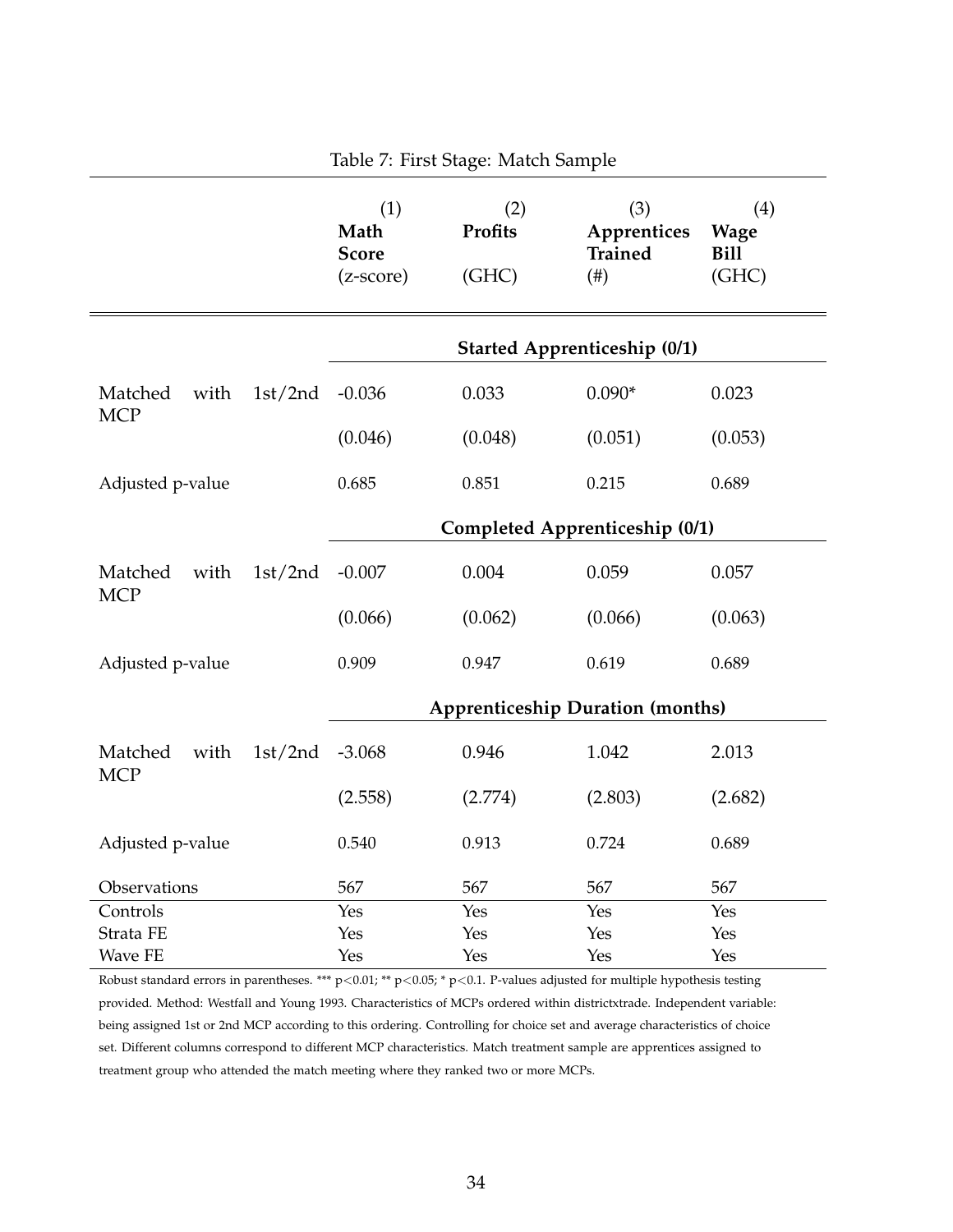<span id="page-37-0"></span>

|                                  |         | (1)<br>Math<br><b>Score</b><br>$(z\text{-score})$ | (2)<br>Profits<br>(GHC) | (3)<br>Apprentices<br><b>Trained</b><br>$(\#)$ | (4)<br><b>Wage</b><br><b>Bill</b><br>(GHC) |  |
|----------------------------------|---------|---------------------------------------------------|-------------------------|------------------------------------------------|--------------------------------------------|--|
|                                  |         | Craft Skills (z-score)                            |                         |                                                |                                            |  |
| Matched<br>with<br><b>MCP</b>    | 1st/2nd | $-0.067$                                          | 0.057                   | $0.235*$                                       | 0.208                                      |  |
|                                  |         | (0.121)                                           | (0.134)                 | (0.135)                                        | (0.131)                                    |  |
| Observations<br>Adjusted p-value |         | 567<br>0.789                                      | 567<br>0.861            | 567<br>0.332                                   | 567<br>0.363                               |  |
|                                  |         | Innovation (z-score)                              |                         |                                                |                                            |  |
| Matched<br>with                  | 1st/2nd | $-0.069$                                          | 0.095                   | 0.074                                          | $0.180**$                                  |  |
| <b>MCP</b>                       |         | (0.073)                                           | (0.065)                 | (0.079)                                        | (0.071)                                    |  |
| Observations<br>Adjusted p-value |         | 567<br>0.789                                      | 567<br>0.452            | 567<br>0.636                                   | 567<br>0.072                               |  |
|                                  |         |                                                   |                         | <b>Job Skills (z-score)</b>                    |                                            |  |
| Matched<br>with<br><b>MCP</b>    | 1st/2nd | 0.129                                             | 0.098                   | $0.241*$                                       | $-0.097$                                   |  |
|                                  |         | (0.129)                                           | (0.142)                 | (0.138)                                        | (0.132)                                    |  |
| Observations<br>Adjusted p-value |         | 489<br>0.789                                      | 489<br>0.861            | 489<br>0.332                                   | 489<br>0.518                               |  |
|                                  |         |                                                   |                         | Managerial Skills (z-score)                    |                                            |  |
| with<br>Matched<br><b>MCP</b>    | 1st/2nd | $-0.317$                                          | $-0.217$                | 0.181                                          | $-0.484$                                   |  |
|                                  |         | (0.356)                                           | (0.344)                 | (0.471)                                        | (0.458)                                    |  |
| Observations<br>Adjusted p-value |         | 201<br>0.789                                      | 201<br>0.861            | 201<br>0.750                                   | 201<br>0.518                               |  |
| Controls                         |         | Yes                                               | Yes                     | Yes                                            | Yes                                        |  |
| Strata FE                        |         | Yes                                               | Yes                     | Yes                                            | Yes                                        |  |
| Wave FE                          |         | Yes                                               | Yes                     | Yes                                            | Yes                                        |  |

Table 8: Skills Outcomes: Match Sample

Robust standard errors in parentheses. \*\*\*  $p<0.01$ ; \*\*  $p<0.05$ ; \*  $p<0.1$ . P-values adjusted for multiple hypothesis testing provided. Method: Westfall and Young 1993. Characteristics of MCPs ordered within districtxtrade. Independent variable: being assigned 1st or 2nd MCP according to this ordering. Controlling for choice set and average characteristics of choice set. Different columns correspond to different MCP characteristics. Match treatment sample are apprentices assigned to treatment group who attended the match meeting where they ranked two or more MCPs. Skill scores standardized using the mean and standard deviation of the full sample control group.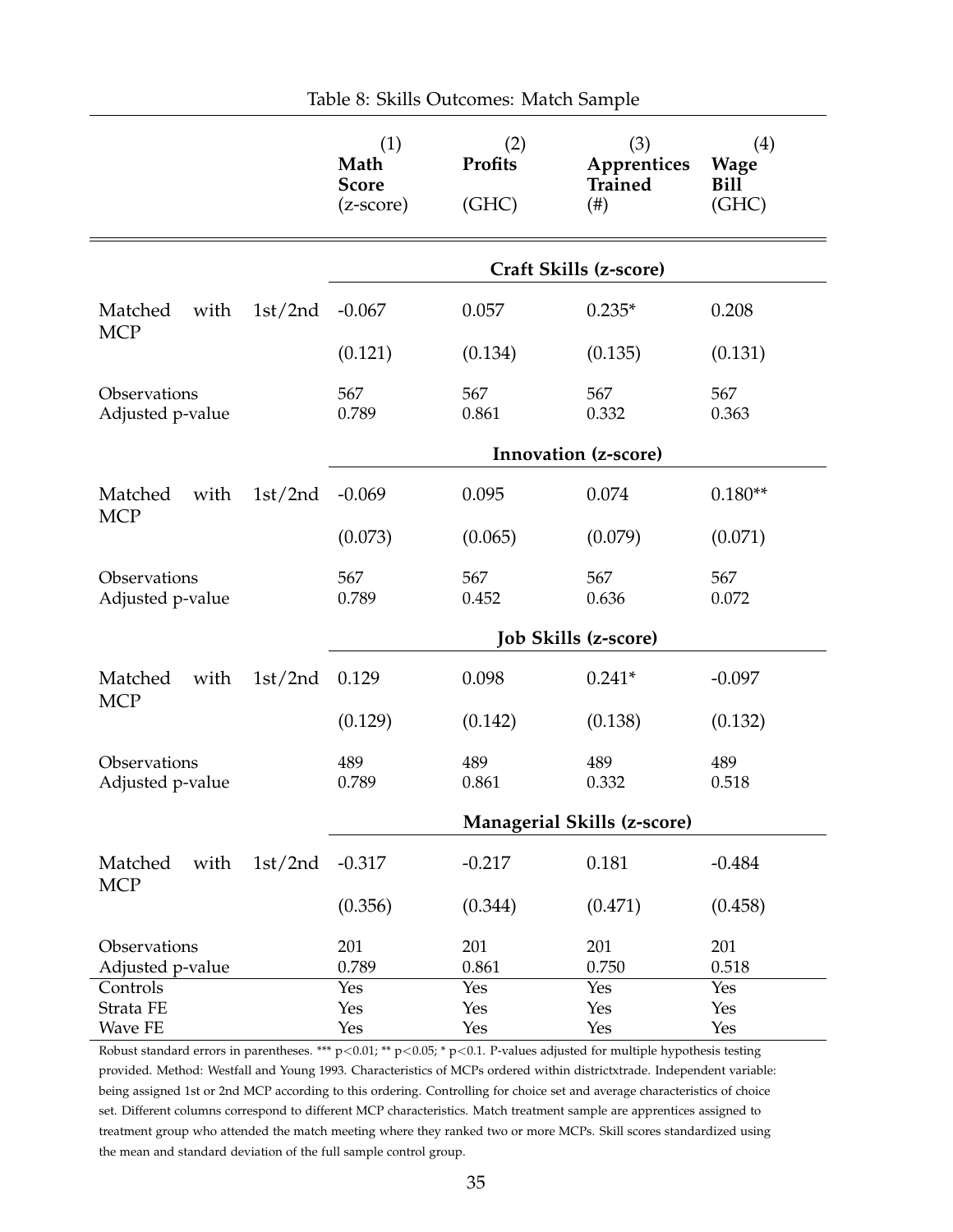<span id="page-38-0"></span>

|                               |         | (1)<br>Math<br><b>Score</b><br>(z-score) | (2)<br>Profits<br>(GHC)    | (3)<br>Apprentices<br>Trained<br>$^{(+)}$ | (4)<br><b>Wage</b><br><b>Bill</b><br>(GHC) |  |
|-------------------------------|---------|------------------------------------------|----------------------------|-------------------------------------------|--------------------------------------------|--|
|                               |         |                                          |                            | Working (0/1)                             |                                            |  |
| with<br>Matched               | 1st/2nd | $-0.064$                                 | $0.164***$                 | 0.015                                     | 0.043                                      |  |
| <b>MCP</b>                    |         | (0.061)                                  | (0.060)                    | (0.065)                                   | (0.062)                                    |  |
| Adjusted p-value              |         | 0.302                                    | 0.007                      | 0.816                                     | 0.490                                      |  |
|                               |         |                                          |                            | <b>Wage Employment (0/1)</b>              |                                            |  |
| Matched<br>with               | 1st/2nd | $-0.010$                                 | $0.099*$                   | 0.080                                     | 0.007                                      |  |
| <b>MCP</b>                    |         | (0.044)                                  | (0.052)                    | (0.050)                                   | (0.053)                                    |  |
| Adjusted p-value              |         | 0.957                                    | 0.095                      | 0.209                                     | 0.887                                      |  |
|                               |         | Self-Employment (0/1)                    |                            |                                           |                                            |  |
| Matched<br>with               | 1st/2nd | $-0.008$                                 | 0.072                      | 0.075                                     | 0.061                                      |  |
| <b>MCP</b>                    |         | (0.060)                                  | (0.058)                    | (0.063)                                   | (0.061)                                    |  |
| Adjusted p-value              |         | 0.957                                    | 0.200                      | 0.217                                     | 0.529                                      |  |
|                               |         | <b>Total Earnings (GHC)</b>              |                            |                                           |                                            |  |
| Matched<br>with               | 1st/2nd | $-13.101$                                | 62.738**                   | 65.106***                                 | 45.553*                                    |  |
| <b>MCP</b>                    |         | (21.411)                                 | (25.270)                   | (22.080)                                  | (26.680)                                   |  |
| Adjusted p-value              |         | 0.541                                    | 0.013                      | 0.003                                     | 0.089                                      |  |
|                               |         |                                          | <b>Wage Earnings (GHC)</b> |                                           |                                            |  |
| with<br>Matched               | 1st/2nd | $-8.978$                                 | 38.237                     | 42.521**                                  | 14.131                                     |  |
| <b>MCP</b>                    |         | (19.906)                                 | (25.986)                   | (17.517)                                  | (25.163)                                   |  |
| Adjusted p-value              |         | 0.867                                    | 0.287                      | 0.037                                     | 0.598                                      |  |
|                               |         |                                          |                            | <b>Business Profits (GHC)</b>             |                                            |  |
| Matched<br>with<br><b>MCP</b> | 1st/2nd | 7.098                                    | 18.523                     | 13.830                                    | 25.306                                     |  |
|                               |         | (15.147)                                 | (15.008)                   | (15.347)                                  | (17.012)                                   |  |
| Adjusted p-value              |         | 0.867                                    | 0.287                      | 0.349                                     | 0.291                                      |  |
| Observations<br>Controls      |         | 567<br>Yes                               | 567<br>Yes                 | 567<br>Yes                                | 567<br>Yes                                 |  |
| Strata FE<br>Wave FE          |         | Yes<br>Yes                               | Yes<br>Yes                 | Yes<br>Yes                                | Yes<br>Yes                                 |  |

Table 9: Labor Market Outcomes: Match Sample

Robust standard errors in parentheses. \*\*\*  $p<0.01$ ; \*\*  $p<0.05$ ; \*  $p<0.1$ . P-values adjusted for multiple hypothesis testing provided. Method: Westfall and Young 1993. Characteristics of MCPs ordered within districtxtrade. Independent variable: being assigned 1st or 2nd MCP according to this ordering. Controlling for choice set and average characteristics of choice set. Different columns correspond to different MCP characteristics. **Gu**tcomes one month prior to endline survey.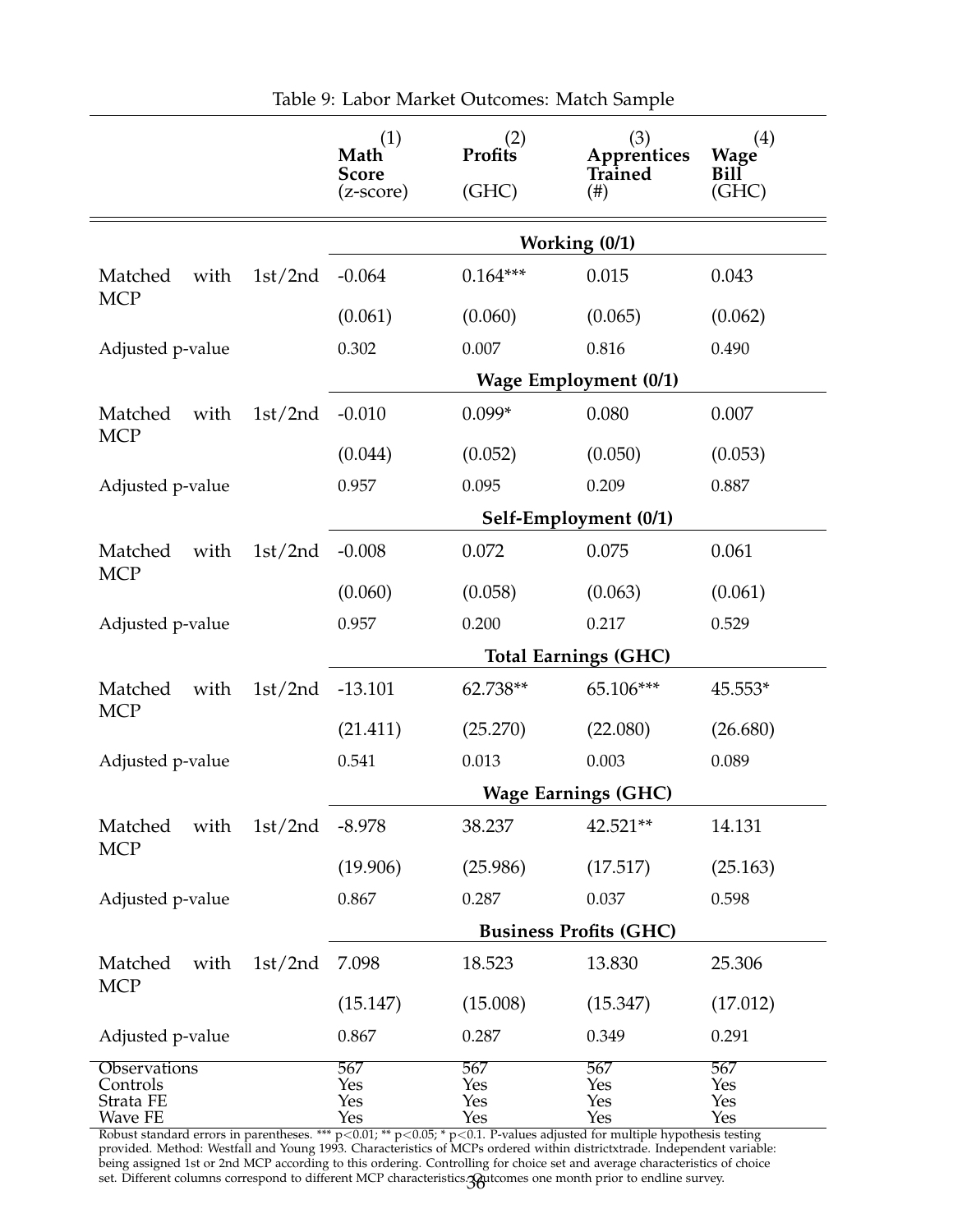## **A Appendix**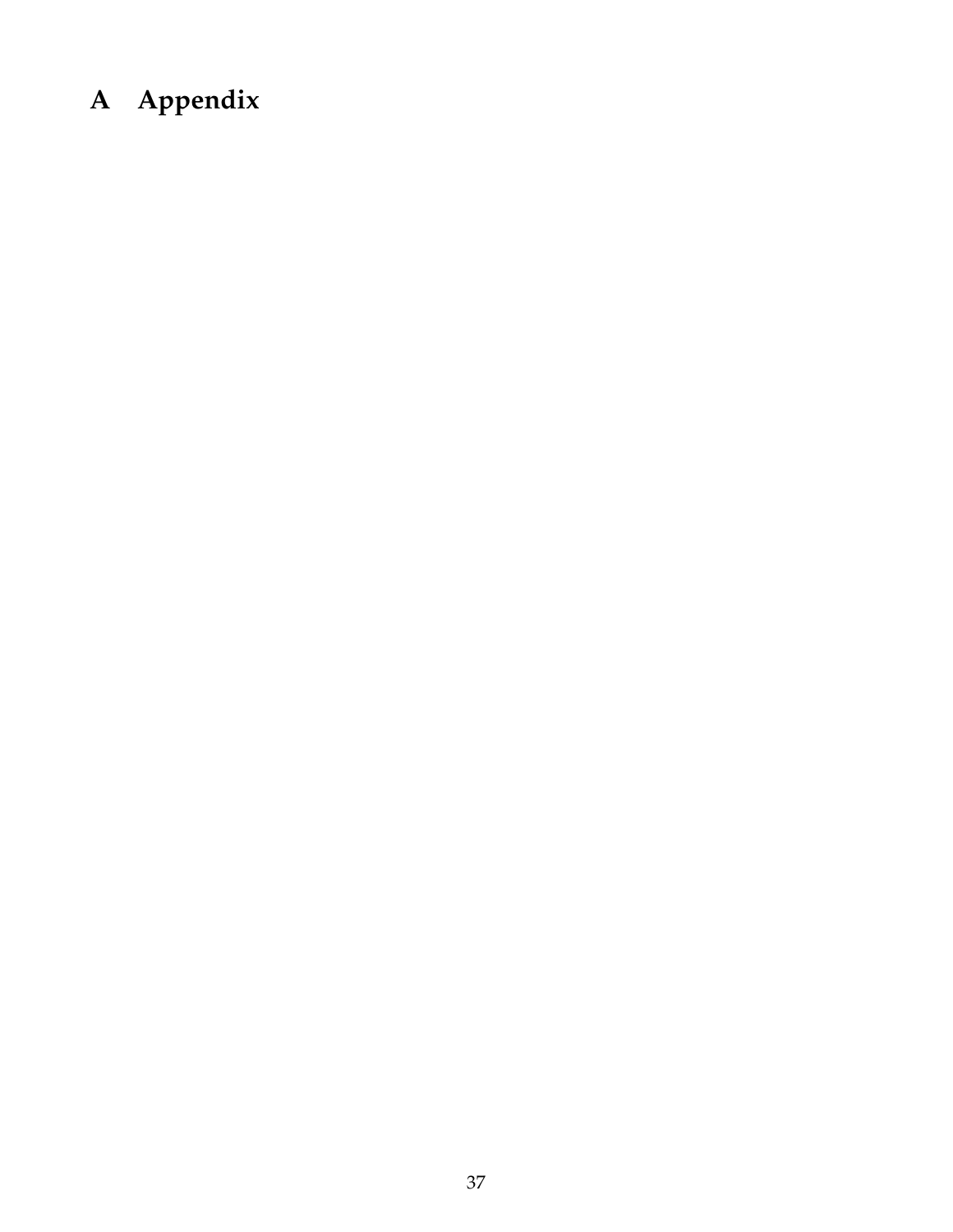|                                  |                                      | $\overset{(1)}{\mathbf{N}}$ | (2)<br>Control<br>Mean | (3)<br>Treatment |  |  |  |
|----------------------------------|--------------------------------------|-----------------------------|------------------------|------------------|--|--|--|
|                                  | Demographics                         |                             |                        |                  |  |  |  |
|                                  | Age (yrs)                            | 721                         | 24.46                  | $-0.006$         |  |  |  |
| $\binom{1}{2}$                   | Years of schooling                   | 713                         | 7.95                   | 0.377            |  |  |  |
|                                  | HH size (adults+children)            | 688                         | 7.96                   | 0.296            |  |  |  |
|                                  | Mother: years of schooling           | 612                         | 2.80                   | 0.495            |  |  |  |
|                                  | Father: years of schooling           | 599                         | 5.95                   | $-0.867$         |  |  |  |
| $(3)$<br>$(4)$<br>$(5)$<br>Labor |                                      |                             |                        |                  |  |  |  |
| (6)                              | Started an apprenticeship $(0/1)$    | 727                         | 0.42                   | $-0.051$         |  |  |  |
| (7)                              | Working $(0/1)$                      | 727                         | 0.61                   | $-0.113**$       |  |  |  |
| (8)                              | Wage empl. $(0/1)$                   | 727                         | 0.13                   | $-0.012$         |  |  |  |
| (9)                              | Self-empl. $(0/1)$                   | 727                         | 0.23                   | 0.031            |  |  |  |
| (10)                             | Total hours (hrs)                    | 727                         | 13.49                  | 1.431            |  |  |  |
| (11)                             | Wage empl. (hrs)                     | 727                         | 5.13                   | 0.424            |  |  |  |
| (12)                             | Self-empl. (hrs)                     | 727                         | 8.36                   | 1.007            |  |  |  |
| (13)                             | Total earnings (GHC)                 | 727                         | 47.05                  | 13.940           |  |  |  |
| (14)                             | Wage empl. (GHC)                     | 727                         | 9.43                   | $-2.647$         |  |  |  |
| (15)                             | Self-empl. (GHC)                     | 727                         | 19.09                  | $-6.015$         |  |  |  |
| <b>Skills</b>                    |                                      |                             |                        |                  |  |  |  |
| (16)                             | Vocabulary score (z-score)           | 567                         | 0.00                   | 0.008            |  |  |  |
| (17)                             | Math score (z-score)                 | 713                         | 0.00                   | 0.031            |  |  |  |
| (18)                             | Digits score (z-score)               | 727                         | 0.00                   | $-0.005$         |  |  |  |
| (19)                             | Ravens score (z-score)               | 727                         | 0.00                   | $-0.087$         |  |  |  |
| Other                            |                                      |                             |                        |                  |  |  |  |
| (20)                             | Asset score (z-score)                | 705                         | 0.00                   | $-0.032$         |  |  |  |
| (21)                             | Married $(0/1)$                      | 727                         | 0.34                   | $-0.008$         |  |  |  |
| (22)                             | Children $(0/1)$                     | 727                         | 0.32                   | $-0.064$         |  |  |  |
| (23)                             | Close family works in Govt/GES/DA    | 727                         | 0.31                   | 0.029            |  |  |  |
|                                  | (0/1)                                |                             |                        |                  |  |  |  |
| (24)                             | Urban $(0/1)$                        | 689                         | 0.68                   | $-0.010$         |  |  |  |
| (25)                             | Top 10 Metro $(0/1)$                 | 720                         | 0.18                   | $-0.004$         |  |  |  |
| (26)                             | Top $10 +$ District Capitals $(0/1)$ | 720                         | 0.52                   | $-0.028$         |  |  |  |
|                                  | F-test statistic                     | 362                         |                        | 1.188            |  |  |  |

Table A.1: Balance of Baseline Characteristics by Treatment/Control - Males in Construction

Robust standard errors in parantheses. \*\*\* p<0.01; \*\* p<0.05; \* p<0.1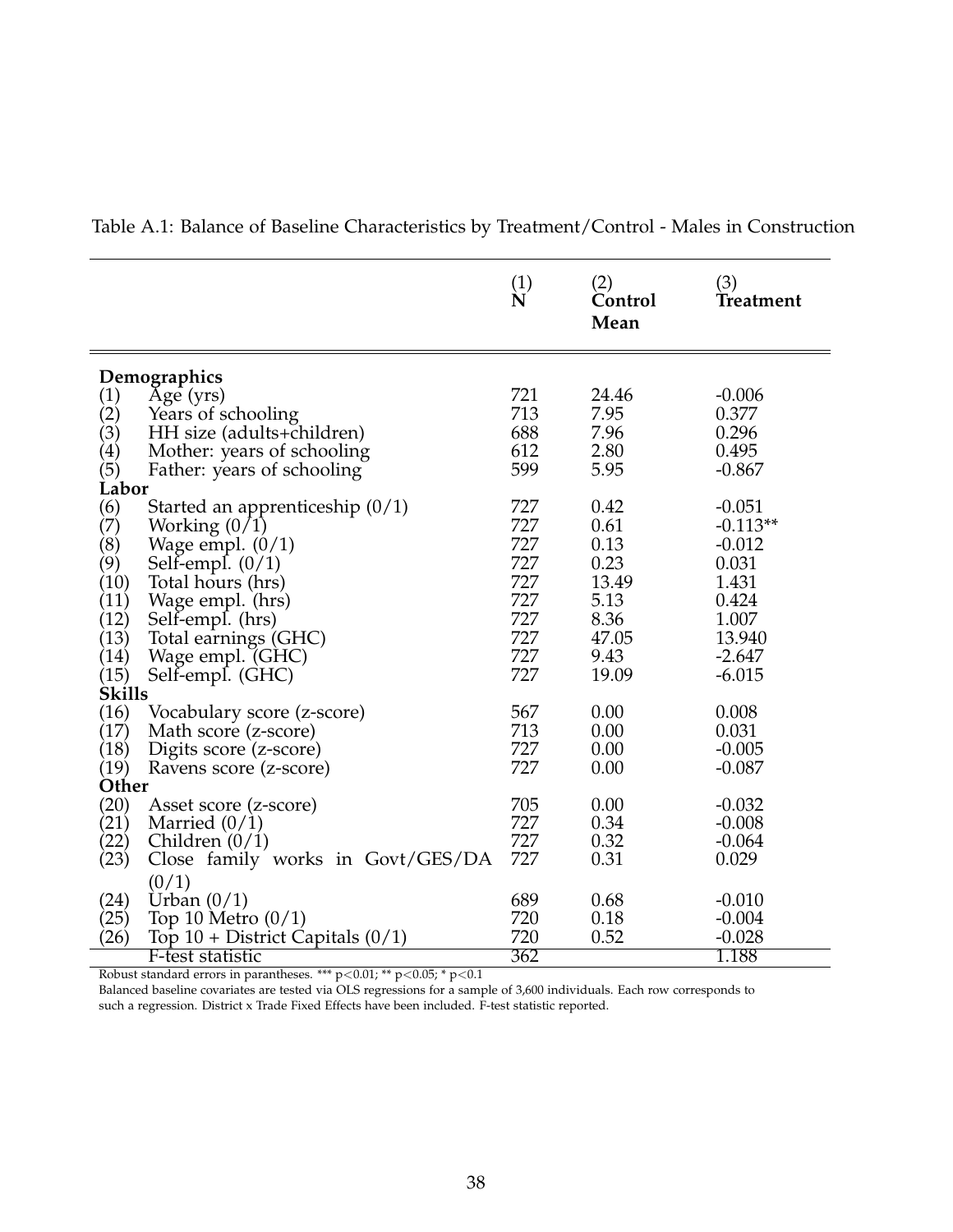Table A.2: Balance of Baseline Characteristics by Treatment/Control - Females in Cosmetology

|                                                                                           |                                                                                                                                                                                                                               | $\overset{(1)}{\mathbf{N}}$                                                            | (2)<br>Control<br>Mean                                                        | (3)<br><b>Treatment</b>                                                                                           |  |  |  |
|-------------------------------------------------------------------------------------------|-------------------------------------------------------------------------------------------------------------------------------------------------------------------------------------------------------------------------------|----------------------------------------------------------------------------------------|-------------------------------------------------------------------------------|-------------------------------------------------------------------------------------------------------------------|--|--|--|
|                                                                                           | Demographics                                                                                                                                                                                                                  |                                                                                        |                                                                               |                                                                                                                   |  |  |  |
| $\binom{1}{2}$<br>(3)<br>(4)<br>(5)                                                       | $\overline{Age}$ (yrs)<br>Years of schooling<br>HH size (adults+children)<br>Mother: years of schooling<br>Father: years of schooling                                                                                         | 1,194<br>1,158<br>1,119<br>969<br>820                                                  | 23.05<br>7.47<br>6.01<br>4.87<br>7.42                                         | $-0.165$<br>$-0.219$<br>0.322<br>$-0.891***$<br>$-0.513$                                                          |  |  |  |
| Labor                                                                                     |                                                                                                                                                                                                                               |                                                                                        |                                                                               |                                                                                                                   |  |  |  |
| (6)<br>(7)<br>(8)<br>(9)<br>(10)<br>(11)<br>(12)<br>(13)<br>(14)<br>(15)<br><b>Skills</b> | Started an apprenticeship $(0/1)$<br>Working $(0/1)$<br>Wage empl. $(0/1)$<br>Self-empl. $(0/1)$<br>Total hours (hrs)<br>Wage empl. (hrs)<br>Self-empl. (hrs)<br>Total earnings (GHC)<br>Wage empl. (GHC)<br>Self-empl. (GHC) | 1,203<br>1,203<br>1,203<br>1,203<br>1,203<br>1,203<br>1,203<br>1,203<br>1,203<br>1,203 | 0.24<br>0.41<br>0.05<br>0.18<br>9.55<br>2.58<br>6.96<br>10.94<br>1.42<br>7.68 | 0.014<br>$-0.012$<br>$-0.003$<br>$-0.004$<br>$-1.317$<br>$-0.609$<br>$-0.708$<br>$-2.069$<br>$-0.328$<br>$-1.070$ |  |  |  |
| (16)<br>(17)<br>(18)<br>(19)                                                              | Vocabulary score (z-score)<br>Math score (z-score)<br>Digits score (z-score)<br>Ravens score (z-score)                                                                                                                        | 872<br>1,148<br>1,200<br>1,198                                                         | 0.00<br>0.00<br>0.00<br>0.00                                                  | 0.093<br>0.041<br>$-0.004$<br>0.018                                                                               |  |  |  |
| Other                                                                                     |                                                                                                                                                                                                                               |                                                                                        |                                                                               |                                                                                                                   |  |  |  |
| (20)<br>(21)<br>(22)<br>(23)                                                              | Asset score (z-score)<br>Married $(0/1)$<br>Children $(0/1)$<br>Close family works in Govt/GES/DA                                                                                                                             | 1,145<br>1,203<br>1,203<br>1,203                                                       | 0.00<br>0.27<br>0.51<br>0.31                                                  | 0.005<br>$-0.004$<br>$-0.043$<br>$-0.038$                                                                         |  |  |  |
| (24)<br>(25)<br>(26)                                                                      | (0/1)<br>Urban $(0/1)$<br>Top 10 Metro $(0/1)$<br>Top $10 +$ District Capitals $(0/1)$<br>F-test statistic                                                                                                                    | 1,144<br>1,199<br>1,199<br>453                                                         | 0.80<br>0.15<br>0.50                                                          | 0.018<br>0.001<br>0.032<br>0.877                                                                                  |  |  |  |

Robust standard errors in parantheses. \*\*\*  $p<0.01$ ; \*\*  $p<0.05$ ; \*  $p<0.1$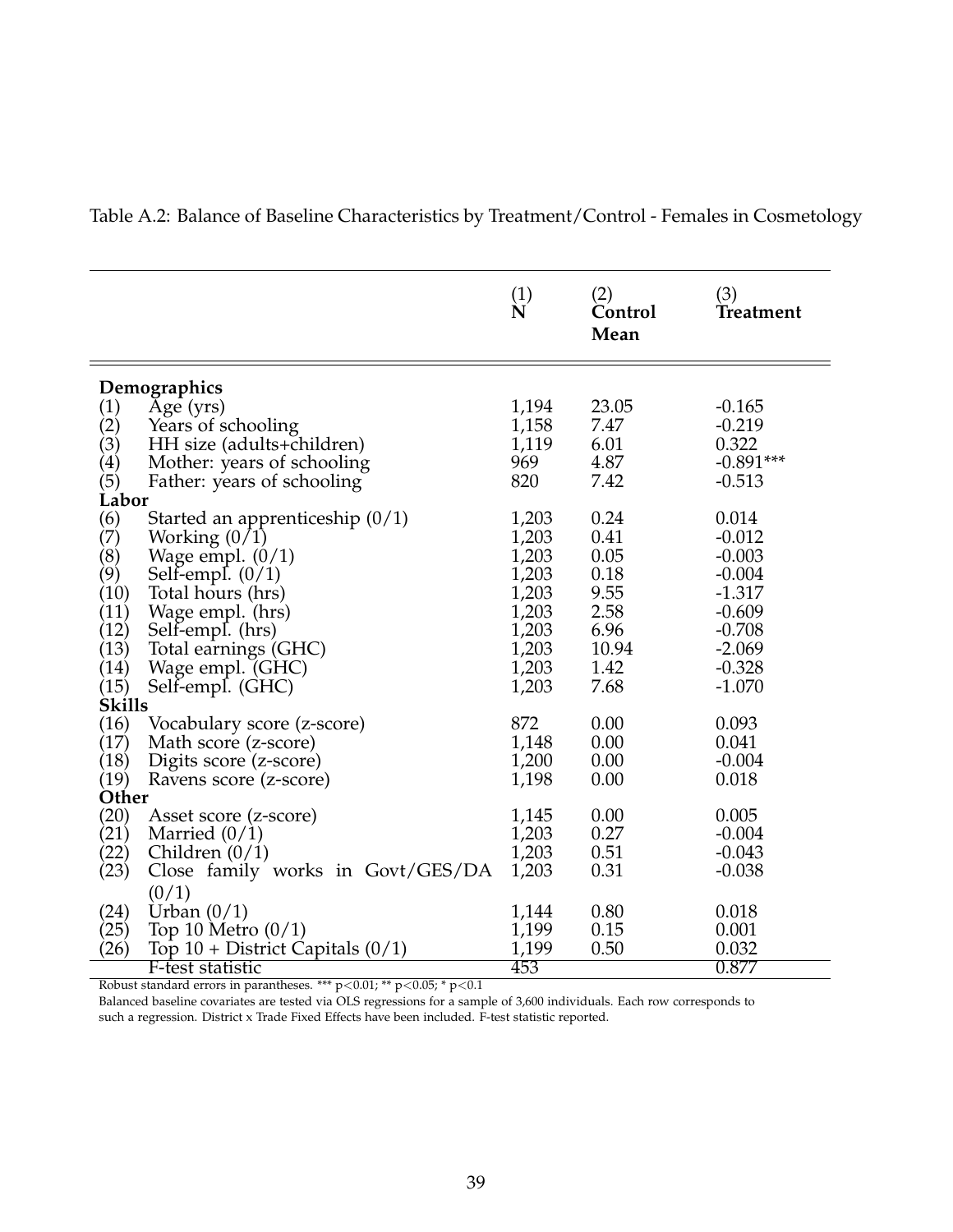|                   |                                      | $\overset{(1)}{\mathbf{N}}$ | (2)<br>Control<br>Mean | (3)<br><b>Treatment</b> |  |  |  |
|-------------------|--------------------------------------|-----------------------------|------------------------|-------------------------|--|--|--|
| Demographics      |                                      |                             |                        |                         |  |  |  |
| (1)               | Age (yrs)                            | 1,400                       | 22.94                  | $-0.010$                |  |  |  |
| (2)               | Years of schooling                   | 1,364                       | 6.90                   | 0.111                   |  |  |  |
| (3)               | HH size (adults+children)            | 1,348                       | 6.90                   | $-0.164$                |  |  |  |
| $\left( 4\right)$ | Mother: years of schooling           | 1,184                       | 3.35                   | $-0.138$                |  |  |  |
| (5)               | Father: years of schooling           | 1,052                       | 5.68                   | $-0.151$                |  |  |  |
| Labor             |                                      |                             |                        |                         |  |  |  |
| (6)               | Started an apprenticeship $(0/1)$    | 1,410                       | 0.22                   | $-0.003$                |  |  |  |
| (7)               | Working $(0/1)$                      | 1,410                       | 0.42                   | $0.069***$              |  |  |  |
| (8)               | Wage empl. $(0/1)$                   | 1,410                       | 0.04                   | $-0.008$                |  |  |  |
| (9)               | Self-empl. $(0/1)$                   | 1,410                       | 0.18                   | $0.036*$                |  |  |  |
| (10)              | Total hours (hrs)                    | 1,410                       | 7.50                   | 1.999*                  |  |  |  |
| (11)              | Wage empl. (hrs)                     | 1,410                       | 1.46                   | $-0.014$                |  |  |  |
| (12)<br>(13)      | Self-empl. (hrs)                     | 1,410                       | 6.04<br>9.36           | $2.013**$<br>2.915      |  |  |  |
| (14)              | Total earnings (GHC)                 | 1,410<br>1,410              | 1.65                   | $-0.636$                |  |  |  |
| (15)              | Wage empl. (GHC)                     | 1,410                       | 6.44                   | 1.413                   |  |  |  |
| <b>Skills</b>     | Self-empl. (GHC)                     |                             |                        |                         |  |  |  |
| (16)              | Vocabulary score (z-score)           | 1,001                       | 0.00                   | 0.073                   |  |  |  |
| (17)              | Math score (z-score)                 | 1,340                       | 0.00                   | $-0.016$                |  |  |  |
| (18)              | Digits score (z-score)               | 1,409                       | 0.00                   | $0.089*$                |  |  |  |
| (19)              | Ravens score (z-score)               | 1,407                       | 0.00                   | 0.059                   |  |  |  |
| Other             |                                      |                             |                        |                         |  |  |  |
| (20)              | Asset score (z-score)                | 1,351                       | 0.00                   | $0.075*$                |  |  |  |
| (21)              | Married $(0/1)$                      | 1,410                       | 0.36                   | $-0.003$                |  |  |  |
| (22)              | Children $(0/1)$                     | 1,410                       | 0.50                   | 0.023                   |  |  |  |
| (23)              | Close family works in Govt/GES/DA    | 1,410                       | 0.29                   | 0.007                   |  |  |  |
|                   | (0/1)                                |                             |                        |                         |  |  |  |
| (24)              | Urban $(0/1)$                        | 1,347                       | 0.78                   | $-0.001$                |  |  |  |
| (25)              | Top 10 Metro $(0/1)$                 | 1,401                       | 0.13                   | $-0.004$                |  |  |  |
| (26)              | Top $10 +$ District Capitals $(0/1)$ | 1,401                       | 0.57                   | 0.017                   |  |  |  |
|                   | F-test statistic                     | 573                         |                        | 0.601                   |  |  |  |

Table A.3: Balance of Baseline Characteristics by Treatment/Control - Females in Garments

Robust standard errors in parantheses. \*\*\* p<0.01; \*\* p<0.05; \* p<0.1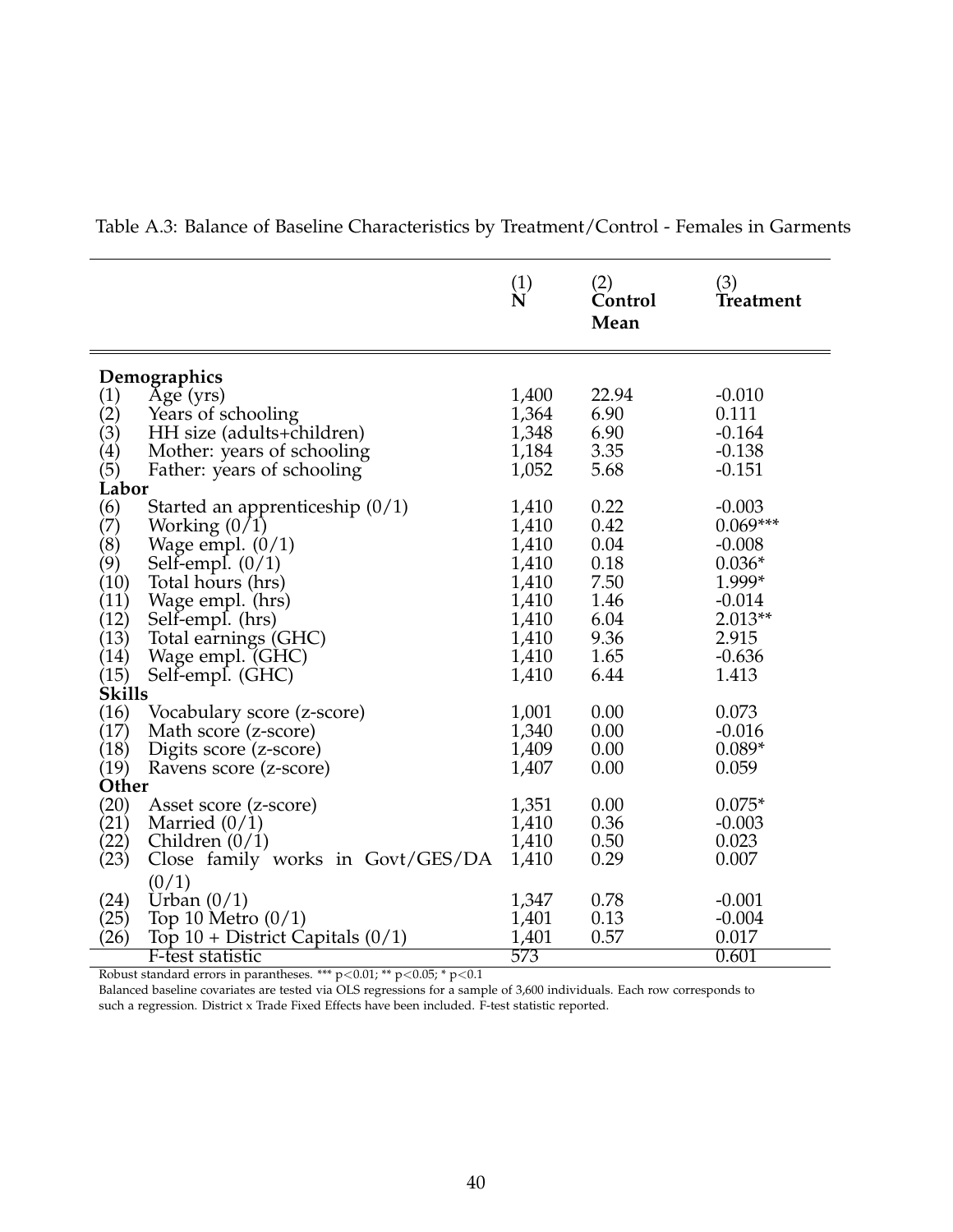<span id="page-43-0"></span>

|                  | (1)                              | (2)                | (3)                          | (4)      | (5)        |  |  |  |
|------------------|----------------------------------|--------------------|------------------------------|----------|------------|--|--|--|
|                  | <b>Entrance</b>                  | Exit               | Firm                         | Satis-   | Travel     |  |  |  |
|                  | fee                              | fee                | size                         | faction  | time       |  |  |  |
|                  | (GHC)                            | (GHC)              | $(\#)$                       | (0/1)    | (min)      |  |  |  |
|                  |                                  | <b>Full Sample</b> |                              |          |            |  |  |  |
| Treatment        | $-65.904***$                     | $-44.768***$       | $-0.336$                     | $-0.011$ | $-1.176$   |  |  |  |
|                  | (8.103)                          | (11.783)           | (0.233)                      | (0.015)  | (1.039)    |  |  |  |
| Adjusted p-value | 0.000                            | 0.001              | 0.459                        | 0.709    | 0.564      |  |  |  |
| Mean Control     | 167.497                          | 122.597            | 4.139                        | 0.877    | 26.347     |  |  |  |
| Observations     | 2,207                            | 1,757              | 2,255                        | 2,261    | 2,240      |  |  |  |
|                  |                                  |                    | <b>Males in Construction</b> |          |            |  |  |  |
| Treatment        | $-36.400$                        | $-35.020$          | 0.931                        | $-0.044$ | 4.359      |  |  |  |
|                  | (29.132)                         | (29.617)           | (1.310)                      | (0.038)  | (3.139)    |  |  |  |
| Adjusted p-value | 0.822                            | 0.822              | 0.943                        | 0.822    | 0.792      |  |  |  |
| Mean Control     | 128.908                          | 82.938             | 4.637                        | 0.934    | 22.614     |  |  |  |
| Observations     | 457                              | 311                | 464                          | 467      | 448        |  |  |  |
|                  | <b>Females in Cosmetology</b>    |                    |                              |          |            |  |  |  |
| Treatment        | $-63.325***$                     | $-42.028**$        | $-0.842***$                  | $-0.022$ | $-1.916$   |  |  |  |
|                  | (13.313)                         | (16.312)           | (0.313)                      | (0.024)  | (1.625)    |  |  |  |
| Adjusted p-value | 0.000                            | 0.060              | 0.051                        | 0.746    | 0.664      |  |  |  |
| Mean Control     | 180.979                          | 119.591            | 4.484                        | 0.878    | 26.029     |  |  |  |
| Observations     | 772                              | 687                | 792                          | 793      | 792        |  |  |  |
|                  | <b>Females in Garment-making</b> |                    |                              |          |            |  |  |  |
| Treatment        | $-73.258***$                     | $-50.324***$       | $-0.169$                     | 0.019    | $-2.281$   |  |  |  |
|                  | (10.785)                         | (18.349)           | (0.317)                      | (0.023)  | (1.585)    |  |  |  |
| Adjusted p-value | 0.000                            | 0.072              | 0.934                        | 0.863    | 0.706      |  |  |  |
| Mean Control     | 165.980                          | 131.148            | 3.881                        | 0.857    | 27.721     |  |  |  |
| Observations     | 895                              | 697                | 914                          | 915      | 914        |  |  |  |
| Controls         | Yes                              | Yes                | Yes                          | Yes      | <b>Yes</b> |  |  |  |
| Strata FE        | Yes                              | Yes                | Yes                          | Yes      | Yes        |  |  |  |
| <b>Wave FE</b>   | Yes                              | Yes                | Yes                          | Yes      | Yes        |  |  |  |

Table A.4: Apprenticeship Characteristics (1/2)

Robust standard errors in parantheses. \*\*\*  $p<0.01$ ; \*\*  $p<0.05$ ; \*  $p<0.1$ 

P-values adjusted for multiple hypothesis testing provided. Method: Westfall and Young 1993. Conditional on having started an apprenticeship. Imbalanced baseline covariates included as controls.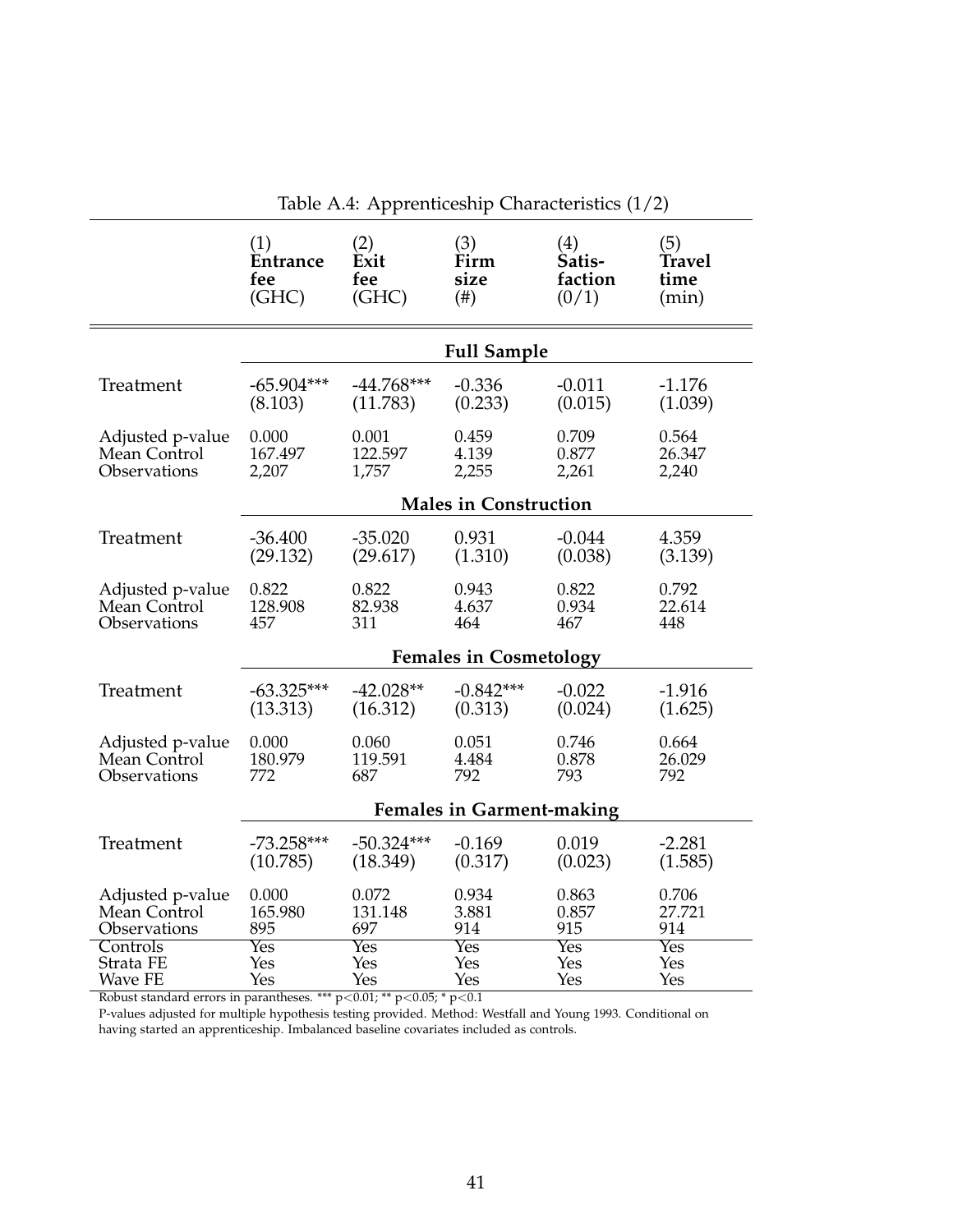<span id="page-44-0"></span>

|                                                  | (1)<br>Toolkit                   | (2)<br>Practice<br>materials                   | (3)<br>Written | (4)<br>Testimonial Exam | (5)                   |  |  |
|--------------------------------------------------|----------------------------------|------------------------------------------------|----------------|-------------------------|-----------------------|--|--|
|                                                  | (0/1)                            | (0/1)                                          | (0/1)          | (0/1)                   | (0/1)                 |  |  |
|                                                  | <b>Full Sample</b>               |                                                |                |                         |                       |  |  |
| Treatment                                        | $-0.055**$                       | 0.005                                          | $0.043***$     | $-0.053$                | $0.097***$            |  |  |
|                                                  | (0.022)                          | (0.022)                                        | (0.016)        | (0.034)                 | (0.033)               |  |  |
| Adjusted p-value                                 | 0.080                            | 0.849                                          | 0.047          | 0.436                   | 0.024                 |  |  |
| Mean Control                                     | 0.480                            | 0.602                                          | 0.129          | 0.592                   | 0.550                 |  |  |
| Observations                                     | 2,261                            | 2,261                                          | 2,261          | 980                     | 980                   |  |  |
|                                                  | <b>Males in Construction</b>     |                                                |                |                         |                       |  |  |
| Treatment                                        | $-0.037$                         | $-0.042$                                       | 0.065          | $-0.081$                | 0.012                 |  |  |
|                                                  | (0.067)                          | (0.072)                                        | (0.045)        | (0.132)                 | (0.123)               |  |  |
| Adjusted p-value<br>Mean Control<br>Observations | 0.943<br>0.363<br>467            | 0.943<br>0.763<br>0.527<br>0.110<br>467<br>467 |                | 0.943<br>0.350<br>195   | 0.943<br>0.350<br>195 |  |  |
|                                                  | <b>Females in Cosmetology</b>    |                                                |                |                         |                       |  |  |
| Treatment                                        | $-0.099***$                      | 0.020                                          | $0.074***$     | $-0.040$                | $0.099**$             |  |  |
|                                                  | (0.035)                          | (0.037)                                        | (0.027)        | (0.047)                 | (0.047)               |  |  |
| Adjusted p-value                                 | 0.044                            | 0.746                                          | 0.044          | 0.746                   | 0.158                 |  |  |
| Mean Control                                     | 0.413                            | 0.541                                          | 0.128          | 0.618                   | 0.611                 |  |  |
| Observations                                     | 793                              | 793                                            | 793            | 400                     | 400                   |  |  |
|                                                  | <b>Females in Garment-making</b> |                                                |                |                         |                       |  |  |
| Treatment                                        | $-0.034$                         | 0.005                                          | 0.005          | $-0.059$                | $0.100**$             |  |  |
|                                                  | (0.033)                          | (0.031)                                        | (0.023)        | (0.050)                 | (0.049)               |  |  |
| Adjusted p-value                                 | 0.841                            | 0.967                                          | 0.967          | 0.809                   | 0.327                 |  |  |
| Mean Control                                     | 0.567                            | 0.664                                          | 0.138          | 0.622                   | 0.545                 |  |  |
| Observations                                     | 915                              | 915                                            | 915            | 346                     | 346                   |  |  |
| Controls                                         | Yes                              | Yes                                            | Yes            | Yes                     | Yes                   |  |  |
| Strata FE                                        | Yes                              | Yes                                            | Yes            | Yes                     | Yes                   |  |  |
| Wave FE                                          | Yes                              | Yes                                            | Yes            | Yes                     | Yes                   |  |  |

Table A.5: Apprenticeship Characteristics (2/2)

Robust standard errors in parantheses. \*\*\*  $p<0.01$ ; \*\*  $p<0.05$ ; \*  $p<0.1$ 

P-values adjusted for multiple hypothesis testing provided. Method: Westfall and Young 1993. Conditional on having started an apprenticeship. Imbalanced baseline covariates included as controls.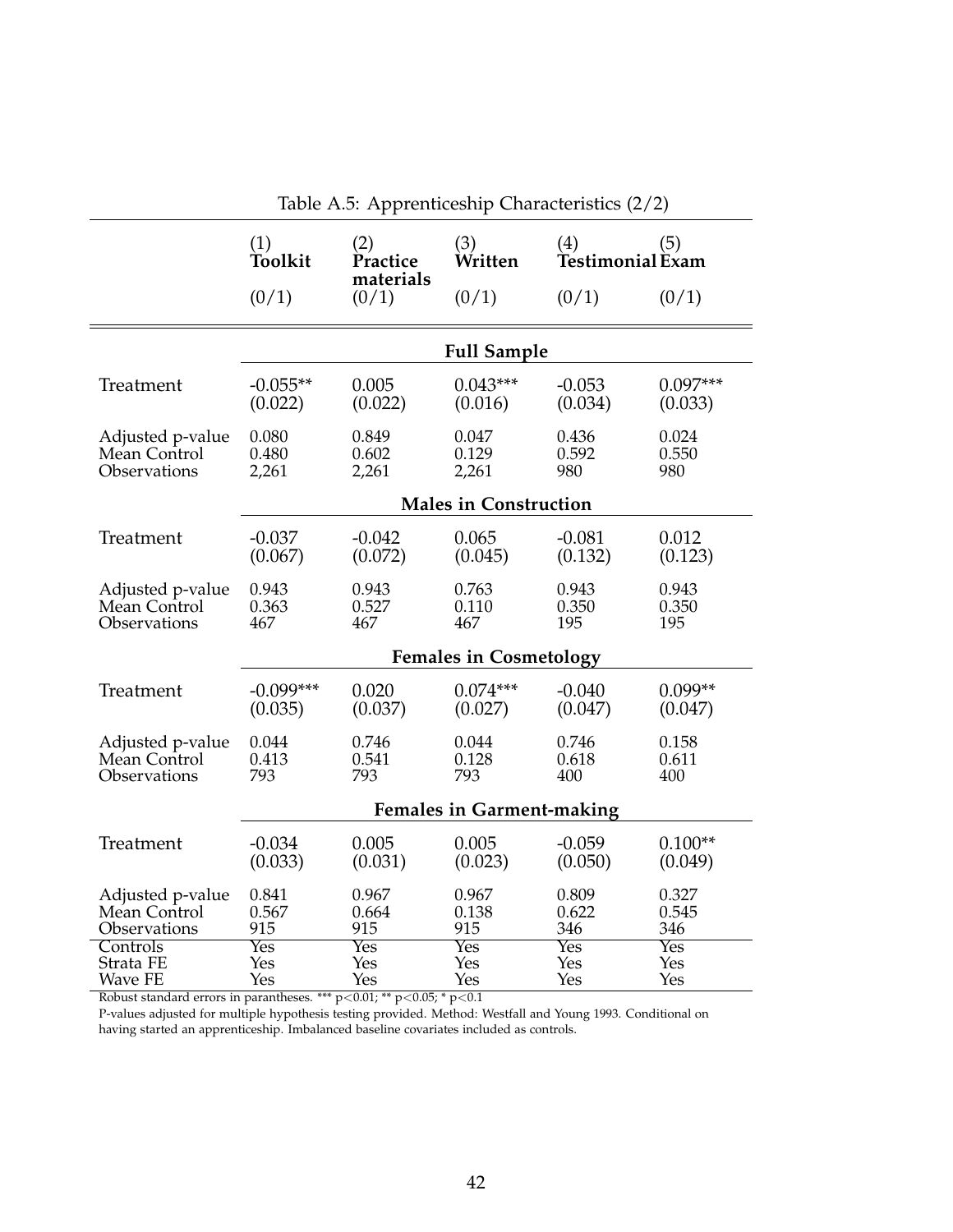<span id="page-45-0"></span>

|                              | (1)             | (2)               | (3)            |  |  |  |  |
|------------------------------|-----------------|-------------------|----------------|--|--|--|--|
|                              | <b>Started</b>  | Completed         | Apprenticeship |  |  |  |  |
|                              | apprenticeship? | apprenticeship?   | duration       |  |  |  |  |
|                              | (0/1)           | (0/1)             | (months)       |  |  |  |  |
|                              | <b>Assets</b>   |                   |                |  |  |  |  |
| Treatment                    | $0.132***$      | $0.098***$        | 4.049***       |  |  |  |  |
|                              | (0.017)         | (0.017)           | (0.740)        |  |  |  |  |
| Poor (z-score)               | $-0.042***$     | $-0.051***$       | $-2.805***$    |  |  |  |  |
|                              | (0.015)         | (0.013)           | (0.637)        |  |  |  |  |
| Treatment x Poor             | $0.062***$      | 0.016             | $2.637***$     |  |  |  |  |
|                              | (0.017)         | (0.016)           | (0.747)        |  |  |  |  |
| Adjusted p-value Treatment   | 0.000           | 0.000             | 0.000          |  |  |  |  |
| Adjusted p-value Poor        | 0.005           | 0.000             | 0.000          |  |  |  |  |
| Adjusted p-value Interaction | 0.000           | 0.297             | 0.002          |  |  |  |  |
|                              |                 | Ability           |                |  |  |  |  |
| Treatment                    | $0.133***$      | $0.099***$        | 4.121***       |  |  |  |  |
| Ability (z-score)            | (0.017)         | (0.017)           | (0.742)        |  |  |  |  |
|                              | 0.008           | $0.026**$         | 0.301          |  |  |  |  |
| Treatment x Ability          | (0.012)         | (0.011)           | (0.529)        |  |  |  |  |
|                              | 0.002           | $-0.005$          | 0.023          |  |  |  |  |
|                              | (0.012)         | (0.012)           | (0.539)        |  |  |  |  |
| Adjusted p-value Treatment   | 0.000           | 0.000             | 0.000          |  |  |  |  |
| Adjusted p-value Ability     | 0.717           | 0.052             | 0.717          |  |  |  |  |
| Adjusted p-value Interaction | 0.979           | 0.969             | 0.979          |  |  |  |  |
|                              | <b>Network</b>  |                   |                |  |  |  |  |
| Treatment                    | $0.136***$      | $0.084***$        | 4.339***       |  |  |  |  |
| Network $(0/1)$              | (0.020)         | (0.019)           | (0.863)        |  |  |  |  |
|                              | 0.021           | $-0.005$          | 1.144          |  |  |  |  |
| <b>Treatment x Network</b>   | (0.028)         | (0.026)           | (1.214)        |  |  |  |  |
|                              | $-0.011$        | 0.050             | $-0.825$       |  |  |  |  |
|                              | (0.035)         | (0.035)           | (1.600)        |  |  |  |  |
| Adjusted p-value Treatment   | 0.000           | 0.000             | 0.000          |  |  |  |  |
| Adjusted p-value Network     | 0.684           | 0.824             | 0.678          |  |  |  |  |
| Adjusted p-value Interaction | 0.817           | 0.327             | 0.817          |  |  |  |  |
| Mean Control                 | 0.626           | 0.249             | 18.608         |  |  |  |  |
| Observations                 | 3,270           | 3,270             | 3,270          |  |  |  |  |
| Controls                     | Yes             | $\gamma_{\rm es}$ | Yes            |  |  |  |  |
| Strata FE                    | Yes             | Yes               | Yes            |  |  |  |  |
| Wave FE                      | Yes             | Yes               | Yes            |  |  |  |  |

Table A.6: First Stage - Heterogeneity

Robust standard errors in parentheses. \*\*\*  $p<0.01$ ; \*\*  $p<0.05$ ; \*  $p<0.1$ 

P-values adjusted for multiple hypothesis testing provided. Method: Westfall and Young 1993. Estimation via OLS with treatment assignment as the independent variable. Imbalanced covariates included as controls. Asset and ability scores have been computed via PCA and then been standardized. Ability comprises vocabulary, math, ravens and digits. Network indicates whether apprentice has close family working in the government, GES or district assembly.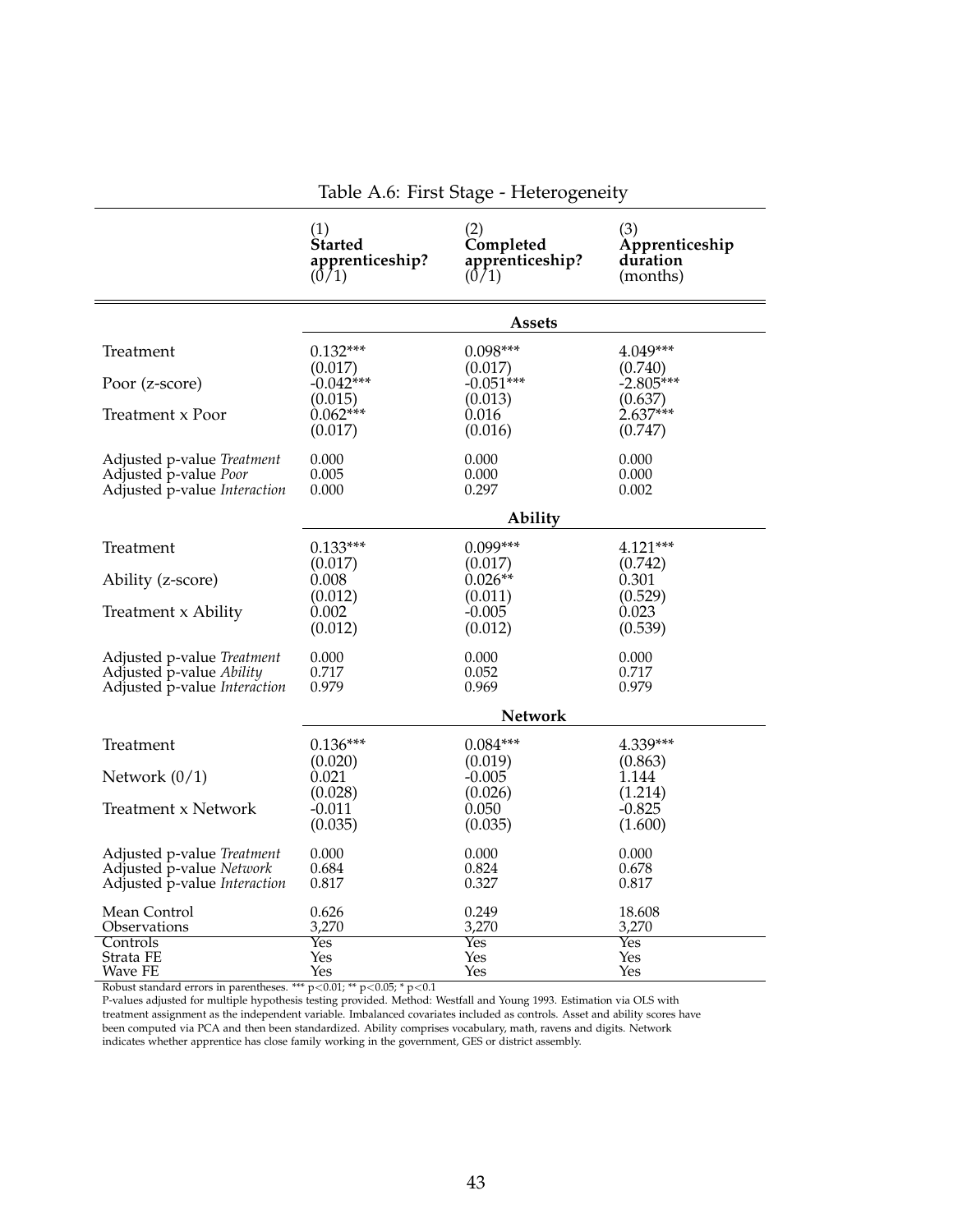<span id="page-46-0"></span>

|                                                  | (1)<br>Working<br>(hrs)       | (2)<br><b>Wage</b><br>empl.<br>$(hr\bar{s})$ | (3)<br>Self<br>empl.<br>(hrs) | (4)<br>Own<br>farm<br>(hrs)                            | (5)<br>App'<br>ship<br>$(hr\bar{s})$ | (6)<br>Unpaid<br>work<br>(hrs) |  |  |
|--------------------------------------------------|-------------------------------|----------------------------------------------|-------------------------------|--------------------------------------------------------|--------------------------------------|--------------------------------|--|--|
|                                                  | <b>Full Sample</b>            |                                              |                               |                                                        |                                      |                                |  |  |
| Treatment                                        | $-1.19$                       | $-6.95***$                                   | 5.01                          | $-2.69**$                                              | 3.21                                 | 0.13                           |  |  |
|                                                  | (3.82)                        | (2.60)                                       | (3.21)                        | (1.22)                                                 | (2.50)                               | (1.79)                         |  |  |
| Adjusted p-value<br>Mean Control<br>Observations | 0.755<br>117.25<br>3,270      | 0.038<br>28.24<br>3,270                      | 0.301<br>44.76<br>3,270       | 0.098<br>9.48<br>3,270<br><b>Males in Construction</b> | 0.356<br>23.19<br>3,270              | 0.943<br>11.97<br>3,270        |  |  |
| Treatment                                        | 6.21                          | $-2.49$                                      | $-9.87$                       | $-10.05*$                                              | $25.50***$                           | 3.24                           |  |  |
|                                                  | (10.41)                       | (9.50)                                       | (8.08)                        | (5.26)                                                 | (8.13)                               | (4.57)                         |  |  |
| Adjusted p-value                                 | 0.551                         | 0.800                                        | 0.486                         | 0.199                                                  | 0.011                                | 0.725                          |  |  |
| Mean Control                                     | 132.79                        | 44.57                                        | 34.16                         | 21.76                                                  | 23.23                                | 9.08                           |  |  |
| Observations                                     | 685                           | 685                                          | 685                           | 685                                                    | 685                                  | 685                            |  |  |
|                                                  | <b>Females in Cosmetology</b> |                                              |                               |                                                        |                                      |                                |  |  |
| Treatment                                        | $-0.59$                       | $-9.96**$                                    | $11.74**$                     | $-2.58*$                                               | $-1.54$                              | 1.26                           |  |  |
|                                                  | (6.60)                        | (4.22)                                       | (5.56)                        | (1.52)                                                 | (3.74)                               | (2.83)                         |  |  |
| Adjusted p-value                                 | 0.929                         | 0.089                                        | 0.131                         | 0.229                                                  | 0.875                                | 0.875                          |  |  |
| Mean Control                                     | 110.01                        | 29.30                                        | 47.24                         | 6.13                                                   | 18.36                                | 9.71                           |  |  |
| Observations                                     | 1,129                         | 1,129                                        | 1,129                         | 1,129                                                  | 1,129                                | 1,129                          |  |  |
|                                                  |                               |                                              |                               | <b>Females in Garment-making</b>                       |                                      |                                |  |  |
| Treatment                                        | $-4.91$                       | $-5.61$                                      | 0.03                          | $-0.72$                                                | 3.75                                 | $-2.18$                        |  |  |
|                                                  | (5.42)                        | (3.48)                                       | (4.52)                        | (1.68)                                                 | (3.72)                               | (2.68)                         |  |  |
| Adjusted p-value                                 | 0.366                         | 0.428                                        | 0.996                         | 0.893                                                  | 0.776                                | 0.815                          |  |  |
| Mean Control                                     | 116.68                        | 22.80                                        | 45.24                         | 8.16                                                   | 25.58                                | 15.14                          |  |  |
| Observations                                     | 1,327                         | 1,327                                        | 1,327                         | 1,327                                                  | 1,327                                | 1,327                          |  |  |
| Controls                                         | $\overline{\mathrm{Yes}}$     | $\overline{\mathrm{Yes}}$                    | $\overline{\mathrm{Yes}}$     | $\overline{\mathrm{Yes}}$                              | $\overline{\mathrm{Yes}}$            | $\overline{\mathrm{Yes}}$      |  |  |
| Strata FE                                        | Yes                           | Yes                                          | Yes                           | Yes                                                    | Yes                                  | Yes                            |  |  |
| Wave FE                                          | Yes                           | Yes                                          | Yes                           | Yes                                                    | Yes                                  | Yes                            |  |  |

Table A.7: Labor Supply - Intensive Margin

Robust standard errors in parantheses. \*\*\*  $p<0.01$ ; \*\*  $p<0.05$ ; \*  $p<0.1$ 

P-values adjusted for multiple hypothesis testing provided. Method: Westfall and Young 1993. Outcome variable: Unconditional monthly hours. Total hours comprise wagejob, own business, own farm, apprenticeship and unpaid work. Imbalanced baseline covariates by strata included as controls.